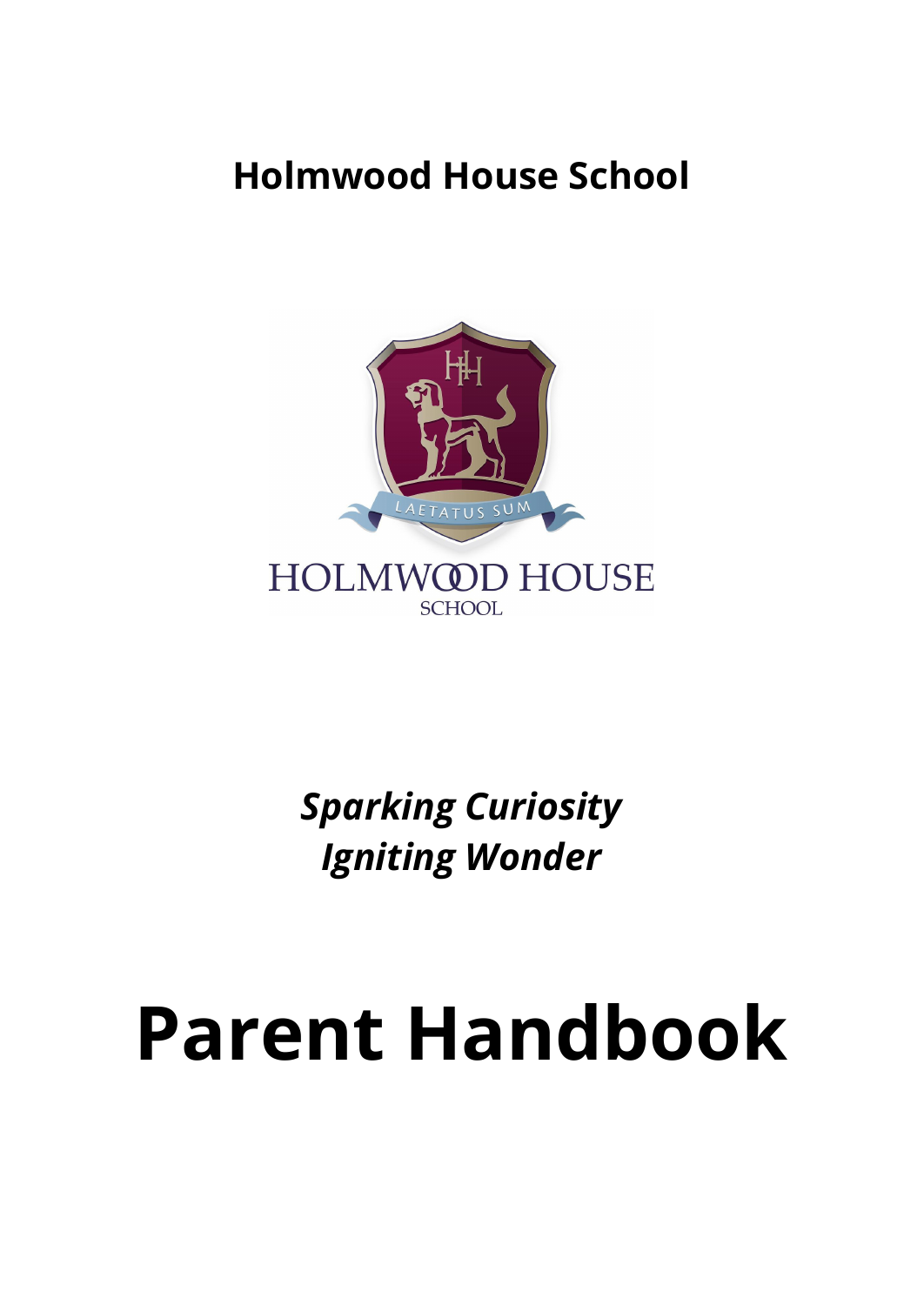# **Contents**

#### <span id="page-1-0"></span>**Welcome**

Our [School](#page-3-0) Our [Vision](#page-3-1) Our [Mission](#page-3-2)

#### **Structure of the School**

[Introduction](#page-4-0) Class [Structure](#page-4-1) The [Pastoral](#page-5-0) System The [Element](#page-5-1) System The Buddy [System](#page-5-2) [Bullying](#page-5-3) [Safeguarding](#page-6-0)

#### **The Academic Year**

[Beginning](#page-6-1) of Term Half [Terms](#page-6-2) End of [Terms](#page-6-3)

#### **Arriving at School**

[Years](#page-7-0) R to 3 [Years](#page-7-1) 4 to 8 [Punctuality](#page-8-0) Absences and [Guidelines](#page-8-1)

#### **Departing from School**

[Collection](#page-9-0) Times [Permission](#page-9-1) for Another Adult to Collect [Non-collection](#page-9-2) of a Child Years 4 to 8 - [Signing](#page-10-0) Out [Wednesday](#page-10-1) Afternoons Regular [Oddities](#page-10-2) [Appointments](#page-11-0)

## **Wraparound Care**

Early [Morning](#page-11-1) After [School](#page-11-2) - Biscuit Club (Years R to 3)

#### **Uniform**

[Expectations](#page-12-0) [Availability](#page-12-1) [Appearance](#page-12-2) [Games](#page-13-0) Kit Lost [Property](#page-13-1) [Shoes](#page-14-0) **[Haircuts](#page-14-1)** [Jewellery,](#page-14-2) Make-Up & Watches **[Toiletries](#page-14-3)** 

#### **Equipment**

Bag and [Contents](#page-15-0) Personal [Property](#page-13-1) & Lost Property Mobile [Phones](#page-16-0) [Money](#page-16-1)

#### **Communication**

The [Reading/Prep](#page-16-2) Diary [Contacting](#page-16-3) Staff [School](#page-17-0) Emails & Texts **[Website](#page-17-1)** [Newsletter](#page-17-2) **[Consents](#page-17-3) [Complaints](#page-18-0)** 

#### **Children's Health and Wellbeing**

[Children's](#page-18-1) Health [Mental](#page-18-2) Health [Accidents](#page-18-3) and First Aid [Medication](#page-19-0) **[Catering](#page-19-1)** Food [Preparation](#page-20-0) and Nutrition [Information](#page-20-0) [Menus](#page-20-1) [Birthday](#page-20-2) Cakes [Allergies](#page-20-3)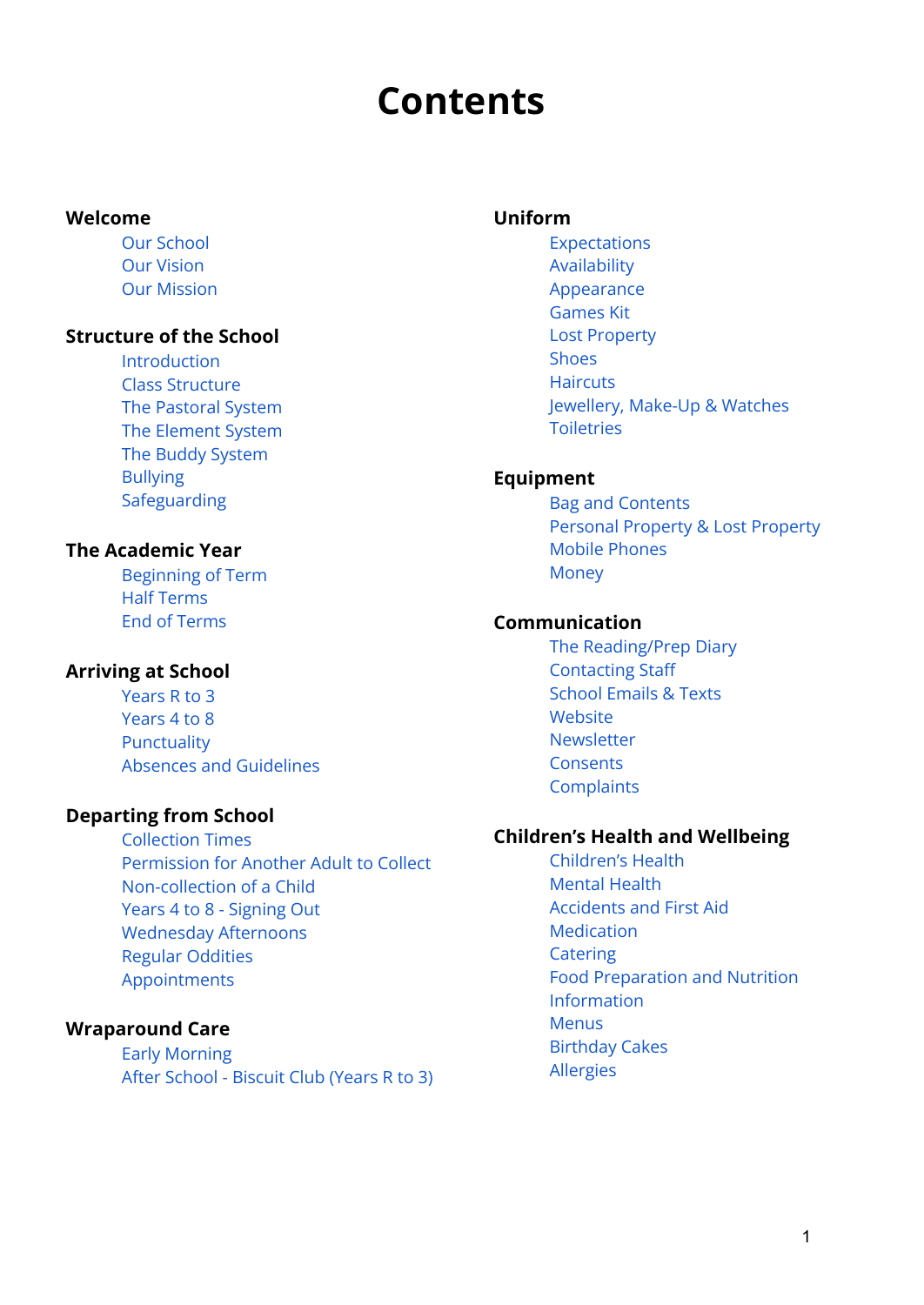## [Homework/Independent](#page-30-0) Study (Prep)

## **School Events**

The School [Calendar](#page-21-0) The School's [Birthday](#page-21-1) Parent [Information](#page-21-2) Evenings (R to 3) Parent [Consultation](#page-21-3) Evenings (4 to 8) [Sports](#page-21-4) Days The [School](#page-22-0) Fête [Speech](#page-22-1) Day and Prize Giving Concerts & [Productions](#page-22-2)

#### **Academics**

Our [Academic](#page-23-0) Aim [The](#page-23-1) 5Rs

## **The Curriculum**

[Curriculum](#page-24-0) Overview Plans [Learning](#page-24-1) Support The [Holmwood](#page-25-0) House Certificate

## **Moving On**

[Choosing](#page-25-1) Senior Schools [Scholarship](#page-25-2) Route to Senior School  $11+$ Senior [Schools](#page-26-1) Exeunt

**Assessment** [Introduction](#page-26-2) to Assessment

#### **Other Academic Considerations**

[Revision](#page-29-0) Use of [Computers](#page-29-1) and the Internet **[PSHCE](#page-29-2)** 

#### **Sport**

Sports [Schedule](#page-32-0) **[Matches](#page-32-1)** [Match](#page-33-0) Teas Match Tea [Etiquette](#page-33-1) Off [Games](#page-33-2)

#### **Music**

Music [Lessons](#page-34-0)

#### **The Post 4.00pm Programme (Years 4-8)**

[Activities](#page-34-1) [Independent](#page-35-0) Study [Additional](#page-35-1) Activities

#### **Rewards and Sanctions**

[Rewards](#page-36-0) [Sanctions](#page-37-0)

#### **Extras**

Outdoor Learning [Overnight](#page-41-0) Stays Parent [Representatives](#page-41-1) Friends of [Holmwood](#page-41-2) House (FOHH) Driving and [Parking](#page-42-0) in School Adventure [Playgrounds](#page-42-1) [Library](#page-42-2) Text Books and [Library](#page-42-3) Books Holiday [Courses](#page-43-0) The [Squash](#page-43-1) Club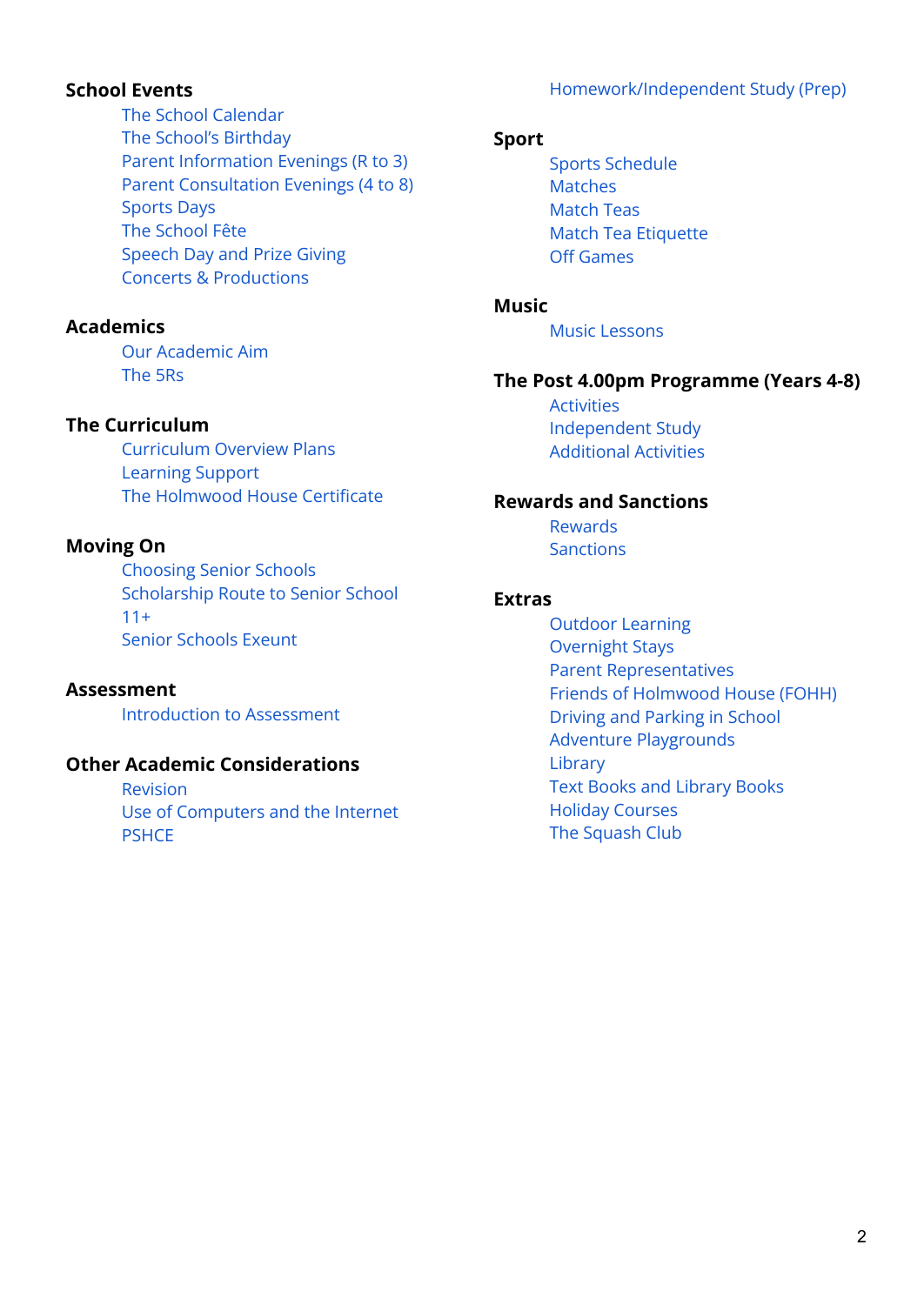

# **Welcome**

# <span id="page-3-0"></span>**Our School**

Holmwood House School is a leading co-educational school and nursery for children aged 6 months to 13 years. Occupying over 25 acres of beautiful grounds in Lexden near Colchester, the school provides an inspiring learning environment and boundless opportunities for discovery and exploration through a broad curriculum, extensive range of extra-curricular activities and opportunities to experience independence through our overnight stays. Founded in 1922, the school has stayed true to its heritage and tradition whilst pioneering new technology and innovation. At Holmwood House, we spark curiosity and ignite wonder in each and every child, allowing them to develop individuality, confidence and tenacity to reach their true potential and achieve personal success. Working in partnership with parents, we provide a genuinely happy and supportive community of inquisitive learners who successfully transition to a broad range of day and boarding schools in Essex, Suffolk and across the UK.  $\triangle$ 

# <span id="page-3-1"></span>**Our Vision**

To **spark curiosity** and **ignite wonder** in each child, through an inspiring learning environment and boundless opportunities for discovery and exploration that develop individuality, confidence and tenacity to reach their true potential, achieve personal success and be prepared for life.  $\sqrt{s}$ 

# <span id="page-3-2"></span>**Our Mission**

We aim to instil a **lifelong curiosity and quest for knowledge** through a broad, rigorous and enriching curriculum that is anchored in our unique learning philosophy – the 5Rs. We encourage each child to:

- be **resilient** with a sense of high self-esteem, self-worth and confidence in their abilities to achieve their full potential in all areas of a rich, diverse, broad and balanced curriculum;
- be **resourceful** and **reflective** with inquisitive minds, capable of independent and **reasoned** thought, adapting to an ever-changing world;
- be **responsible** for their own learning, respect others around them, adopt a proactive approach to care, courtesy and consideration and be aware of their own wellbeing and that of others. $\hat{J}$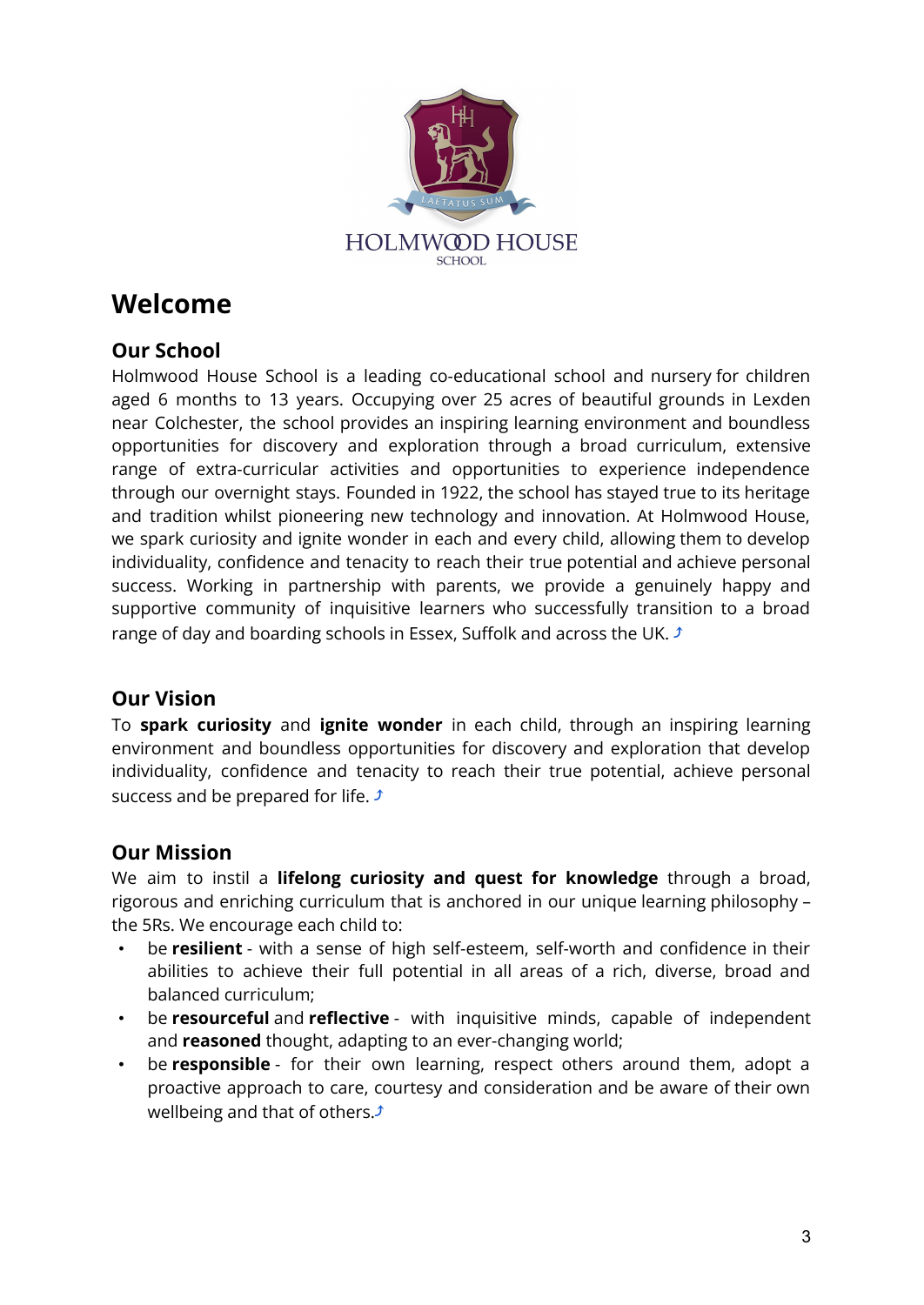# **Structure of the School**

## <span id="page-4-0"></span>**Introduction**

Children begin their journey at Holmwood House either at our nursery at Great Horkesley or in Pre-Reception or Reception in our EYFS building on the main site. Set in its own lovely garden at the front of the school, they then progress to the purpose built Pre-Prep building at the rear of the school for Years 1-3.

#### **The school is organised in 4 phases:**

- Phase 1 (Nursery to Reception)
- Phase 2 (Years 1 to 3)
- Phase 3 (Years 4 to 6)
- $\bullet$  Phase 4 (Years 7 & 8)

Each phase is led by a Head of Phase (HoP).  $\triangle$ 

# <span id="page-4-1"></span>**Class Structure**

- There are normally 2 equal mixed ability classes in each year group;
- In Reception, each class teacher is supported by a teaching assistant;
- In Years 1 to 3, a teaching assistant supports the whole year groups across the two classes.
- Specialist teachers take the classes for various subjects such as music, swimming, PE, games, Outdoor Learning and languages but the class teacher is in overall control of all their pupils and any concerns should be addressed to them. From Year 2, the classes have a specialist art teacher and in Year 3, they have a specialist Science teacher.
- In Years R to 3, each academic year, the classes are mixed again so that all children in any given year group know each other and there exists a close sense of community and identity regardless of the children's class.
- In preparation for the children joining the more complicated life of the Prep School in Year 4, Year 3 pupils make some leaps towards this. These steps include:
	- Year 3 activity sessions Mondays, Tuesdays and Thursdays involving staying until 4.00pm;
	- First matches against other schools;
	- Continued subject specialist teaching in Music, Sport, Art and languages but also going to the Prep School Science Laboratories for Science with a subject specialist;
- In Year 4, pupils have a class teacher for c.55% of their time (English, Maths, Global Studies, ICT, STEM, PSHCE) and specialist teachers for Science, French, Spanish, Art, Music, Drama, PE and Games.
- In Year 5, pupils have two main core teachers. One is their tutor and teaches them English, Global Studies and PSHCE, and the other teaches them Maths, Science, ICT and STEM. They have specialist teachers for French, Spanish, Art,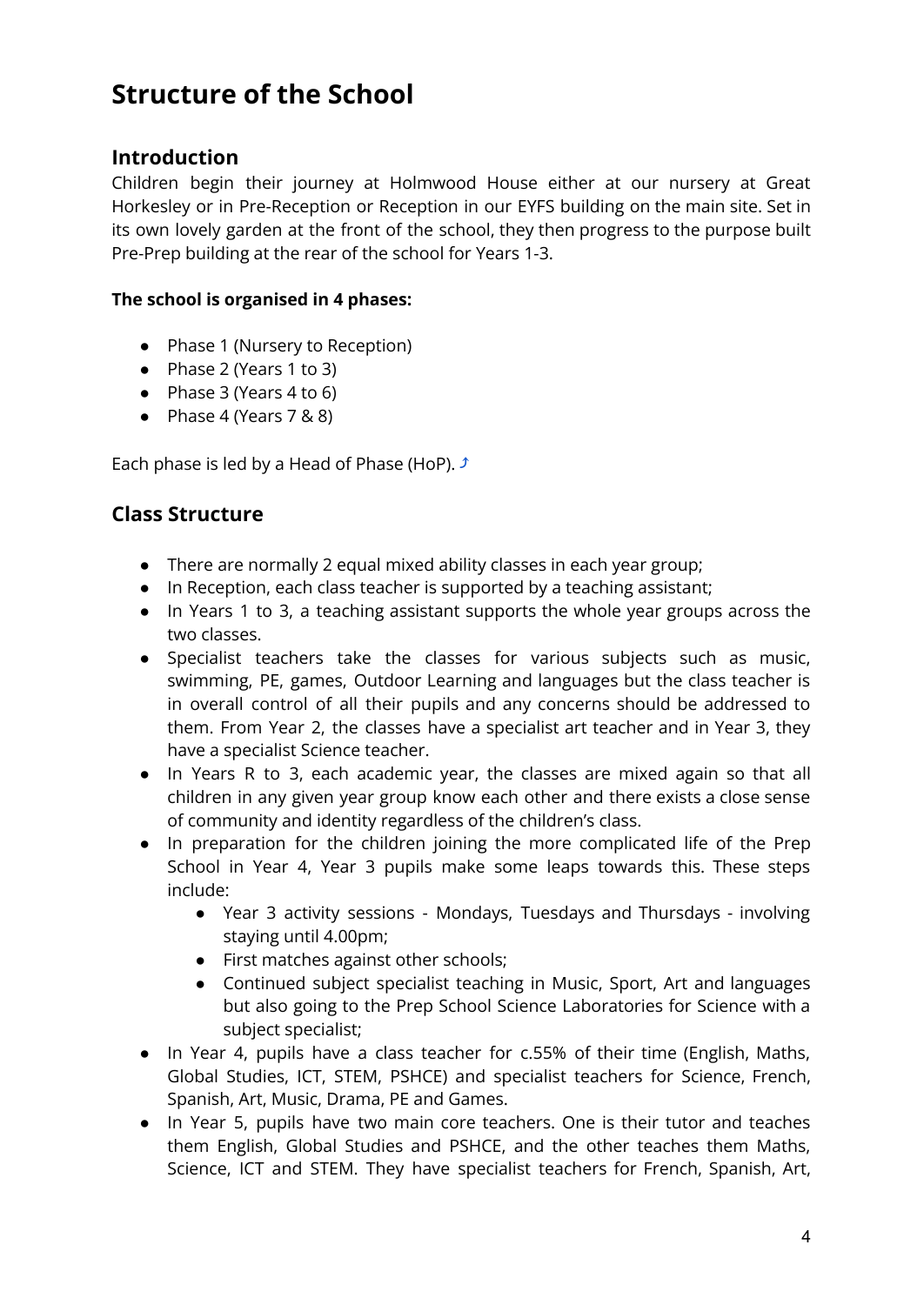Music, Drama, PE and Games.

- In Years 6 to 8, pupils have specialist subject teachers for all their subjects.
- Where appropriate, some setting arrangements will be put in place to ensure the needs of all pupils are suitably catered for. The setting arrangements vary from year to year and cohort to cohort.  $\triangle$

# <span id="page-5-0"></span>**The Pastoral System**

# <span id="page-5-1"></span>**The Element System**

The school is divided into three Elements - Air, Land and Water - which dates back to the beginning of the school in the 1920s. Each pupil is assigned to one of these three Elements upon joining the school and remains with that Element for the duration of their time at Holmwood. Family links are always respected when known.

Each Element is led by one of our three pupil Heads of Element and supported by the Head of Phase 4. In the first half of the autumn term each year, a pupil Head of Element is chosen from amongst the Year 8 cohort whose role it is to help organise the weekly Element meetings and lead the Element through the events of the year. In addition to this a Deputy Head of Element and one or two Charity Representatives for the year are also chosen from the Year 7 and 8 cohort.

All non-tutor staff in both the Prep and the Pre-Prep are affiliated to an Element and support their colleagues within the Element structure.  $\hat{J}$ 

# <span id="page-5-2"></span>**The Buddy System**

Throughout the whole school the philosophy of care, courtesy and consideration is promoted and supported between the pupils with the help of the 'Buddy System'. This links individual pupils across all the year groups from Reception to Year 8. Within the system a Year 1 pupil, for example, would be 'buddied' with a Year 5 pupil from the same Element, and a Year 2 pupil with a Year 6 pupil and so on. This has been found to give the younger children confidence as they come into contact with older pupils and for the older pupils it helps them to assume some responsibility for others. Opportunities exist for 'Buddies' to have occasional play together and, where the whole school is involved in an event (for example the school's birthday), it has been very encouraging to see these buddy friendships working well.  $\triangle$ 

# <span id="page-5-3"></span>**Bullying**

**'No-one at Holmwood supports bullying.'** Bullying is one of the worst things that can happen to a pupil and it is also often the most difficult to deal with. The school always takes any allegation of bullying very seriously and tries to sort it out as quickly as possible. All Prep School children are given information about the school's bullying policy and how to get support; it is in their prep diaries for reference. This also allows parents to see and endorse it when their children bring the diary home. The school's code of conduct of 'care, courtesy and consideration' is constantly endorsed by staff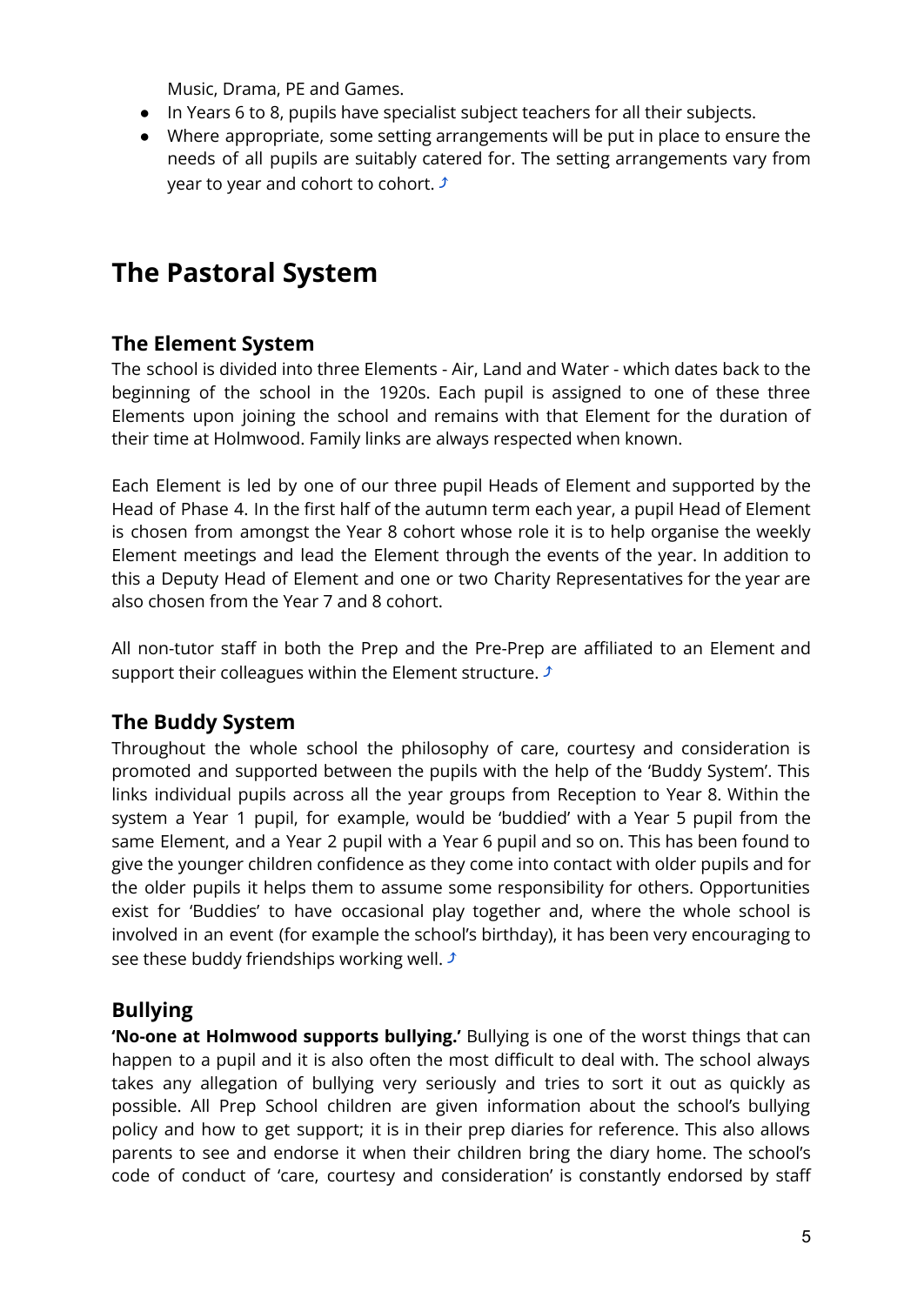during assemblies and PSHCE lessons and implemented in the Pre-Prep through the "Golden Rules'', which are displayed prominently. Bullying is also tackled in PSHCE (Personal, Social, Health & Citizenship Education) lessons on an annual basis and is a subject for whole school assemblies if the need arises. Some pupils in Years 6 to 8 are trained as Anti-Bullying Ambassadors.

It is important for parents to take a child's comments seriously and contact the class teacher or tutor earlier rather than later so we are made aware of a problem. Copies of the school's bullying policy are available on the website.  $\triangle$ 

# <span id="page-6-0"></span>**Safeguarding**

Safeguarding is taken very seriously at Holmwood. Should anyone have a concern regarding the safety of a child, the contact points are available [here](https://www.holmwood.house/safeguarding/) or on the school's website. *j* 

# **The Academic Year**

Please note that all term dates can be found on the website [here](http://holmwood.house/Parents/TermDates/) and on the [online](https://www.holmwood.house/parents/calendar/) [calendar](https://www.holmwood.house/parents/calendar/).

# <span id="page-6-1"></span>**Beginning of Term**

The term begins at 8.25am on the first day for all pupils.  $\sqrt{s}$ 

# <span id="page-6-2"></span>**Half Terms**

The autumn half term break is two weeks in duration and the spring and summer half terms are one week, starting at 3.15pm/3.25pm for Pre-Prep children (unless they go to Biscuit Club) and 6.15pm for Prep school children on the Friday and returning on the Monday at 8.25am.  $\sqrt{ }$ 

# <span id="page-6-3"></span>**Ends of Terms**

For Years R to 3, term always ends slightly earlier than the Years 4 to 8 so that parents with children in both sections can attend all the important functions.

The autumn term ends for the Prep School with a Carol Service in a local church, whilst the Pre-Prep Carol Concert is held at school on the day before. Term ends for the pupils at the ends of these events. The spring term usually ends on the same day for both the Prep and Pre-Prep.

The summer Term ends with the annual Speech Days and Prize Givings for both Pre-Prep and Prep School. The Pre-Prep Prize Giving is on the Friday afternoon and the Prep School on the Saturday morning. Again, term ends for these pupils at the end of these events. Parents are invited to attend these occasions and it is expected that every child will be present.  $\sqrt{ }$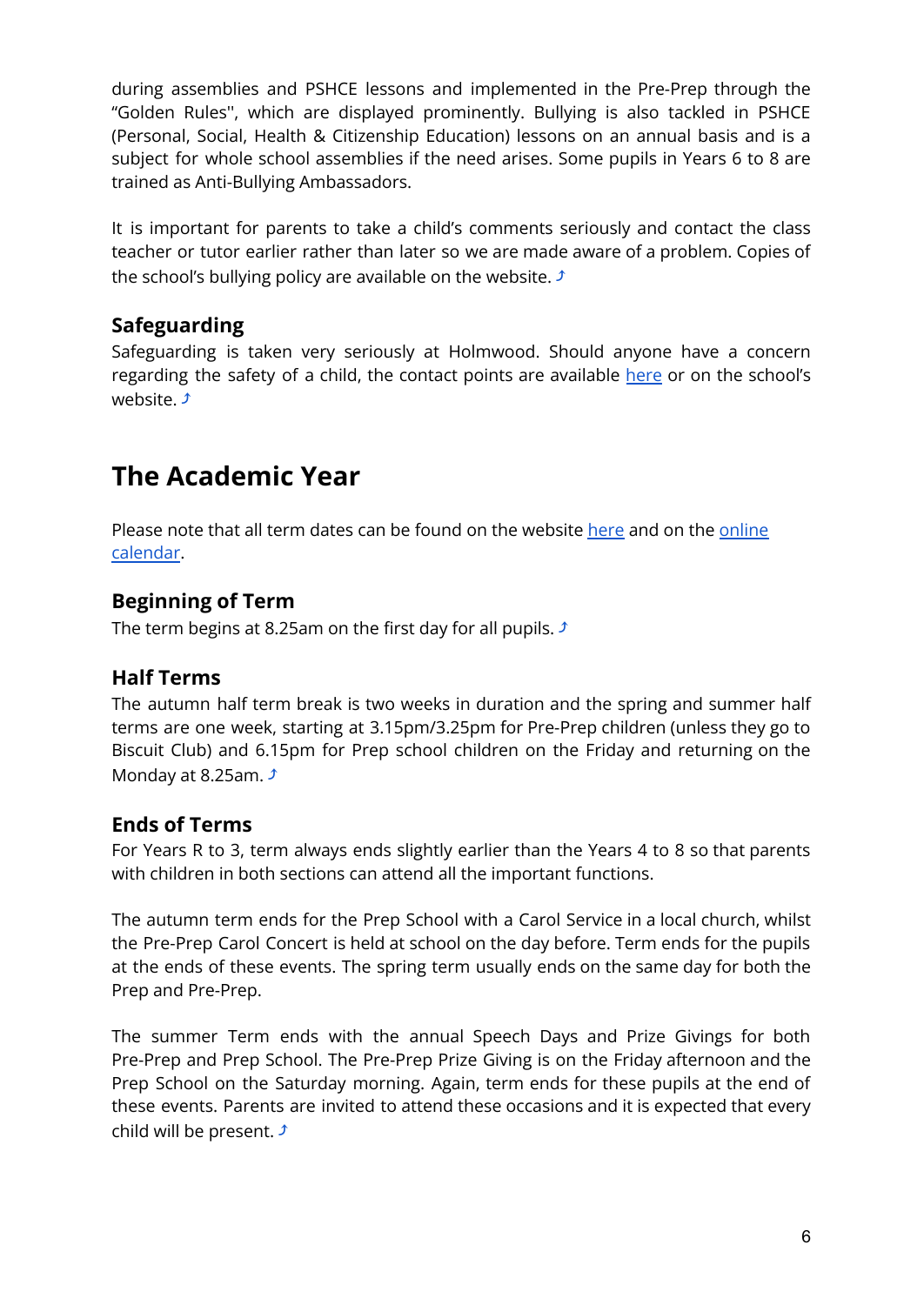# **Arriving at School**

# <span id="page-7-0"></span>**Years R to 3**

Pupils should be at school by 8.20am each morning, ready for registration at 8.25am. The doors of Reception and the Pre-Prep building are open from 8.15am. Morning registration takes place formally with the class teachers in their classrooms. Children must arrive at school in full school uniform.

In Reception classes, children leave coats, etc in the main cloakroom before going to their classrooms. In Years 1, 2 & 3, children go straight to their classrooms and hang up coats, etc before starting the activity set up for them. We would ask parents, wherever possible, to use the children's reading diaries or pass on a quick message to the teachers at the door in the mornings. We also encourage the children to be independent and learn responsibility for their own possessions, so ask parents to encourage the children to say goodbye at the door and proceed to their classrooms on their own. We ask that parents not come into the Pre-Prep classes in the morning as this can be disruptive to the start of the children's day.  $\triangle$ 

# <span id="page-7-1"></span>**Years 4 to 8**

Signing in refers to the time before 8.25am. On weekdays children arriving at school between 8am and 8.25am must go STRAIGHT to the Dining Room via the backdoor to 'sign in' with a member of staff. This then provides a record of who is on site should there be a fire alarm before 8.25am.

School starts at 8.25am and all children should be on site by that time. At 8.25am the first bell of the day will sound and children should either line up in the yard (Years 4 and 5) or go directly to their tutor rooms (Years 6, 7 and 8).

At 8.25am tutors will officially register children on the school's database. Similarly afternoon registration occurs at 1.40pm when teachers will officially register children on the database.

Children may arrive at school between 7.30-8.00am **but not before 7.30am.** We ask that parents of children arriving during this time are booked in via the online system [Magicbooking](https://holmwoodhouse.magicbooking.co.uk/Identity/Account/Login) so that they can be added to the breakfast list and can be accounted for. Therefore no child should be on site before 8am unless this has been booked in advance. Those children booked in for arrival during this time may have breakfast (for which there is a small charge) or if not having breakfast they must sit at the end of the Dining Room until 8am when they can sign in with the staff member on duty.

Children arriving on site after 8.25am must immediately go to their tutor rooms where they may already have been registered as an 'unauthorised absence'. If the tutor is able to, they will change the registration label to 'late'. However, if they are unable to do this, as the registration 'window' has been closed, they will be sent to the front office for the amendment to be made.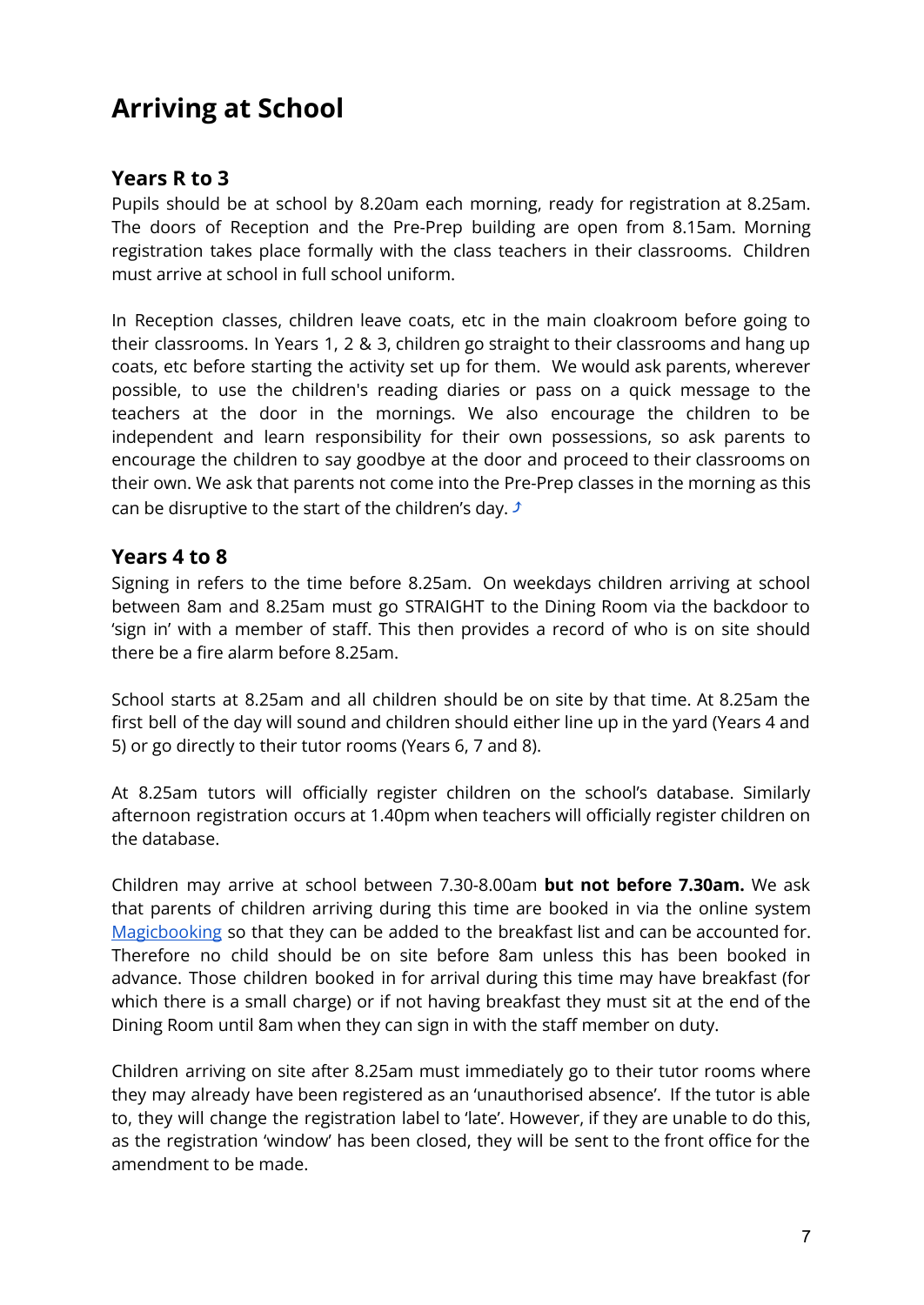If during the day a child arrives at school outside registration times (e.g. – returning from an appointment), they must register (often referred to as 'signing in') in the front office before going to class, etc.  $\sqrt{ }$ 

# <span id="page-8-0"></span>**Punctuality**

The school day for pupils and staff is very full and adherence to times for all lessons and activities is essential. It really does make a difference when all pupils are in school and ready to start to learn on time. Pupils who are repeatedly late (excluding abnormal traffic conditions), will be noted and parents contacted.

If for any reason you know that your child will be late or will not attend school through illness, please phone the school between 8.00am and 8.30am or email office@holmwood.house so that the class teacher is aware. Please keep the school informed of the health of your child, should he or she be off sick for more than one day. [⤴](#page-1-0)

# <span id="page-8-1"></span>**Absences and Guidelines**

If a pupil is absent through illness, please advise the school as soon as possible by phoning 01206 574305 or emailing office@holmwood.house. The school will contact parents every day that a child is absent without notification to the school.

Routine medical, dental and hair appointments should be made outside of school hours. If, however, it is necessary to take a pupil out of school for a medical appointment, then the office must be advised by email. If it is necessary to ask for extended time out of school, please make a WRITTEN REQUEST (email is fine) to the Headteacher, or class teacher who will pass it on to the Headteacher.

If a pupil becomes ill during school time and the school healthcare assistant considers it necessary for the pupil to be away from school, she will contact the parent directly and advise the teacher.  $\hat{J}$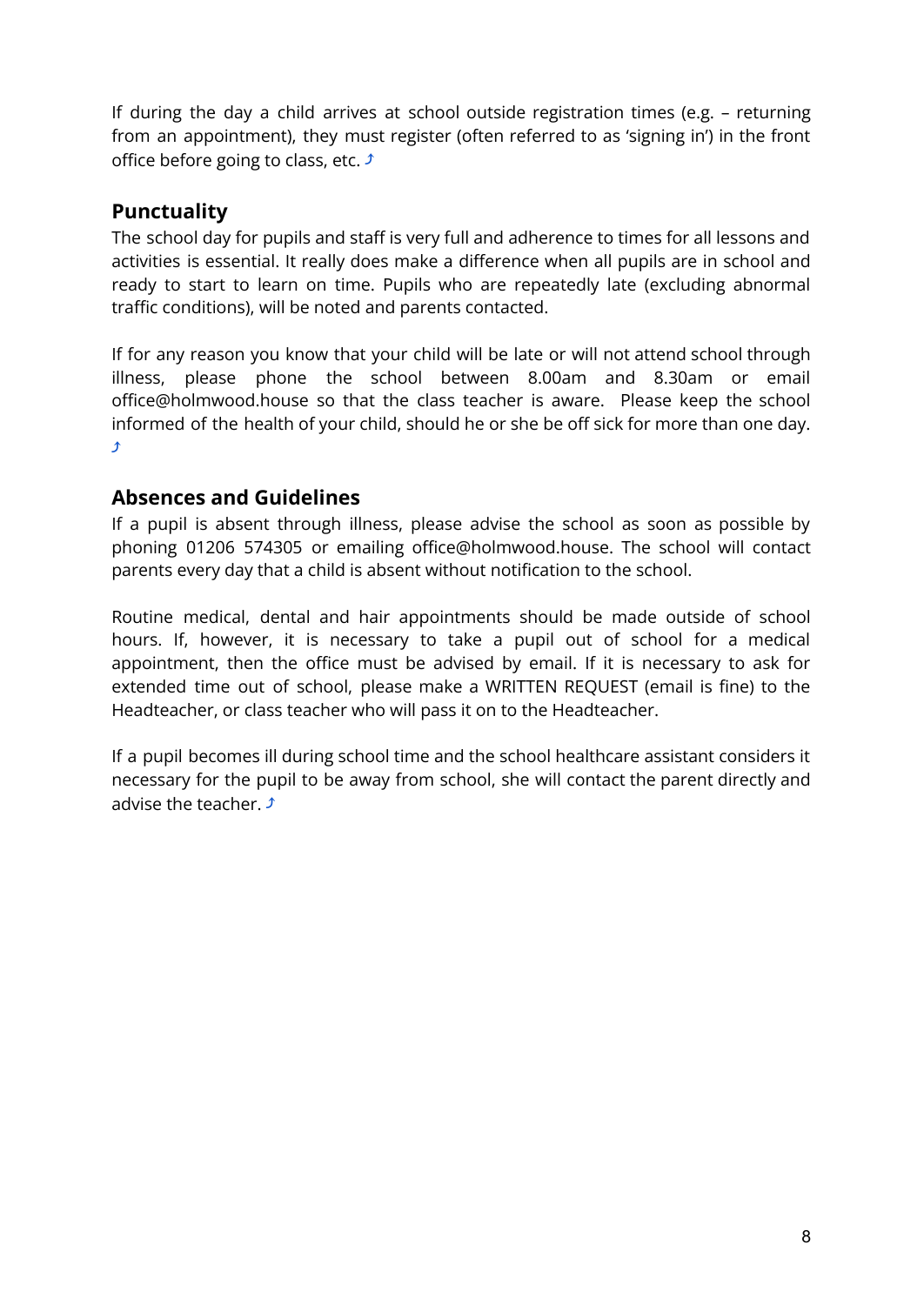# **Departing from School**

| Reception       | Collection is at 3.15pm. Wait in the playground and the teacher will<br>release the children to you.                                                                                                                                              |
|-----------------|---------------------------------------------------------------------------------------------------------------------------------------------------------------------------------------------------------------------------------------------------|
| Years 1 & 2     | Collection is at 3.25pm. Wait in the playground. Children are brought to<br>the Pre-Prep Hall and released when staff see you.                                                                                                                    |
| Year 3          | Monday, Tuesday and Thursday at 4.00pm (following Activities), collect<br>children from Pre-Prep.<br>Wednesday and Friday at 3.25pm, collect children from outside of the<br>Pre-Prep ramp entrance (the same doorway they enter in the morning). |
|                 |                                                                                                                                                                                                                                                   |
| Years 4 to 6    | Pupils may be collected from the Sports Hall at 4.00pm. If they are staying<br>on for prep/activities, collection time is either 5.10pm or 6.10pm from the<br>Talbot Room.                                                                        |
| Years 7 & 8     | All pupils in Years 7 & 8 stay in school until the end of the day, 6.10pm and<br>should be collected from the Talbot Room.                                                                                                                        |
| <b>Boarders</b> | Any pupil staying overnight should sign in to boarding in the boarding<br>house at 6.10pm. $\sqrt{ }$                                                                                                                                             |

# <span id="page-9-0"></span>**Collection Times**

# <span id="page-9-1"></span>**Permission for Another Adult to Collect**

The school expects that a child's parents will collect their child unless otherwise informed and introduced to the relevant adult. Commonly, this may be a grandparent or a Nanny/Au pair. Children also often go home with friends but the school must be informed of this. If your child is being collected by someone else, you should inform a member of staff in the morning. A late arrangement can be emailed or phoned through to the office.

Regular arrangements for the collection of your child should be written down and handed to the class teacher or front office. If you are more than ten minutes late collecting children, they will join wraparound care and a charge will be made.  $\triangle$ 

# <span id="page-9-2"></span>**In the Event of Non-collection of a Child**

Occasionally a parent is unavoidably delayed. Pupils who have not been collected on time will read quietly until they are collected by their parents from the front office and signed out by the member of staff on duty. Children of parents who are unavoidably delayed after the 6.15pm sign-out has finished are supervised by the overnight stay staff (on nights where boarding is taking place) or by a member of the Leadership Team until the parent arrives.  $\sqrt{s}$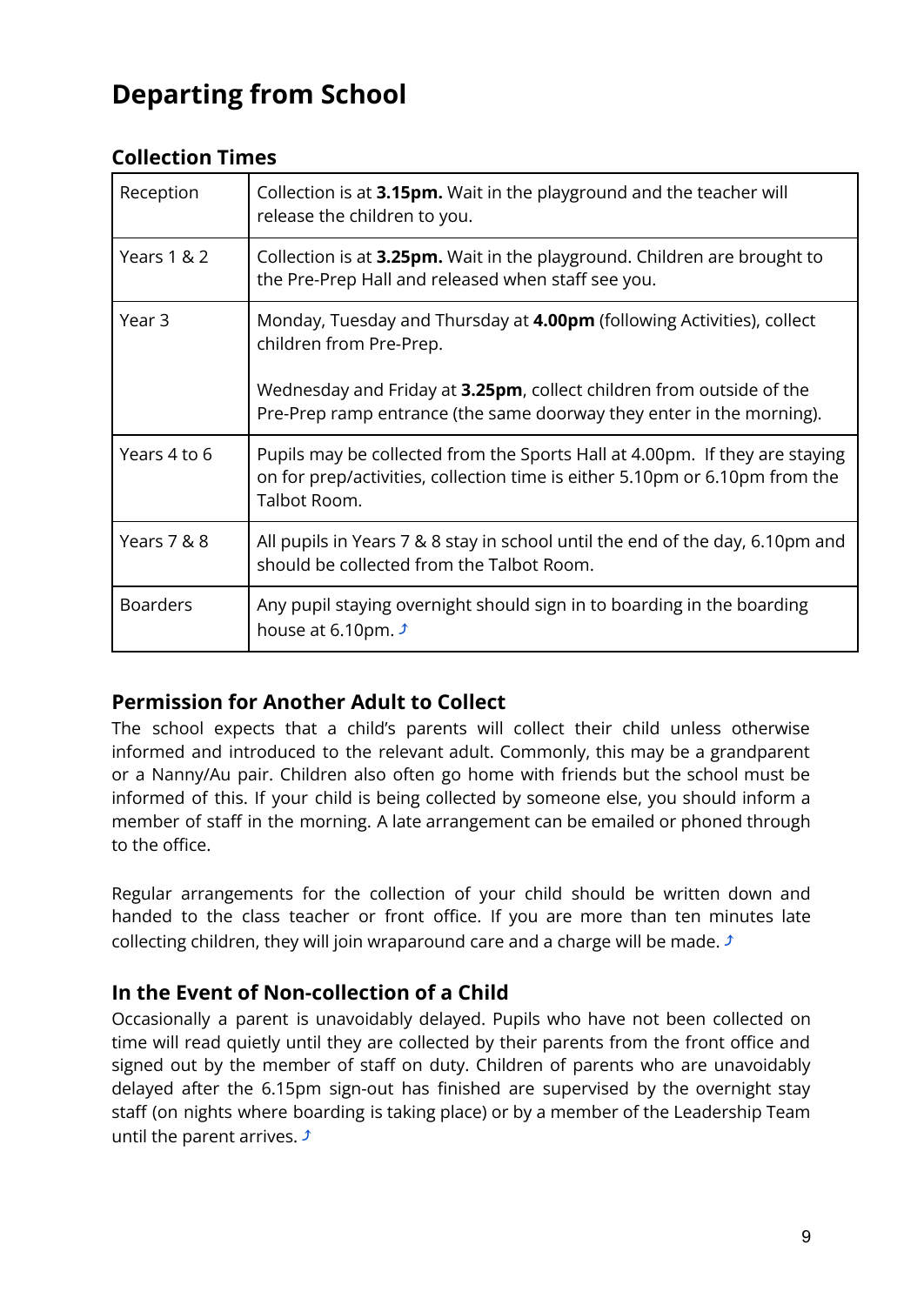Where a child has not been collected by the appropriate time, we will take the necessary steps as laid out in the Collection and Non-Collection of Pupils Policy. ([Policies\)](https://www.holmwood.house/about-us/policies-inspection-reports/)  $\mathcal{F}$ 

# <span id="page-10-0"></span>**Years 4 to 8 - Signing out**

Pupils must 'sign out' routinely when they leave school at the end of each day. For departure times, please see Programme of the Day by year group at the end of this booklet. The children should present themselves promptly in full uniform, wearing their blazers, in the Talbot Room where they will be signed out by the member of staff on duty. Pupils may only sign out if their parent (or authorised person) is in the Talbot Room  $\rightarrow$ 

# **Collection times for Mondays, Tuesdays, Thursdays and Fridays**

| Year 4 | 4.00pm (before tea), 5.10pm or 6.10pm |
|--------|---------------------------------------|
| Year 5 | 4.00pm (before tea), 5.10pm or 6.10pm |
| Year 6 | 4.00pm (before tea), 5.10pm or 6.10pm |
| Year 7 | 6.10 <sub>pm</sub>                    |
| Year 8 | 6.10pm $\sqrt{2}$                     |

# <span id="page-10-1"></span>**Wednesday Afternoons**

School finishes at 4.00pm for Year 4 pupils on Wednesdays whereupon signing out for them takes place in the Talbot room.

School finishes at 4.00pm for pupils in Years 5-8 however, signing out on a Wednesday afternoon for these is a moveable feast and will vary for each pupil from week to week.

Where a child is **not** involved in a match, we expect them to remain in school on Wednesdays until 4.00pm when they sign out at the Sports Hall.

Where a child is involved in a **home** match, parents may sign their child out at the end of the match at the Sports Hall.

Where a child is involved in an **away** match, parents may either sign their child out with the coach responsible for the team and take them directly from the away school or sign their child out when the team returns back to Holmwood from the Sports Hall.

A wraparound care service operates for all pupils on a Wednesday for those whose parents are unable to collect them when school finishes. Parents of pupils who need to use this service must ensure that the front office is aware of this and this can be done by contacting the front office directly giving more than 3 hours notice unless in the case of an emergency.  $\sqrt{ }$ 

# <span id="page-10-2"></span>**'Regular Oddities'**

In some circumstances permission may be given by the Headteacher for a Year 7 or 8 pupil to attend regular late afternoon activities outside school during school time. Parents must collect the pupil from the front office where they will be signed out. Application for such permission should be made in writing to the Headteacher.  $\triangle$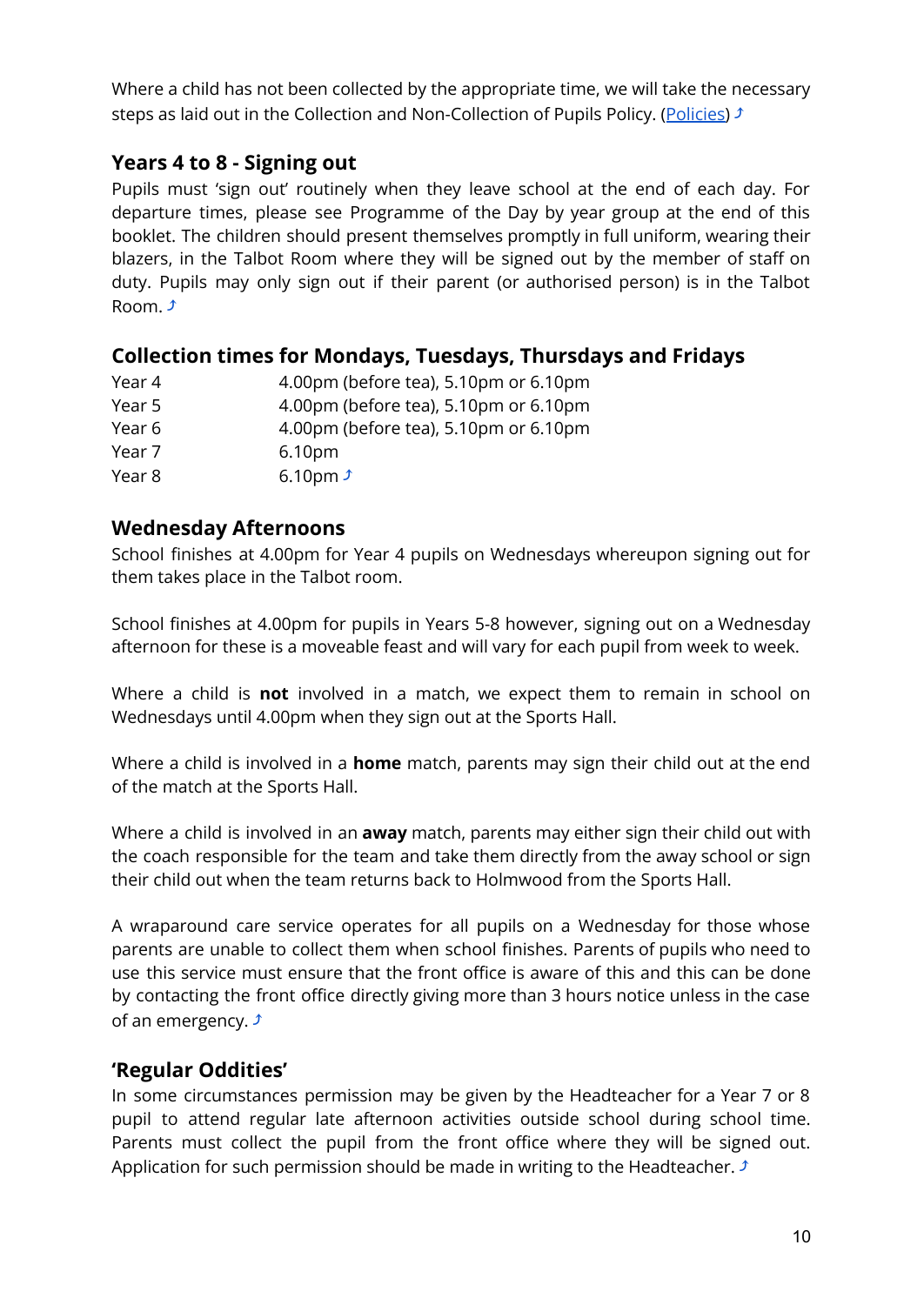# <span id="page-11-0"></span>**Appointments**

There are occasions when it is necessary for a pupil to leave school during the daytime to attend a medical appointment, for example. Permission for this should be made in writing to the tutor and the pupil must sign out (and back in) at the front office.  $\mathcal{I}$ 

# **Wraparound Care**

At Holmwood, we offer care for children in all year groups from 7.30am in the morning and up to 6.15pm in the evening.

# <span id="page-11-1"></span>**Early Morning**

We offer an early morning 'Breakfast Club' from 7.30am to 8.20am. Your child will be given breakfast (unless you opt out) and will then have the chance to enjoy a short session of supervised play before the official start of the school day. For children in Years R-3 there is a charge, but older children only pay for their breakfast.

Alternatively, your child may join this group at 8.00am for supervised play until the day staff come on duty at 8.20am.

We ask that children are booked in via the online system [magicbooking](https://holmwoodhouse.magicbooking.co.uk/Identity/Account/Login) so that they can be added to the breakfast list.

For full details and prices please see the school website.  $\triangle$ 

# <span id="page-11-2"></span>**After School - Biscuit Club (Years R to 3)**

Our after-school 'Biscuit Club' is extremely popular and children in Years R-3 are supervised by members of Holmwood House staff. We can facilitate those pupils who attend one of the after-school activities, e.g. dance, ballet, tennis, etc, and can dovetail those with attendance at Biscuit Club.

| <b>Session 1</b> | $3.15pm - 4.15pm$ |
|------------------|-------------------|
| <b>Session 2</b> | $4.15pm - 5.15pm$ |
| <b>Session 3</b> | $5.15pm - 6.00pm$ |

Biscuit Club runs 5 days a week. Bookings can be made for the term or as needed, via the [magicbooking](https://holmwoodhouse.magicbooking.co.uk/Identity/Account/Login) system. Places are limited and bookings should be made with a minimum of 24 hours notice. Bookings made on the day required will incur an additional £7.50 late booking charge.

Please note that Biscuit Club is never available at the end of each term.

Cancellations should be made by 6pm on the previous day.

**Ballet**, **musical theatre**, **squash** and **tennis** are available as after school activities (Years R to 3) at an additional cost. These activities are taken by our Dance & Drama teacher (Mrs Mayhew) and by our squash (Paul Allen) and tennis (Rob Twyman) professionals in the school facilities. Please see the school website for the current academic year Pre-Prep Activities timetable.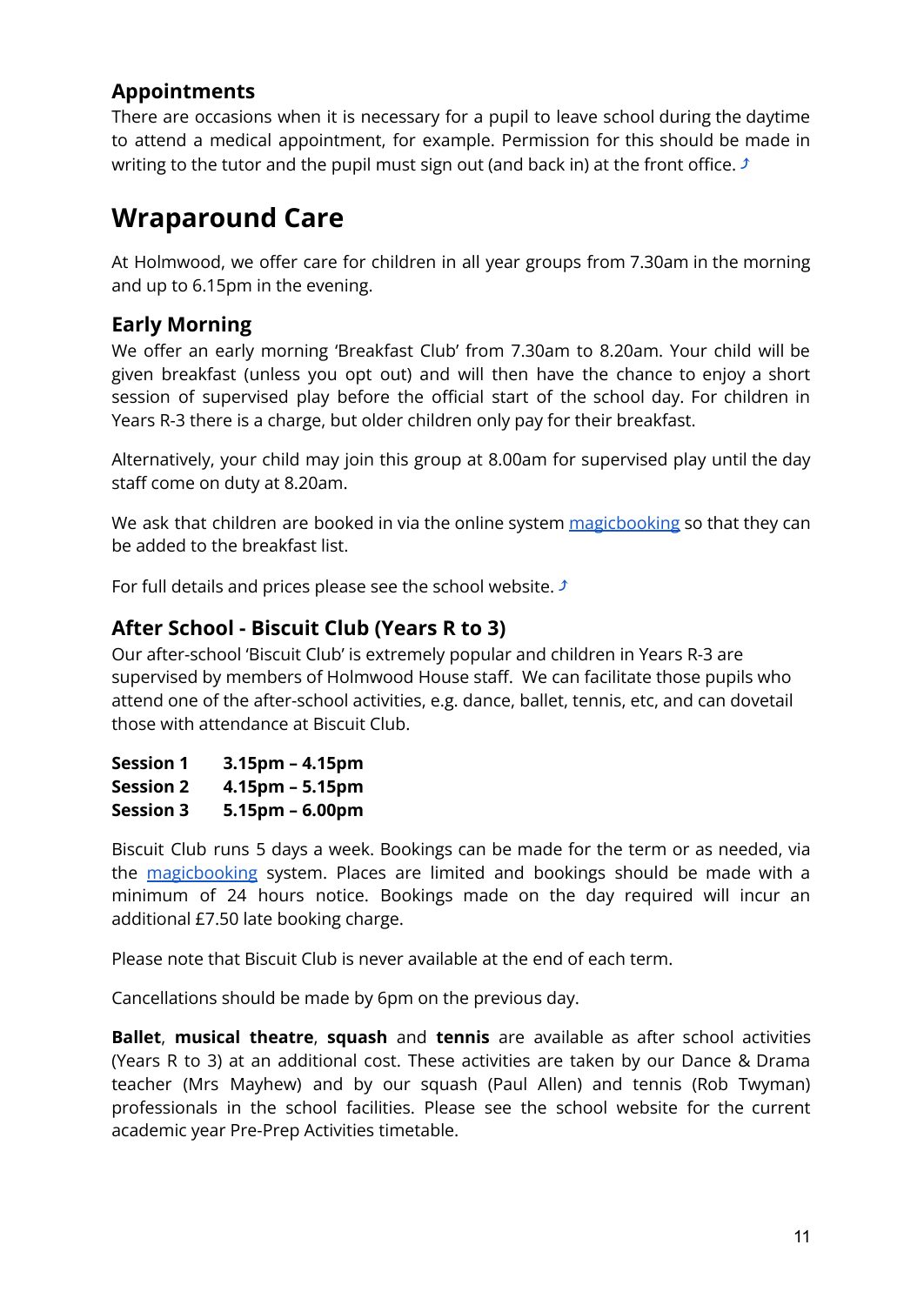Places in the ballet and musical theatre activities should be requested by contacting the front office at the school. An email reminding parents of the ballet and musical theatre schedules and sign-up procedures for the next academic year is sent out towards the end of each summer term.

Places in the squash and tennis activities should be directly addressed to the squash and tennis coaches at the Squash club:

Rob Twyman (tennis) - lexdentennis@gmail.com

Paul Allen (squash) - paulallensquash@googlemail.com

If a parent wishes that their child join Biscuit Club after an activity this can be accommodated and can be booked via [magicbooking](https://holmwoodhouse.magicbooking.co.uk/Identity/Account/Login).

Any child going home at the end of one of these activities must be collected from either the Pre-Prep hall (for ballet and musical theatre) or Squash Club (for tennis and squash). [⤴](#page-1-0)

# **Uniform**

# <span id="page-12-0"></span>**Expectations**

Parents and children should be aware that uniforms are meant to ensure that the children are smart, but it also stops the competition caused by fashion. Please try to avoid letting your child arrive at school dressed in something that may technically be uniform but will start a "fashion" that then ends with ill feeling.

It is essential that a child always has at school all the appropriate items on the clothes list and that every item be clearly and permanently marked in the correct WAY. ('Iron-on' name tapes are generally not satisfactory; boots and shoes also need clear marking; most games clothes must be marked on the outside as shown on the diagram with the clothes list).  $\hat{J}$ 

# <span id="page-12-1"></span>**Availability**

Your child is expected to wear school uniform. This is supplied by Coes Schoolwear and can be purchased online at [www.coesschoolwear.co.uk](http://www.coesschoolwear.co.uk) or in-store at their shop in Ipswich. There are also a number of second hand uniform sales held at school throughout the school year. Please ensure ALL items of clothing are clearly named.  $\mathcal{I}$ 

# <span id="page-12-2"></span>**Appearance**

We strongly encourage children to take pride in their appearance at all times - in the classroom and during sporting activities. Clean, polished shoes with laces tied, shirts tucked in and well-knotted ties all help to encourage a respect for each other and property in general.

When travelling to or from school, a pupil should wear a blazer (Prep School only) and normal school uniform (with or without a sweater according to the weather). If a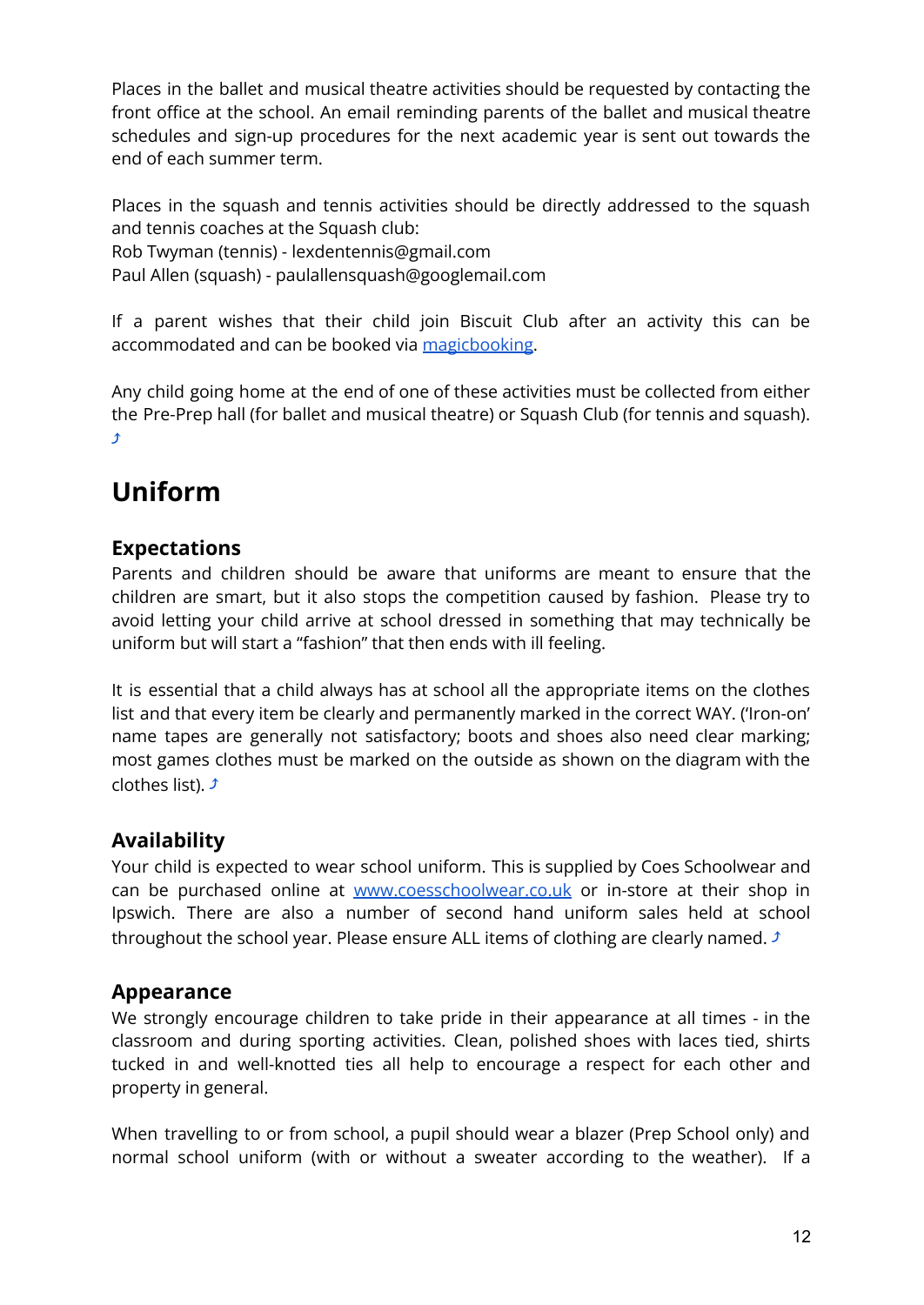raincoat or anorak is necessary, it should be worn over the blazer. Holmwood coats and kagoules are available from Coes Schoolwear. A blazer is also worn on a number of occasions when the child represents the school, including sports fixtures at other schools. *j* 

## <span id="page-13-0"></span>**Games Kit**

From Year R—Yr 2 , the same games clothing is required and this increases when the children join Year 3 - see the uniform list. The extra clothing is needed because the children practise their skills in a team environment and their timetable progressively includes more sport. An extra towel is also needed from Year 3 as all children shower after games sessions.

In Years R, 1 & 2, children keep their PE and games kit in a maroon drawstring bag available from the uniform suppliers. This bag is kept on their peg in the classroom. Please name the bag clearly. Big bold letters make life a lot easier! In Year 3, children are allocated a locker in the changing rooms and use a kit bag available from the uniform suppliers.

FOR SAFEGUARDING REASONS, PARENTS ARE NOT PERMITTED TO ENTER THE GAMES CHANGING ROOM AT ANY TIME.

For all children, it is important that every item of kit is named. We encourage children from an early age to develop responsibility for their possessions and be independent in their dressing. It is of great benefit if your child can tie their shoelaces before joining Year 3. Before purchase, please ensure your child tries on football boots whilst wearing the regulation socks!

The children in Year 3 will bring their kit home for washing periodically. It must be returned on the Monday morning. Usually Year R-Yr 3 will only need their kit to be washed every half term unless it has been worn outside and has got muddy. However, parents may also take their child's kit home on any weekend to wash and return on Monday morning.

Swimming kit is kept in a separate nylon drawstring bag and taken home for washing after every swimming session. Please name all items clearly including hat and goggles and attach a loop to one of the longer sides of the towel so that it can be hung safely away from wet floors during the swimming session.  $\triangle$ 

# <span id="page-13-1"></span>**Lost Property**

Every item of clothing - uniform and games kit - must be clearly labelled. Tidiness of PE lockers is strongly encouraged. All lost property will be kept in a box in the Pre-Prep Foyer or outside the PE Office. Items such as spectacles and wristwatches will be kept in the front office.  $\hat{J}$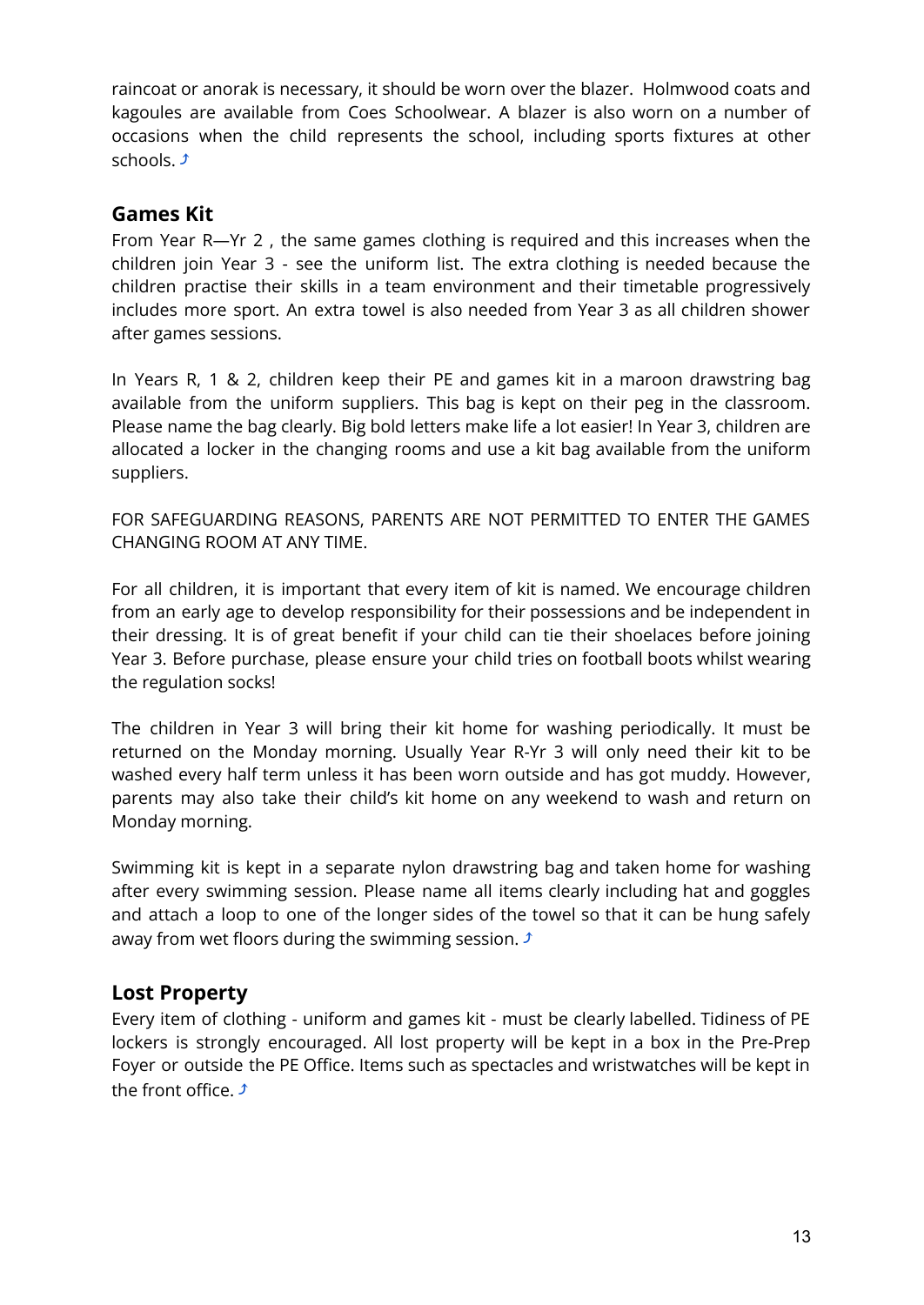# <span id="page-14-0"></span>**Shoes**

Black, formal shoes are required as part of the uniform. Trainers are not permissible nor are slip-on pumps, patent or lightweight shoes. Pupils may be asked to bring in a pair of wellington boots for occasions such as the schools' birthday or educational visits. [⤴](#page-1-0)

# <span id="page-14-1"></span>**Haircuts**

**Boys'** hair should be off the face (i.e. no long/sweeping fringes; sufficiently short so that vision is not impeded), off the collar and should not fall below the ears.

For **girls**, longer hair must be neatly tied back in either a single central ponytail on the back of their hair or two side bunches/plaits, and only school coloured bands or ribbons may be used. Hair slides/clips must be plain and neutral in colour (i.e. not bright colours).

Hair products, if absolutely necessary, should be minimal, discreet and for the benefit of keeping hair out of eyes. Customisation of hair styles, including dying, tinting, shaving and the use of hair accessories, e.g. beads, etc is not acceptable.  $\triangle$ 

# <span id="page-14-2"></span>**Jewellery, Make-Up & Watches**

No jewellery, earrings, nail varnish, make-up or dyed hair are allowed in school. Wristwatches may be worn from Year 4, but they should have black straps, i.e. not brightly coloured. No 'smart' watches such as Fitbits are allowed.  $\triangle$ 

# <span id="page-14-3"></span>**Toiletries**

Liquid soap/shower gel is provided for all children in the changing rooms for showering after games/PE. However, children may bring in their own preferred shower gel/shampoo if they wish.

Deodorants are encouraged for the older children, but must not be in an aerosol form, i.e. roll-on or stick deodorants are acceptable.

Sun lotion is supplied for the Pre-Prep pupils , however, parents may supply a preferred brand if they so choose. In the Prep school, children must bring in their own supply of sun lotion and keep it in their games lockers.

Insect repellent cream/gel is supplied by the school when appropriate for those children taking part in Outdoor Learning activities.  $\sqrt{s}$ 

# **Non-Uniform Days**

Occasionally the school holds events for which children should come in home clothes or 'Element colours', e.g. a specific charity day, Songfest, School's Birthday, etc. The Element colour for Air is white; for Land, red and for Water, blue. Prior to such a day we will always notify parents by email and inform the children either in tutor times or assembly.  $\mathcal{F}$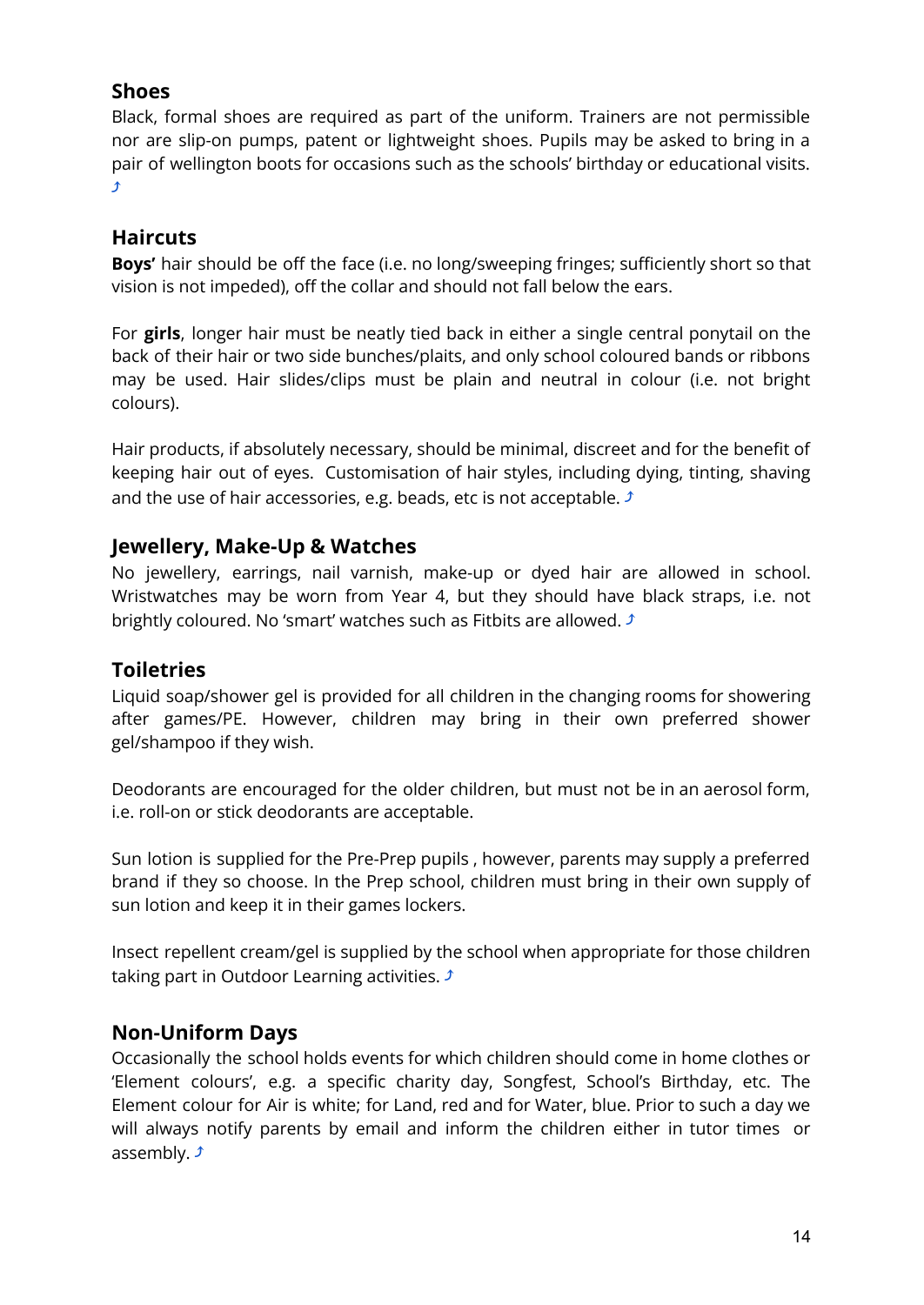# **Equipment**

# <span id="page-15-0"></span>**Bag and Contents**

Year R to 3 have a blue book bag. Years 4 - 8 carry a black rucksack, although caution must be taken to ensure they are not overloaded and too heavy. Bags can be purchased from Coes, our uniform supplier, and should be named and contain only the items of equipment listed below:

**Pencils cases** should contain:

- Any suitable pen with cartridges/refills (Blue or black ink only)
- 2 HB pencils, rubber & pencil sharpener
- 360° protractor
- Long ruler (30cm)
- Set of coloured pencils
- Highlighters (minimum 2 any colour)
- Earphones (labelled with your child's name)

All equipment is available from the front office. Should a pupil need an item of equipment, they will be sent to the front office where they will receive it and it will then be added to your account at the end of each term.

**A Chromebook** ( mandatory for Years 4 to 8 from September 2021) which is managed through the school.

**Rough book** (supplied and replaced by the school when full)

**Reading book** (either from home or the school library)

**Calculator** - Year 6 up (provided by the school and added to your account)

**Prep diary**: this is an essential piece of equipment used by staff, parents and pupils in different ways. In addition to recording prep details, pupils use it to record music lessons, reminders, show ups and show downs and activities, as a reading log and to check their daily timetable. Staff and parents use the diary as a means of communication. At the end of every week pupils take the diary home for their parents to see and sign. When it is returned to school on Monday, the tutor will countersign the diary and read any comments made by parents. It is important that the diary is kept in good condition as it may be 'checked' at any time. An annual competition is held for pupils to design the front covers of the prep diaries for the following academic year.

Great care should be taken with bags and their contents. Broken or damaged items will be replaced if considered necessary. Replacement of all items of equipment (excluding the rough book) will be charged to the individual pupil's school account.  $\triangle$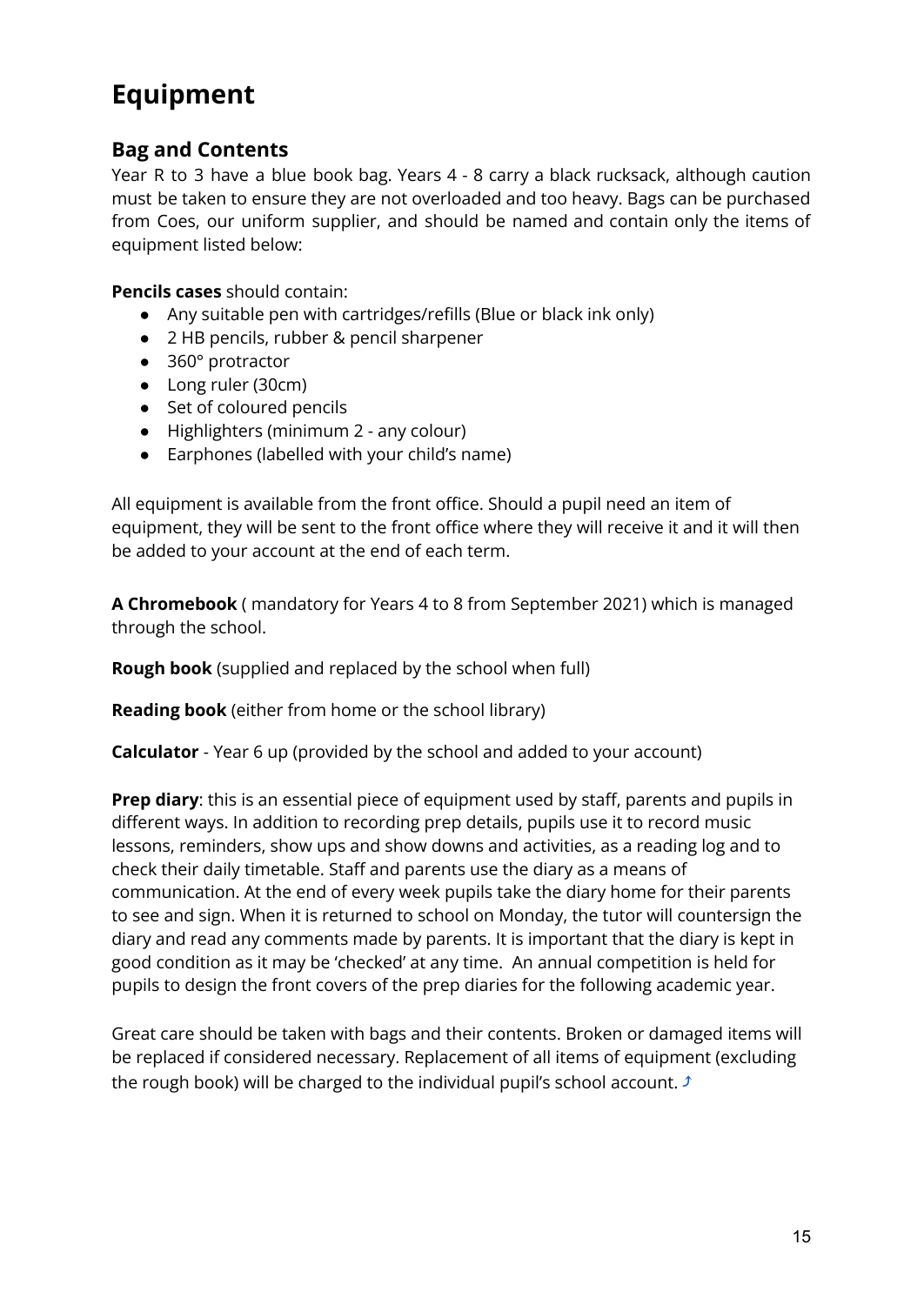# **Personal Property & Lost Property**

Pupils may bring to the school suitable items of personal property such as watches (provided they are small and conservative and not brightly coloured), toys, books, etc., provided that they are prepared to look after them properly and that EVERY ITEM IS CLEARLY AND PERMANENTLY MARKED. Though we try to protect property or to find it if lost, we can accept no responsibility for any loss or damage to individual property.  $\triangle$ 

# <span id="page-16-0"></span>**Mobile Phones**

Pupils are not allowed to bring in mobile phones under any circumstances. Pupils staying overnight in Years 7 & 8 should refer to the overnight stay handbook regarding the use of mobiles. The misuse of mobile phones will result in confiscation. iPods and MP3 players are also not allowed in school. (Please see Policy on Mobile Devices).  $\triangle$ 

#### <span id="page-16-1"></span>**Money**

No child may have cash in his or her possession at school except:

- a) for special trips and then only on the day concerned;
- b) for an approved purpose such as on a charity day.  $\triangle$

# **Communication**

# <span id="page-16-2"></span>**The Reading/Prep Diary**

The reading diary/prep diary is an important point of contact between parents and the school and can be used to convey general messages between teacher/tutor/subject teacher and home and vice versa. For upcoming school absences or changes to collections, please advise the front office via email so we have a record and can log the absence and inform the relevant staff members.  $\mathcal I$ 

# <span id="page-16-3"></span>**Contacting staff**

Pastoral care is all-important within our school and is only successful if there is regular and clear communication between school and home. Teachers may be available for a quick word at the beginning or end of the school day but for a longer discussion it is essential to make an appointment in advance so that the teacher can make arrangements to be free at the required time.

Parents may email staff directly using the format of the staff's initials followed by @holmwood.house. General enquiries should go via [office@holmwood.house](mailto:office@holmwood.house). Emails for the attention of the Headteacher should be sent direct to [Headteacher@holmwood.house](mailto:headmaster@holmwood.house).

The front office is staffed from 8.00am to 6.30pm Monday to Friday and any telephone messages will be given to the appropriate members of staff. Parents may phone the school and request to speak to a member of staff about a matter, but please be mindful that academic staff may be teaching at the time you call and may have to return your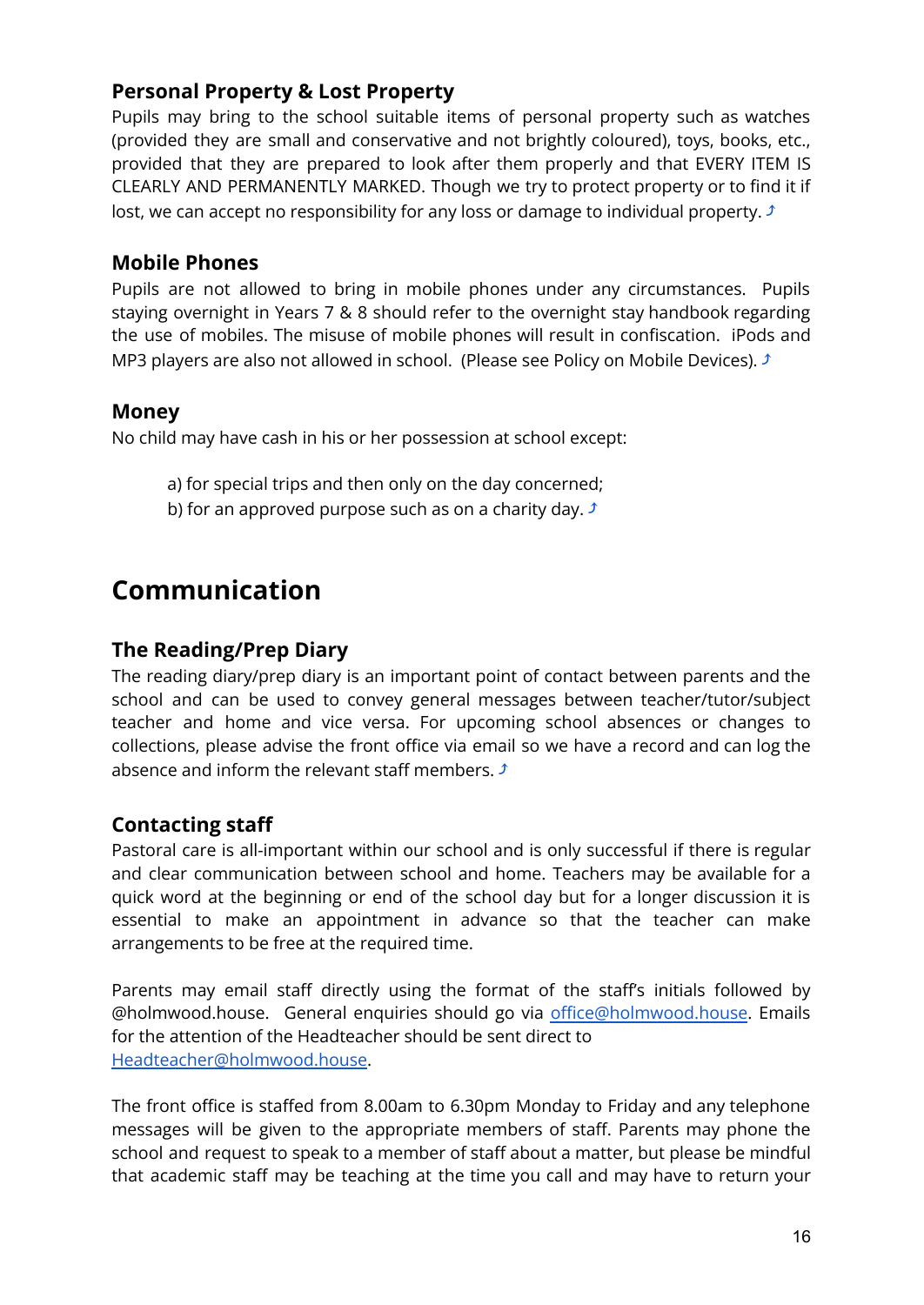call at a later stage. We encourage parents to leave a message as to the reason for their call so that, where necessary, any information to help bring an issue to a prompt resolution can be sought prior to returning the call.

You can also contact the accounts team at [accounts@holmwood.house](mailto:accounts@holmwood.house) and the School Business Manager, Fiona Marlow, is available every weekday on [fmm@holmwood.house](mailto:fmm@holmwood.house) between 12pm and 5pm. .

Staff endeavour to get back to parents as soon as is practicable by phone or by email and will always, where there is an answering phone service in operation, leave a message to say they have phoned.  $\triangle$ 

# <span id="page-17-0"></span>**School Emails & Texts**

The school operates an email and text communication system and uses this to send out relevant information and reminders to parents regarding events that do not feature on the school's website, such as reminders of non-uniform requirements on special days, permission seeking for educational visits, changes to the normal school day where events are taking place. We endeavour to send emails only to the parents whose children will be directly affected by the information in the communication and therefore we urge you to read any emails you receive carefully.  $\sqrt{2}$ 

## <span id="page-17-1"></span>**Website**

The website is the most important place for information and parents are asked to familiarise themselves with this as most of the answers to questions asked can be located there. The website also contains a huge range of information about school, including an extensive list of policies.

There is a special 'parent secure' area set up which has specific information not destined for the general public to see, such as the weekly music timetables, and requires a password to access. Please contact the front office if you need a reminder of this password.

In the event of bad weather and the school being closed, the website is one means by which this information is communicated to parents by 7.00am on the relevant day.  $\sqrt{ }$ 

# <span id="page-17-2"></span>**Newsletter**

The bi-weekly newsletter is emailed every other Friday. To this end it is vital that we are kept up-to-date with an email address which is accessed regularly.  $\triangle$ 

# <span id="page-17-3"></span>**Consents**

Upon joining the school, parents complete a consents form giving permission for various activities. At the start of each academic year, we invite parents to give us any updates in consents for use of photos on social media and travel in cars other than the parent's own car. In addition to this, consent is sought prior to any educational visit or event which takes the child off site. Consent is also sought from parents where the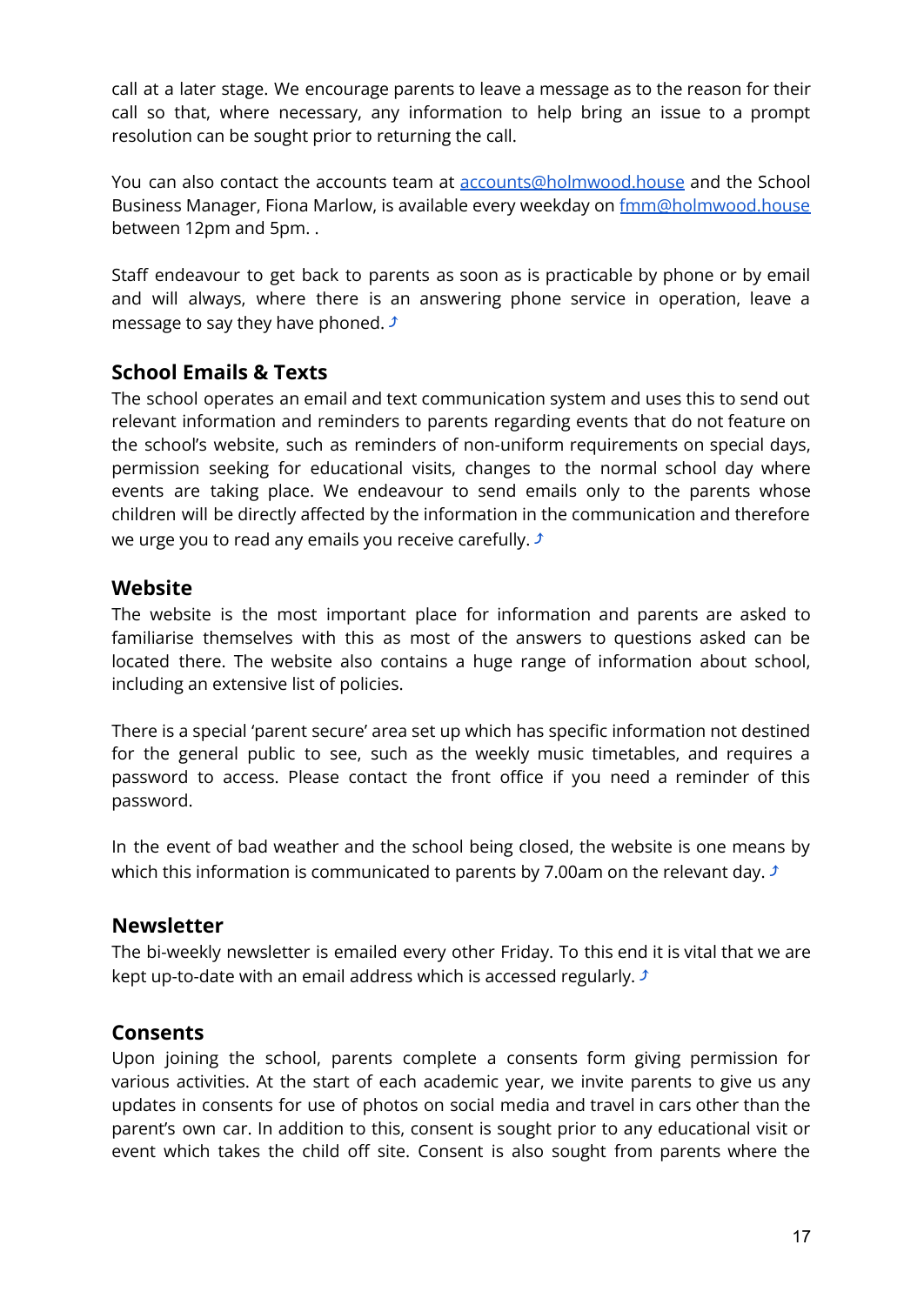school would like to use a photo in the local press where the child's name is required to appear in print.  $\sqrt{2}$ 

# <span id="page-18-0"></span>**Complaints**

The school prides itself on the quality of teaching and pastoral care provided to its pupils. However, if parents do have a complaint, they can expect it to be dealt with correctly and the school has procedures that it follows once a complaint has been registered. The full complaints procedure is available [here](https://www.holmwood.house/about-us/policies-inspection-reports/) or can be requested from the school, but initially any complaint should be directed to the class teacher or tutor who will hopefully resolve the matter quickly and informally, or pass it 'up the line'.  $\triangle$ 

# **Children's Health and Wellbeing**

# <span id="page-18-1"></span>**Children's Health**

The responsibility for children's health is in the hands of the School Health & Wellbeing Assistants during the day and the boarding staff when children are boarding. At all times when a child is at school, the school will act 'in loco parentis' should an emergency arise.

A child who is sent home ill should remain at home until fully recovered. Please note that in the case of vomiting or diarrhoea, a child should not be brought back into school until they have been free of the symptoms for 48 hours. This is to help prevent the spread of infection within the school community. (Please read the PHE [document](https://www.england.nhs.uk/south/wp-content/uploads/sites/6/2019/09/spotty-book-2019-.pdf) for useful guidance on a range of ailments and conditions.)

Any child who is too ill to attend school is too ill to work. Teachers will not set work for absent children unless they are recuperating from a long illness, operation or physical restriction  $\hat{J}$ 

# <span id="page-18-2"></span>**Mental Health**

The school takes very seriously its commitment to the emotional as well as physical wellbeing of its pupils. Four members of staff are trained with Mental Health First Aid and there are school counsellors to whom children may be referred if required and with parental agreement and permission. Further information about the school's approach to mental health and emotional wellbeing can be found [here.](https://www.holmwood.house/about-us/policies-inspection-reports/)  $\triangle$ 

# <span id="page-18-3"></span>**Accidents and First Aid**

The Health & Wellbeing Assistants and members of the overnight stay staff are fully qualified First Aiders and many staff members, both teachers and assistants, have undergone training to enable them to cope with minor accidents around the school. If a child requires treatment, the Health & Wellbeing Assistants or one of the other First Aiders will administer it in the first instance.

If a child has a head injury, or other problem that may require hospital treatment, you will receive an email notifying you of this and/or the Health & Wellbeing Assistants will telephone you if immediate treatment is necessary. It is essential, therefore, that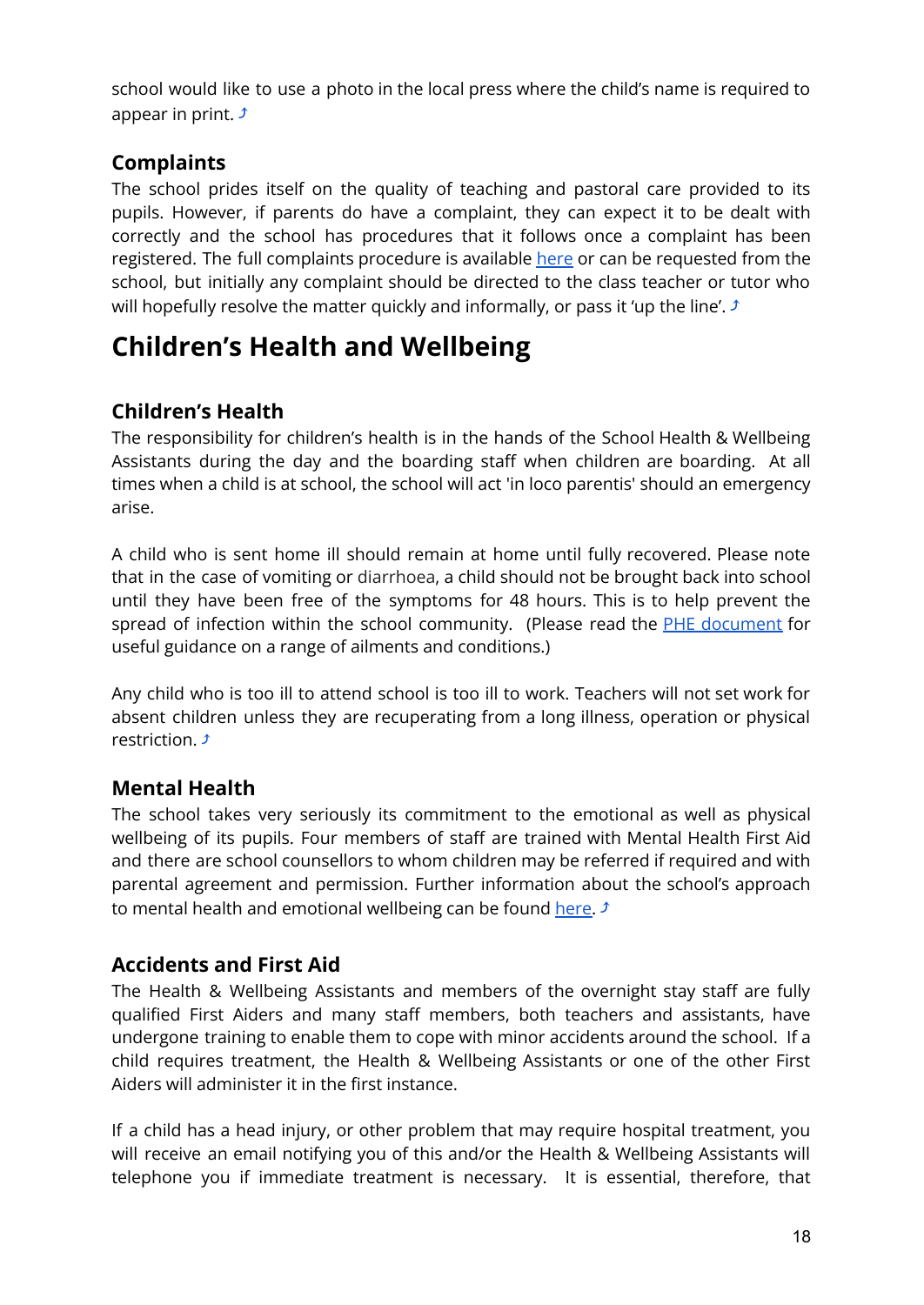parents provide up-to-date telephone numbers for emergency use. Children will be taken to hospital by the school if necessary, although parents will be contacted to enable them to join their child as soon as possible.  $\triangle$ 

# <span id="page-19-0"></span>**Medication**

It is essential that the school be made aware of any medical or dietary issues that a child may have and that any medication brought into school is labelled with the child's full name and handed over to the class teacher (Pre-Prep) or Health & Wellbeing Assistants (Prep School) when necessary.

Parents of children who require specific long term medication such as inhalers or epipens must ensure that the school always has an in-date inhaler or epipen to keep in the surgery at all times. We endeavour to remind parents where the medication is going out of date so that a new prescription can be sought from the GP.

We always keep the child's inhalers, epipens or other regular medication in school, therefore, where pupils require regular medication on an educational visit, parents are asked to provide the necessary medicine (i.e. inhaler, epipen) for the duration of the trip.

Children may not carry medication on them during the school day, this includes cough 'sweets' which may be open to misuse or sharing out amongst friends.  $\triangle$ 

# <span id="page-19-1"></span>**Catering**

Breakfast is served for children staying overnight and children coming into school for Breakfast Club from 7.30-8.00am.

**Break** is from 10.10-10.25am. Children may have biscuits, a healthy option e.g. rice cakes, fresh fruit and either squash or water. Hot chocolate or milk is also available in the winter months. Fruit is available from the dining room at all meal and break times. Drinking water is always available for the children. In the Prep School there are numerous drinking taps located around the classroom blocks and the school grounds in order to fill their water bottles. Children are encouraged to drink water between meals as this may affect their ability in class.

**Lunch** is served from 12noon-1.30pm. There is generally a main hot dish, a pasta option, a baked potato option, a full salad bar and a vegetarian choice. Bread and butter and fruit are available. All children are expected to eat lunch - packed lunches are not allowed. We can cater for special diets and this should be discussed with the school. All meat and vegetables are obtained fresh from local suppliers on a daily basis.

At lunchtime, children in Reception are taken over to the dining room by their class teacher. They are seated and served by their teacher and classroom assistants. Pre-Reception children are served lunch in their own area. They are provided with the hot meal of the day, dessert or a choice of fruit. We encourage the children to drink water. We expect the children to be able to use a knife and fork and to have an awareness of manners. Our aim is to build upon and reinforce the high standards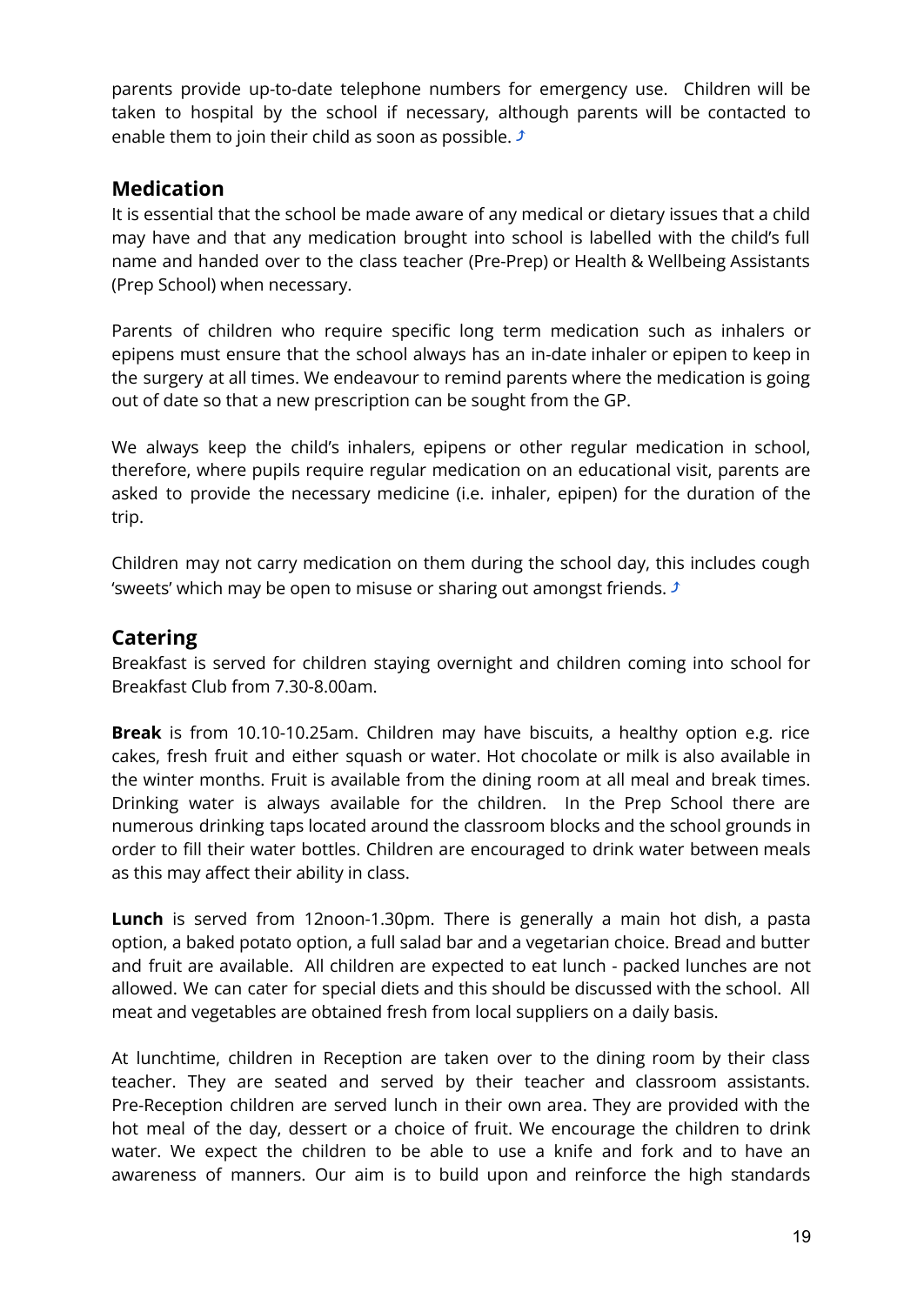demonstrated at home.

Children in the 1s, 2s and 3s are offered the choice of a hot main meal, followed by a dessert or a choice of fruit. The children are also offered further choice from the salad or pasta bars. Bread and butter is always available. The children are expected in most cases to eat the food they have chosen and staff ensure that they have a balanced diet.

All children are expected to display good table manners and set an example to the younger children.

**Afternoon break** is available from 4.00-4.20pm. This is a substantial snack provided for children who are staying beyond 4.20pm for activities/Prep/Wraparound Care (Year 4 and above).  $\hat{J}$ 

# <span id="page-20-0"></span>**Food preparation and Nutrition Information**

All food is prepared on site at the school and adheres to a strict no-nuts policy. Where children have other dietary requirements, the kitchen is able to provide meals to suit these requirements. There is always a vegetarian option available to pupils however Halal and Kosher alternatives are not available.

Catering staff monitor the food the children take at lunchtime and teatime so as to ensure that they are getting a balanced diet and eating the correct amount. Pupils whose eating habits cause concern are flagged with members of the pastoral team so that this can be followed up as necessary.  $\sqrt{ }$ 

#### <span id="page-20-1"></span>**Menus**

Weekly menus are published on the website, half termly in advance for parents to see.  $\triangle$ 

# <span id="page-20-2"></span>**Birthday cakes**

We enjoy celebrating a child's birthday with them and where they wish to share a birthday cake with their class (Pre-Prep) or tutor group (Prep School) we operate a birthday cake ordering system. The cost of the cake is then added to your child's bill and the children can enjoy the cake knowing that any dietary or medical needs among the group have been taken into consideration. Please do not send a bought or homemade cake into school.  $\sqrt{2}$ 

#### <span id="page-20-3"></span>**Allergies**

No food is to be brought into school by pupils or parents. The school operates a nut-free policy and provides a drink and snack at break time as well as lunch and evening meal. Tuck is available for boarders in the evening.

At the end of term, pupils may wish to bring in a sweet bar as a present for their buddies. In these cases we have very specific times when such presents may be handed over and these are always handed over to the child's class teacher who will then ensure that it is given to the parent rather than the child.  $\sqrt{ }$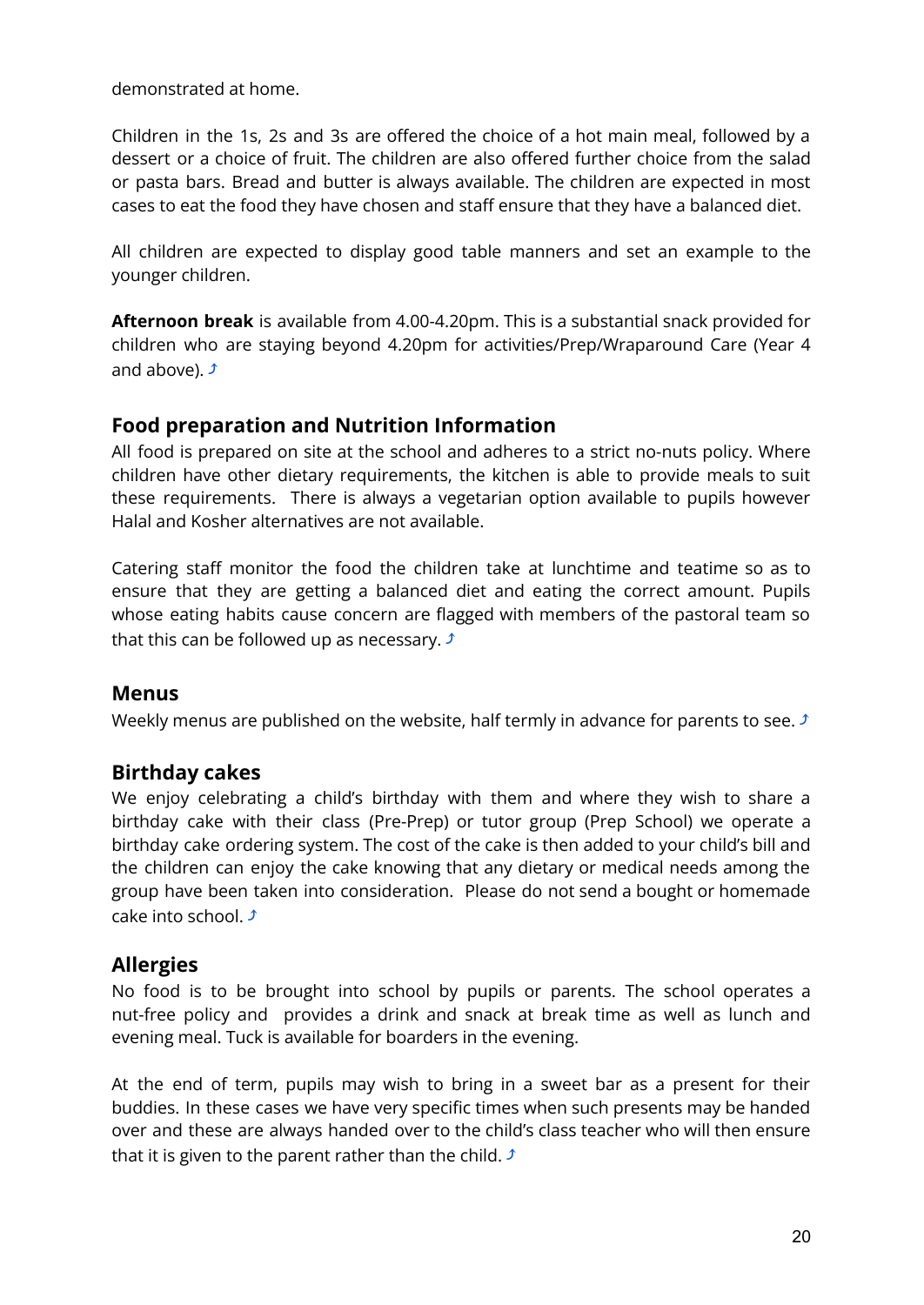# **School Events**

# <span id="page-21-0"></span>**The School Calendar**

A calendar showing school events, including matches, is prepared at the end of each term for the following term and will be sent home at the end of the preceding term. Parents should understand that alterations or additions might be made to the calendar and these are detailed in the regular Bulletins and Newsletters sent to parents. Please make a note of all school events that involve your child's age group in order to avoid clashes. All relevant information is also available on the school's website at [www.holmwood](http://www.holmwood.essex.sch.uk).house. This is updated on a weekly basis. It is possible to sync your electronic diary to download the school calendar data.  $\triangle$ 

# <span id="page-21-1"></span>**The School's Birthday**

It was on 5 November 1921 that Mr and Mrs E F Duggan first visited Holmwood House and decided that they would found their school. A celebratory party for all the children is held on or near that date every year, culminating in a bonfire and firework display at 6.00pm on that day to which parents and friends are welcome. Following the bonfire, a celebration party is held in the Jubilee Hall where refreshments are available to purchase (organised by the Friends of Holmwood House) and where the entertainment is supplied by a variety of Holmwood House musical groups.  $\triangle$ 

## <span id="page-21-2"></span>**Parent Information Evenings (R to 3)**

Information Evenings are held at the beginning of the September term so that staff and parents may become better acquainted with what and how their child will be learning that year. General information about the structure of the year is given but these meetings are not meant to be a time for specific talk about a child's progress. The time for that is either at the report interview (see later section on reports) or at a time convenient to both teacher and parent when privacy is assured.

A series of other information evenings will be available to parents to cover topics such as The Holmwood House Certificate, Scholarships, Applying to Senior Schools, Assessment workshops, etc.  $\triangle$ 

# <span id="page-21-3"></span>**Parent Consultation Evenings (4 to 8)**

Parents will be invited to Consultation Evenings in the relevant terms to meet tutors (Years 4 & 50) or all subject teachers on a one-to-one basis to discuss a child's progress (Years 6 - 8). At other times appointments to see individual teachers may be made by asking the child's teacher to organise a meeting. A schedule of parent evenings and reports will be issued at the start of each academic year. A schedule of reports and parents evenings is available on the Parent Secure Area of the school website.  $\triangle$ 

<span id="page-21-4"></span>**Sports Days**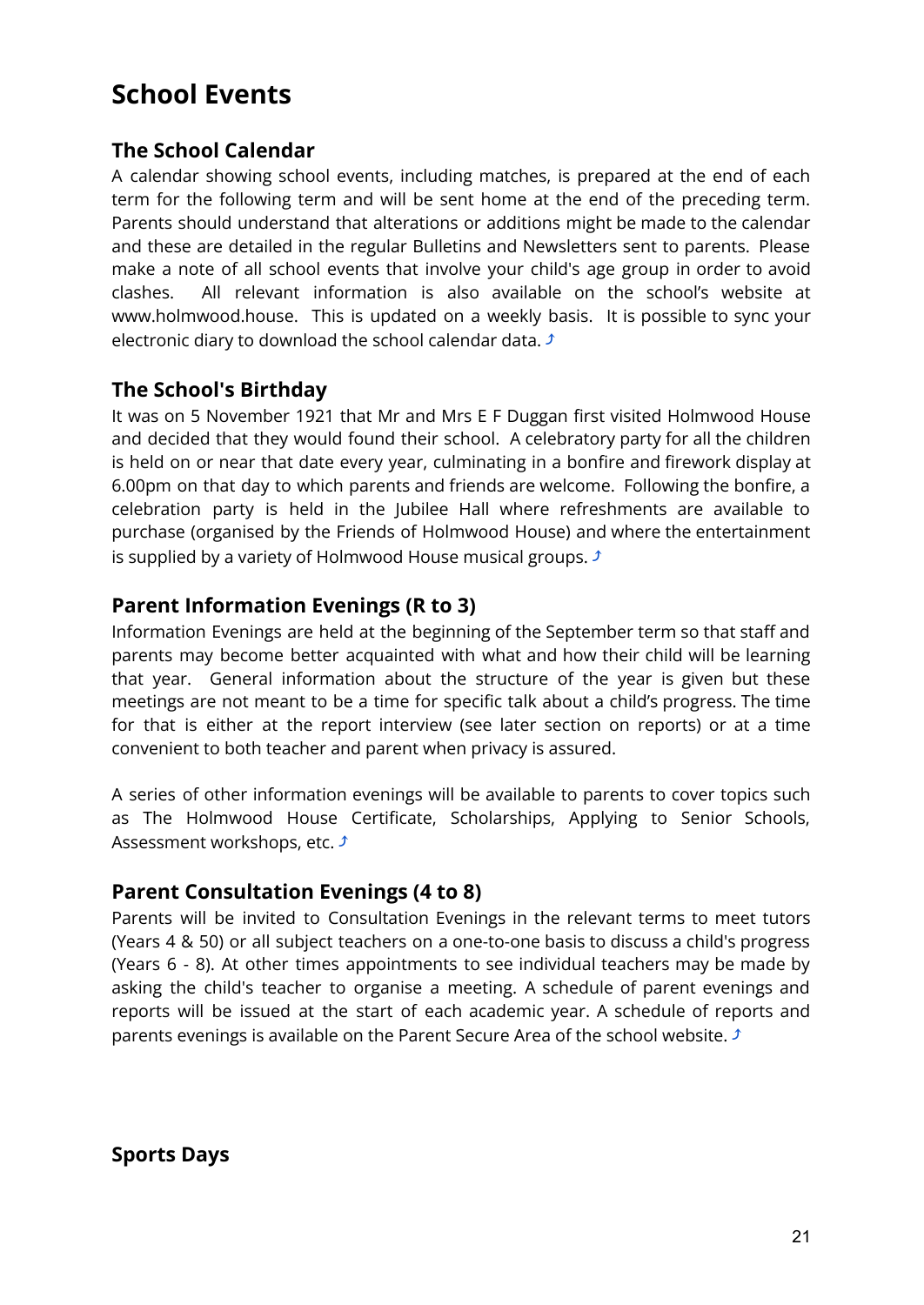The Pre-Prep and Prep School Sports Days are held in the Summer Term. At the Pre-Prep Sports Day, parents usually bring picnic lunches for themselves and their children to eat in the grounds.  $\sqrt{ }$ 

# <span id="page-22-0"></span>**The School Fête**

This is traditionally held annually on a Saturday in June.  $\triangle$ 

# <span id="page-22-1"></span>**Speech Day and Prize Giving**

This takes place on the final day of the Summer Term, which is a Friday afternoon for the Pre-Prep and Saturday morning for the Prep School.  $\triangle$ 

# <span id="page-22-2"></span>**Concerts & Productions**

| Autumn Term        | Songfest                                                                                           |
|--------------------|----------------------------------------------------------------------------------------------------|
|                    | Rs and 1s Christmas Production                                                                     |
|                    | 2s and 3s Christmas Production                                                                     |
|                    | Prep School Christmas Concert                                                                      |
|                    | Pre-Prep Carol Concert                                                                             |
|                    | Prep School Carol Service                                                                          |
| <b>Spring Term</b> | 4s and 5s Production                                                                               |
|                    | 6s and 7s Production                                                                               |
| Summer Term        | Prep school summer concert                                                                         |
|                    | Pre-Prep summer concert                                                                            |
|                    | 8s Production                                                                                      |
| All Terms          | Prep School Vibes - musical performances with readings and poetry<br>that take place at lunchtimes |

Other performances may be held to enable all the children to participate if they wish. In the Prep School, children may also be able to become involved in the backstage work including sound, lighting and videoing of the performances. Parents will be invited to attend these informal but immensely enjoyable events.  $\mathcal{I}$ 

# **Academics**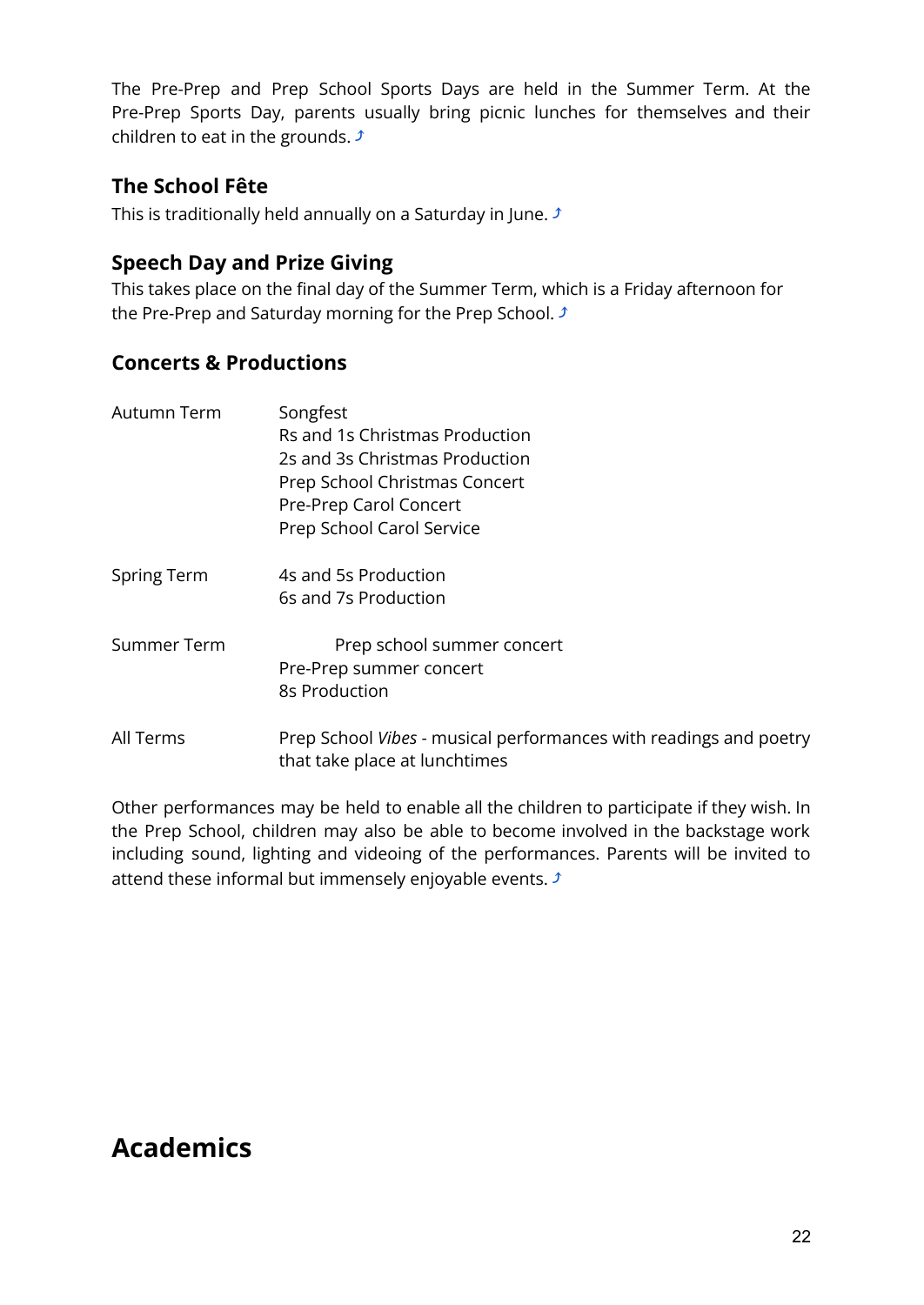# <span id="page-23-0"></span>**Our Academic aim**

At Holmwood we aim to provide every pupil with a curriculum that is rich, varied, challenging and inspiring, which provides the opportunity for each pupil to fulfil his/her potential to the highest possible standard. The development of our children's learning must always be our prime concern.  $\sqrt{ }$ 

# <span id="page-23-1"></span>**The 5Rs**

We are keen for our pupils to engage in learning how to learn rather than just learning what to learn. By improving our pupils' ability to study independently, to manage themselves, to persist in the face of difficulty, to understand their responsibilities, to try to make sense of what they are learning and to be able to stand back from their learning and reflect upon what it all means, we aim to develop independent learners and thinkers. To that end, we have adopted a philosophy of learning; the 5Rs.

#### **Resilience**

Resilient learners will be able to:

- persist in their learning in a positive way even when the going gets tough
- collaborate in a group and remain committed throughout
- cope well and adapt when situations change
- persevere in communicating thoughts, feelings and ideas

#### **Resourcefulness**

Resourceful learners will be able to:

- ask relevant questions
- generate creative and imaginative ideas
- find, gather and select information from different sources
- innovate solutions to problems
- express themselves clearly and effectively VERBALLY
- express themselves clearly and effectively IN WRITING
- express themselves clearly and effectively USING ICT

# **Responsibility**

Responsible learners will be able to:

- be ready, self-motivated and prepared to learn
- listen attentively and follow instructions
- think of things to learn independently
- understand the need to plan and set targets
- review and practise skills
- contribute effectively and sensitively to group discussions
- organise and delegate effectively and sensitively

#### **Reasoning**

Reasoned learners will be able to: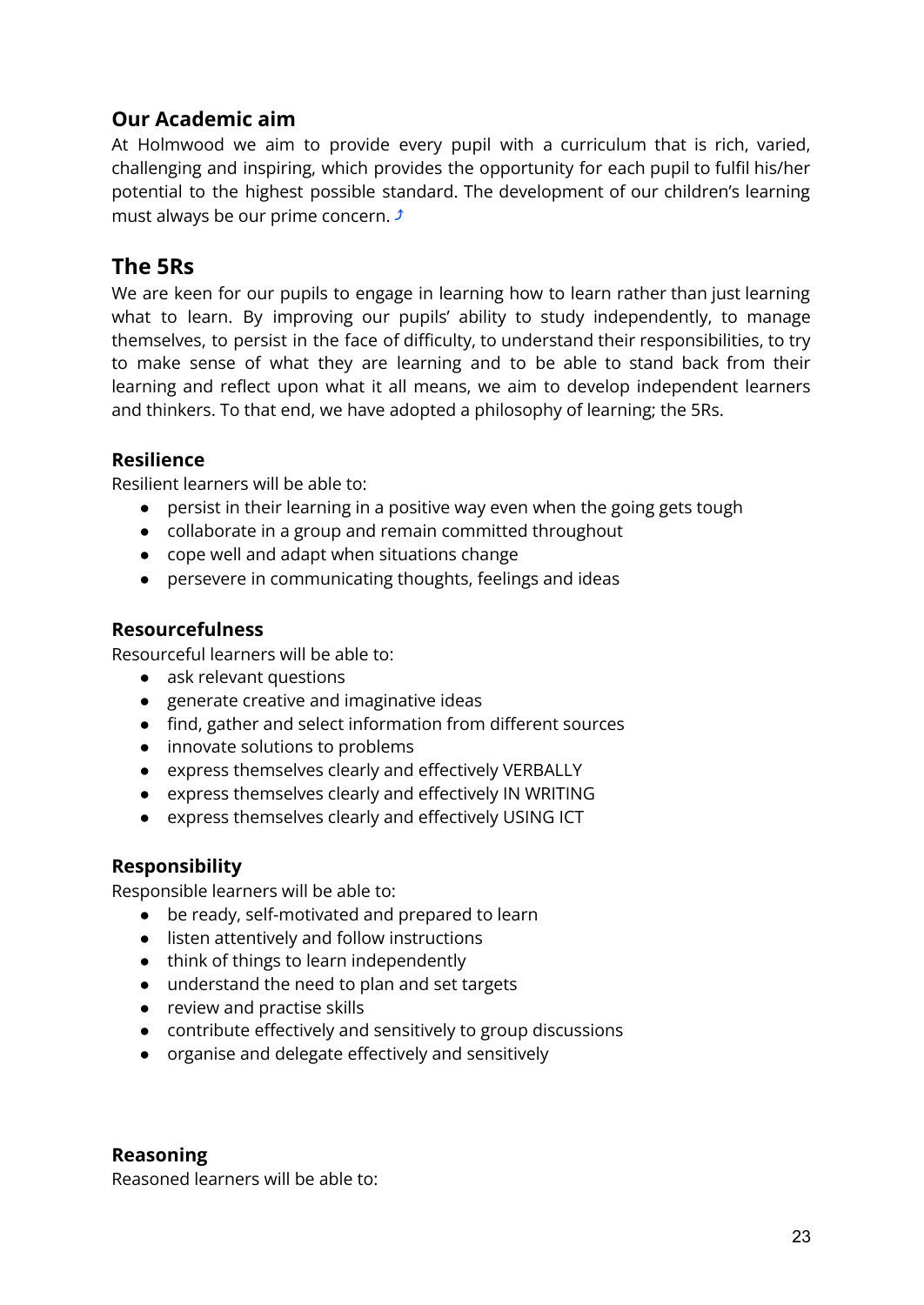- draw together evidence and information to arrive at or deduce a conclusion
- apply existing facts and knowledge in an organized way
- evaluate and assess own work
- identify ways to improve work and learning
- $\bullet$  explain their thinking

#### **Reflection**

Reflective learners will be able to:

- think deeply, pausing to look, listen and consider
- review targets and consider next steps
- respond positively to constructive feedback and advice
- describe progress
- discuss experiences, emotions and responses

We believe that these qualities are intrinsic to each child's achievement and development.  $\rightarrow$ 

# **The Curriculum**

## <span id="page-24-0"></span>**Curriculum Overview Plans**

The curriculum is planned across all subjects with a view to ensuring pupils make links between different bodies of knowledge and with the world in which we live. The termly overview plans can be viewed on the Parent Secure Area.  $\sqrt{ }$ 

# <span id="page-24-1"></span>**Learning Support**

Within the course of their school careers, some children will experience particular difficulties in their learning which go beyond the norm of simply finding things challenging and which hinder the development of their full learning potential. These difficulties can present themselves at any time during a child's years in formal education. Our aim at Holmwood is for all children to achieve their full potential and, where a difficulty is identified, at home or at school, offer support and guidance for both the pupil and their parents.

What Learning Support cannot provide is a simple or quick solution to the learning difficulties experienced; such solutions do not exist. However, our aim is to help all children achieve their potential and to help teachers and parents support the child's learning. Our philosophy is one of encouragement.

We aim to improve pupils' feelings about who they are as learners - to see their strengths clearly as well as identify their learning needs. By learning more about themselves, children can then use strategies, such as personal planning and organizational skills, to continue learning in any context throughout their lifetime.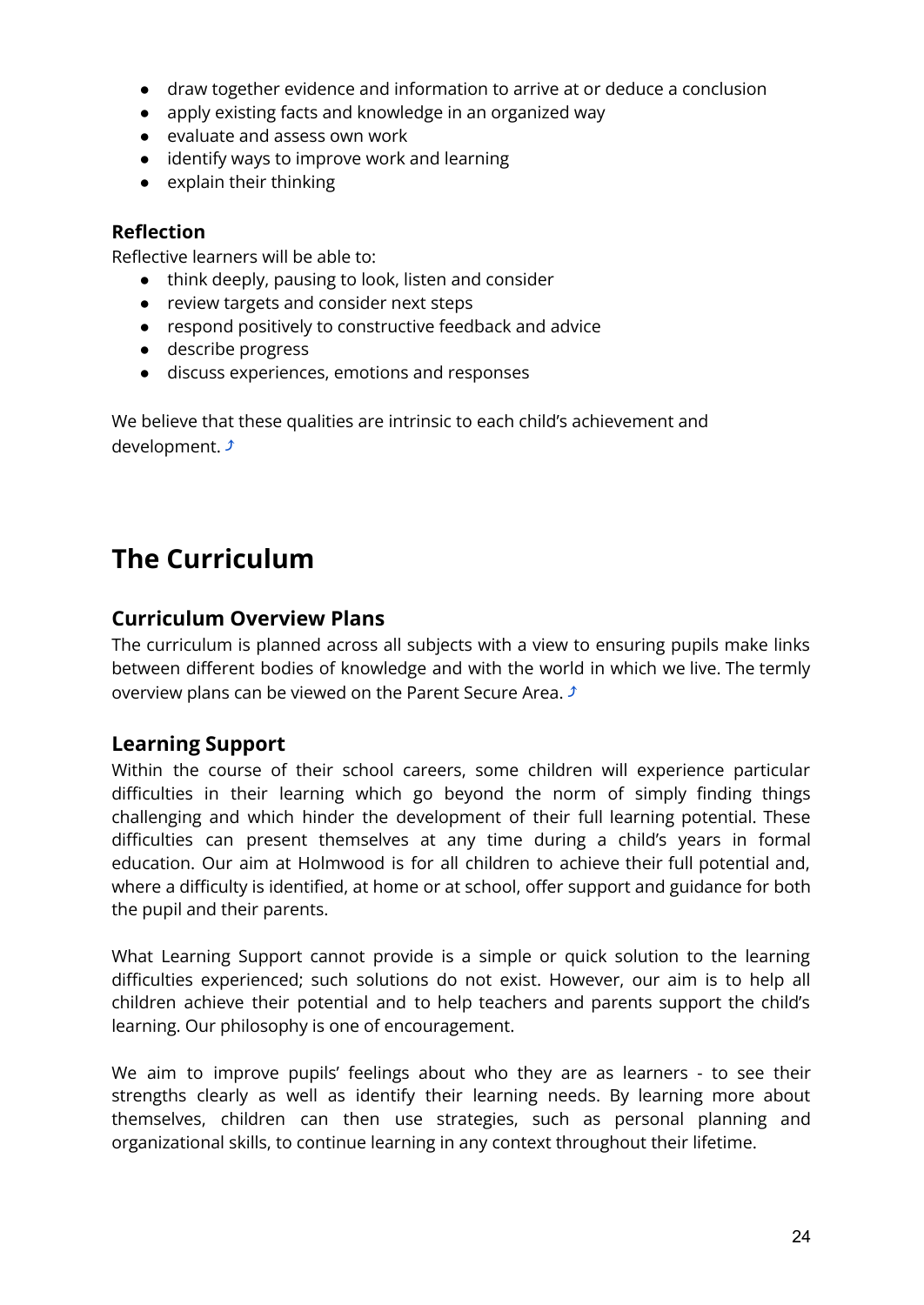We monitor pupil progress closely in order to ascertain that the strategies we are implementing in lessons are having the desired outcome. If progress is not being made then we look closely at the intervention being used and make adjustments.

Details on our Learning Support programme can be found on the Parent Secure Area of the school website.  $\triangle$ 

# <span id="page-25-0"></span>**The Holmwood House Certificate**

At Holmwood House, our Learning to Learn philosophy comes to life through the 5Rs. This approach provides pupils with the opportunities to develop the skills enveloped in Resilience, Resourcefulness, Responsibility, Reasoning and Reflection. We introduced the Holmwood House Certificate some years ago and although we still use CE papers, within certain subjects, we do not follow the Common Entrance (CE) curriculum. In addition to their achievements in academic subjects, we have introduced a more imaginative way of enabling our children to demonstrate what they have learned in all subjects, including non-academic subjects, in an independent, collaborative, creative and engaged manner. This takes the form of a portfolio of learning in each subject area, incorporating a degree of cross-curricular work, with formative and summative assessment built in to help teachers and children measure their progress. We believe children benefit enormously from this approach as pupils leave Holmwood with a range of well-honed learning skills as opposed to a quickly fading body of facts.

The learning log, accounts for 50% of the overall subject result of the certificate, aims to demonstrate the child's learning throughout the course. The other 50% comes from an accumulative result of all assessments sat throughout the three year course, The learning log may take different forms for different subjects and within subjects. It should be an opportunity for pupils to demonstrate what they know and what they can do. The process leading to this learning log should involve a high degree of independent learning activity as well as creative and collaborative experiences. The work can be recorded in a variety of ways using traditional paper-based models as well as technology-based material. Full details and information about the Holmwood House Certificate can be found on the Parent Secure Area of the school website.  $\triangle$ 

# **Moving on**

# <span id="page-25-1"></span>**Staying on or choosing a Senior School**

The Headteacher meets with each child's parents, at around the Year 5 stage, to discuss whether staying on at Holmwood or a move to a senior school might best suit their child in the future. It can be a daunting task for parents to make this important decision but the Headteacher's knowledge of, and relationship with, a wide range of senior schools makes this task somewhat easier for parents. For further information, please see the Parent Secure Area of the school website.  $\sqrt{ }$ 

# <span id="page-25-2"></span>**Scholarship route to senior school**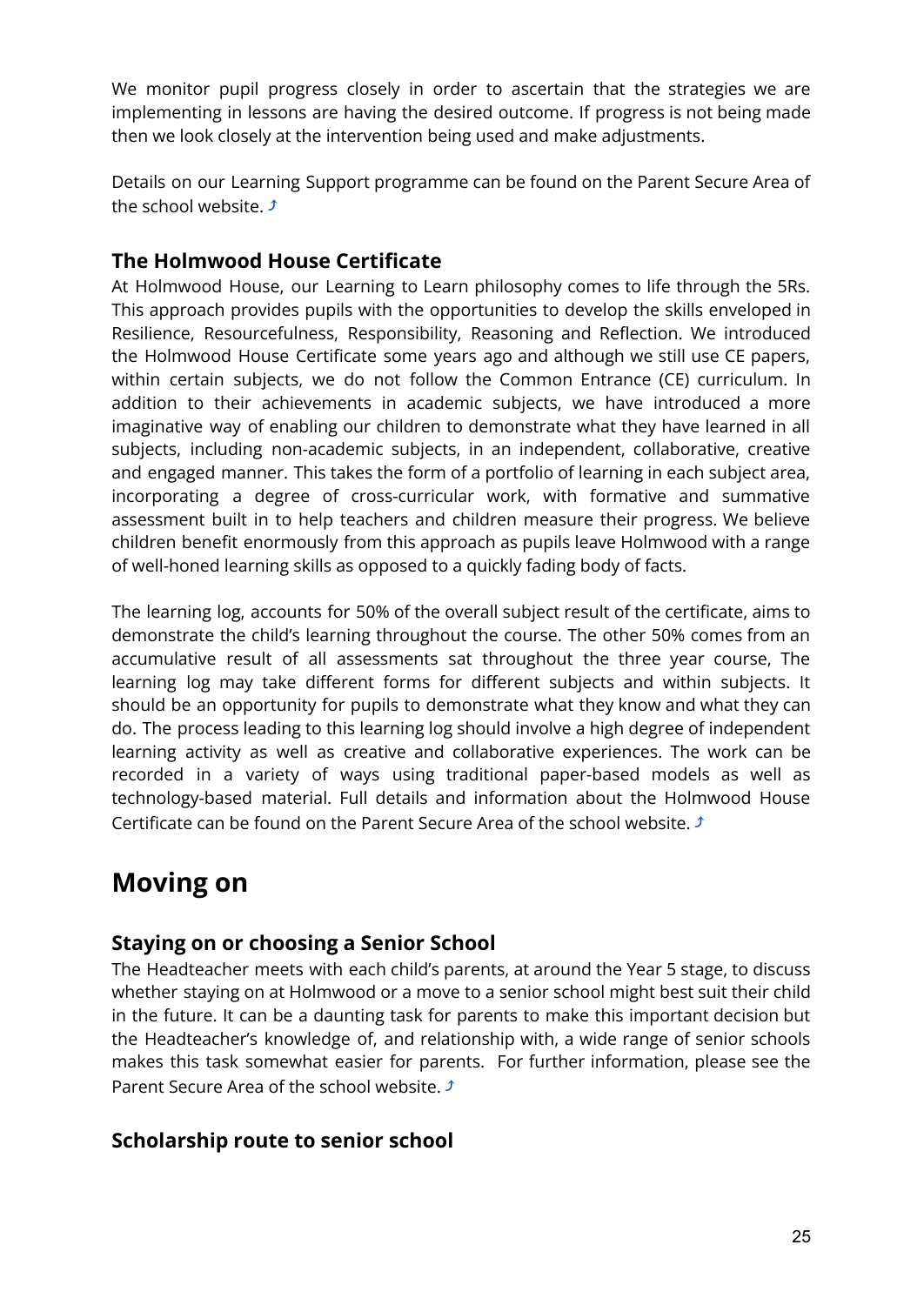A number of our pupils each year gain entry to their chosen senior school with an academic or non-academic (art, music, sport, all-rounder, etc) award. Please discuss this route with the Headteacher.

# <span id="page-26-0"></span>**11+ or early testing for 13+**

Each year we recognise that a few of our pupils may seek 11+ entry to their senior school (independent or grammar or take early tests for 13+ entry. In these cases we do our best to help prepare them for sitting any potential examinations at this point. Holmwood has bought into the Atom Learning platform to help with this preparation.  $\mathcal{F}$ 

<span id="page-26-1"></span>

|  | <b>Senior Schools Exeunt</b> |  |
|--|------------------------------|--|
|--|------------------------------|--|

| <b>Local Day School Options:</b><br>Colchester Grammar School | <b>National Boarding Options:</b><br>Benenden |
|---------------------------------------------------------------|-----------------------------------------------|
| Colchester County High School for Girls                       | <b>Brighton College</b>                       |
| Ipswich School                                                | Eton                                          |
|                                                               | Gordonstoun                                   |
| <b>Local Day and Optional Boarding Options:</b>               | Gresham's                                     |
| Culford                                                       | Haileybury                                    |
| Felsted                                                       | Harrow                                        |
| Framlingham College                                           | King's, Canterbury                            |
| New Hall                                                      | The Leys                                      |
| Royal Hospital School                                         | Millfield                                     |
|                                                               | Oakham                                        |
|                                                               | Oundle                                        |
|                                                               | Rugby                                         |
|                                                               | Stowe                                         |
|                                                               | Uppingham                                     |
|                                                               | Westminster                                   |
|                                                               | Woodbridge                                    |

Should you be interested in sending your child to a senior school not mentioned on this list, the Headteacher is always happy to guide you accordingly.  $\sqrt{s}$ 

# **Assessment**

# <span id="page-26-2"></span>**Introduction to Assessment**

At Holmwood House we provide our children with the opportunities to achieve their potential within an environment where they feel valued, fulfilled, confident and emotionally secure. In order to help identify their potential and track progress we use a broad range of assessment information, including both formative teacher assessment and standardised testing. We believe sharing standardised assessment data will give parents a picture of how their child is performing against national expectations and help us to work together to ensure each child at Holmwood House reaches their potential.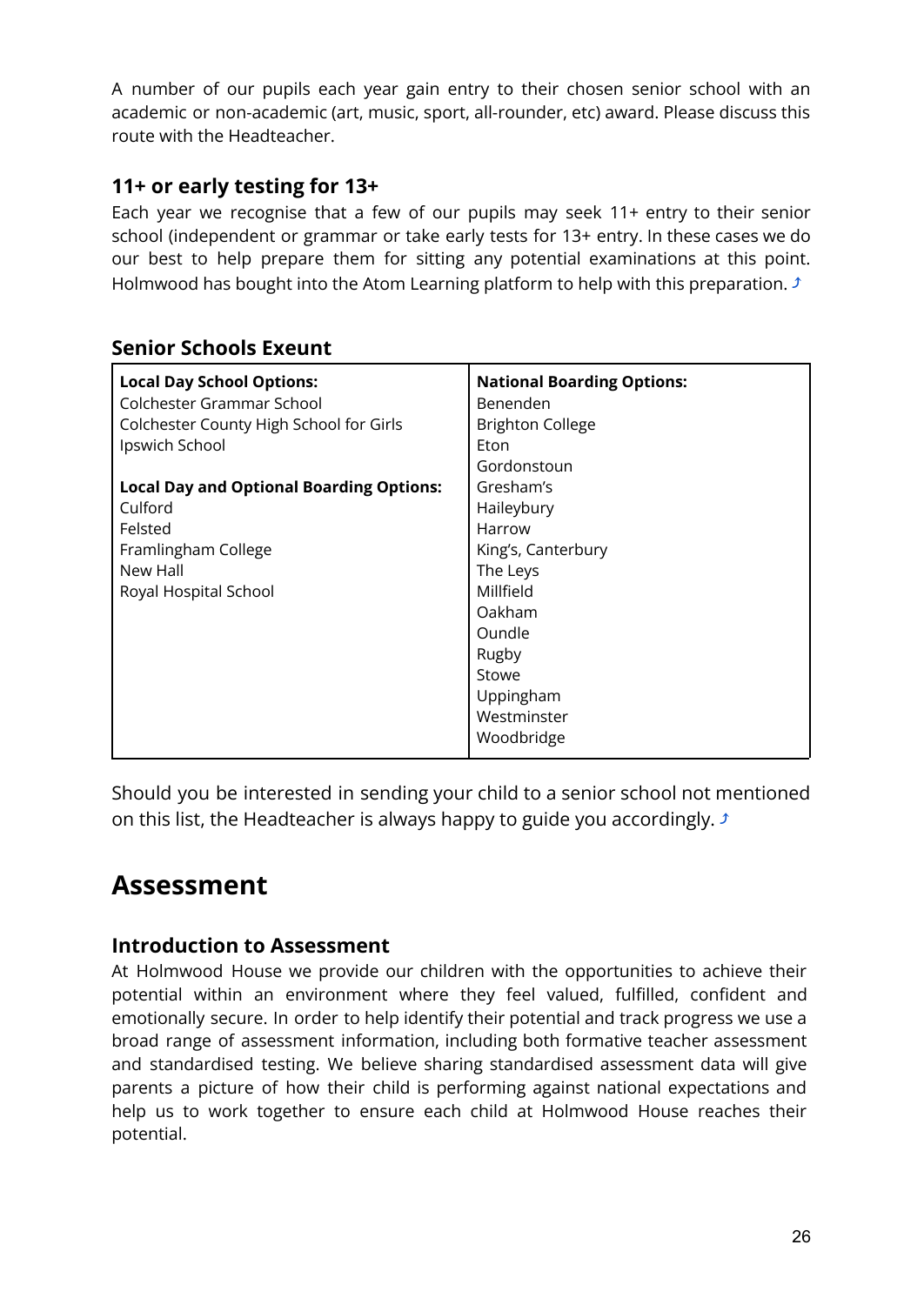In addition we believe that a key contributor to a child's progress and attainment is how happy and secure they feel at school and whether they have a positive approach to learning. With this in mind, it is important that, in addition to assessment data, we focus on your child's pastoral development; how they have settled in the year group, who they are developing strong social and work relations with, and how we can support their pastoral needs to ensure they thrive academically. We have introduced PASS (Pupil Attitudes to Self and School) to help us gauge some of these important aspects of your child's development and progress. PASS helps us get into the mindset of each child and informs our interventions, structures and everyday interactions to help us support your child at school.

#### **What are Cognitive Ability assessments?**

The tests assess your child's reasoning ability in four areas: Verbal - working with words; Quantitative - working with number; Non-Verbal Reasoning - working with shape, and Spatial - working with shape and space. They provide teachers with information to help set targets, predict future attainment and understand likely academic potential. VR and NVR are assessed in Year 1 and CAT4 tests are completed from Year 2 onwards.

#### **How do we use this assessment data?**

We use this data to identify the children's approximate raw academic potential, strengths and areas for development and inform our planning as the children progress through the school and begin to prepare for their senior school transition. In addition, this information will support both you and the school in selecting potential senior schools that are a good fit for your child. These assessments are completed at the start of each academic year.

#### **What are PTE and PTM assessments?**

The *Progress Test in English* (PTE) assesses your child's technical English skills (spelling, grammar and punctuation) and reading comprehension, while the *Progress Test in Mathematics* (PTM) assesses your child's mathematical skills and knowledge including number, shape, data handling and algebra, and conceptual understanding of the taught curriculum. As with the CAT4 tests, these tests are provided by GL Assessments.

We will complete these tests in the summer term of each academic year so that the teachers can track the progress of your child. Using these tests, year on year, will allow the teachers to gain a clear profile of both attainment and progress for your child. The information is used alongside a range of other evidence to inform the teacher's own assessment of how a pupil is progressing, and where they may have particular strengths or development needs. This data is used within school and year groups to inform teachers' planning and assessment year on year.

#### **NGRT - Reading Tests**

This is an adaptive, standardised, reading assessment. As it is adaptive, it offers a personalised experience for each pupil, ensuring it is accessible for those who are struggling and challenging for those who need to be stretched. Tests do not just measure the ability of pupils to decode what they read, but also to comprehend and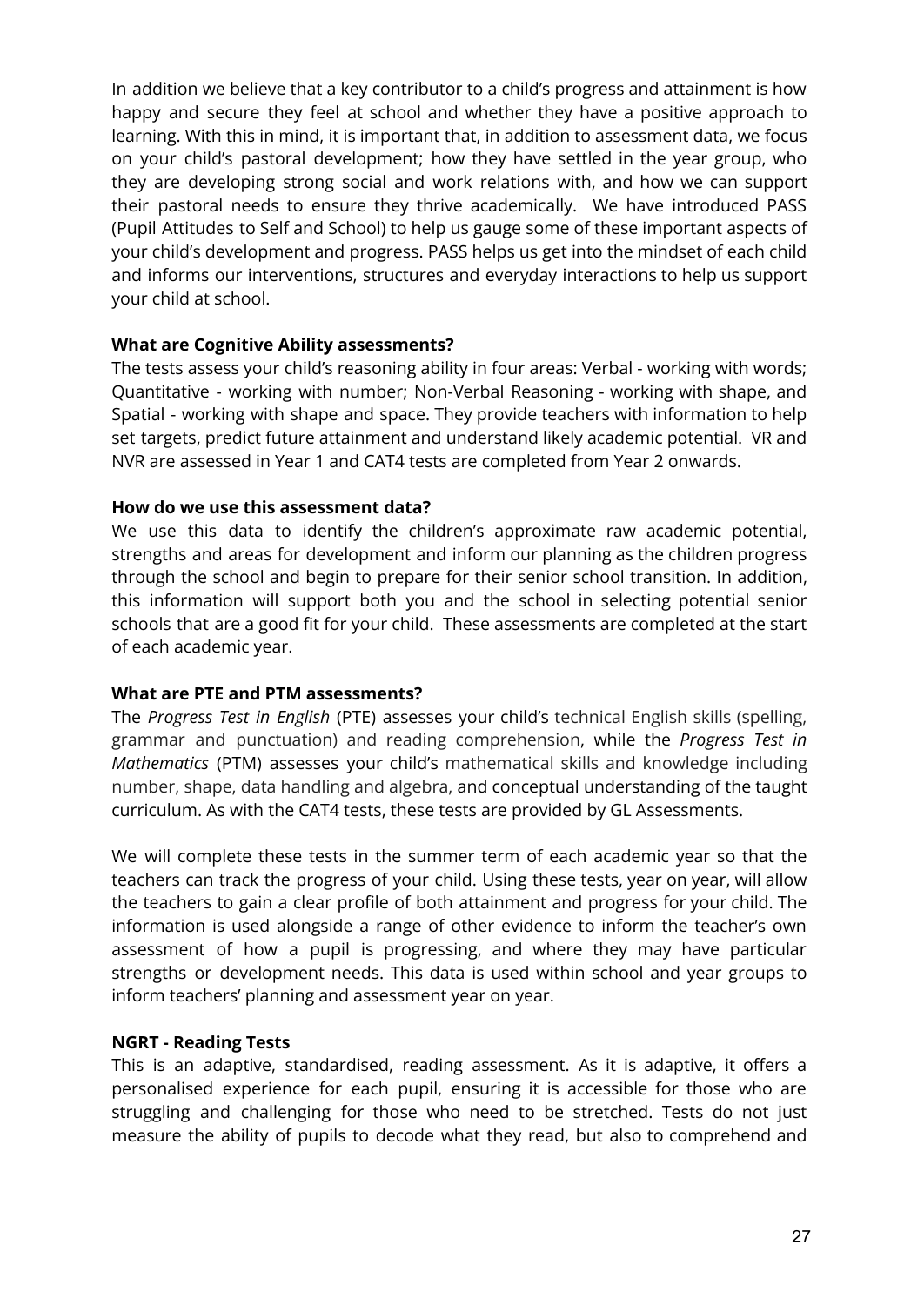apply meaning. Tests can also be used to measure phonemic awareness in less able readers.

#### **Interpreting the results**

Children are given a Standardised Age Score (SAS). This SAS is based on the pupil's raw score from each test which has been adjusted for age and placed on a scale that makes a comparison with a nationally representative sample of 100,000 pupils of the same age across the UK. The national average score for a child is 100. Using the SAS is the fairest way for us to compare the performance of different pupils within a year group or across year groups. A score between 90 and 110 is within the national average range; a score below 90 is working towards the national average, and a score above 110 is working above the national average, and 120+ is working well above the national average. The possible score range for these tests is between 70 and 141.

#### **Teacher Assessments and Professional Judgement**

This type of testing must only be viewed as part of a wider, complex process which looks at the individual pupil as a person and as a learner through the quality of work in the classroom and through his/her teachers' professional judgements about performance and progress. Your child's teachers will use the assessment data to **confirm** or **challenge** what they see in class and in other forms of assessment which take place as part of the ongoing learning process.

#### **Measuring Progress**

A child's academic progress can be viewed in a number of different ways throughout the year but one measure of progress which can be extracted from the above data is the comparison of PTE and PTM scores against each other over time as well as against the pupil's most recent relevant CAT4 results. For example, their CAT4 score for Verbal Reasoning may be 105 and their PTE score is 115; this would suggest that the child is performing above their underlying potential in this area. Similarly, if their Verbal Reasoning was 105 and their PTE score was 95, this would suggest that the child is not yet achieving their potential. Teacher assessment and professional judgement would then contextualise these scores via parent consultations and written reports.

#### **Other important considerations**

The tests have a 90% confidence band because performance on tests like GL can be influenced by a number of factors and the confidence band gives an indication of the range within which a pupil's score lies. This means that 90% confidence bands are a very high level estimate. It is also important to note that these tests are a point in time (online) assessment, and the results your child achieves might not always be reflective of their day-to-day performance in class as assessed by your child's teacher.

As CAT4 is a measure of potential or ability rather than attainment, you would not expect to see the score significantly increase or decrease year on year. Whereas for PTE, PTM the scores will fluctuate according to their attainment and progress. It should also be noted that the PTE and PTM assessments do not measure all the skills a child is developing in the core subjects, e.g. creative writing in English is not assessed by these tests.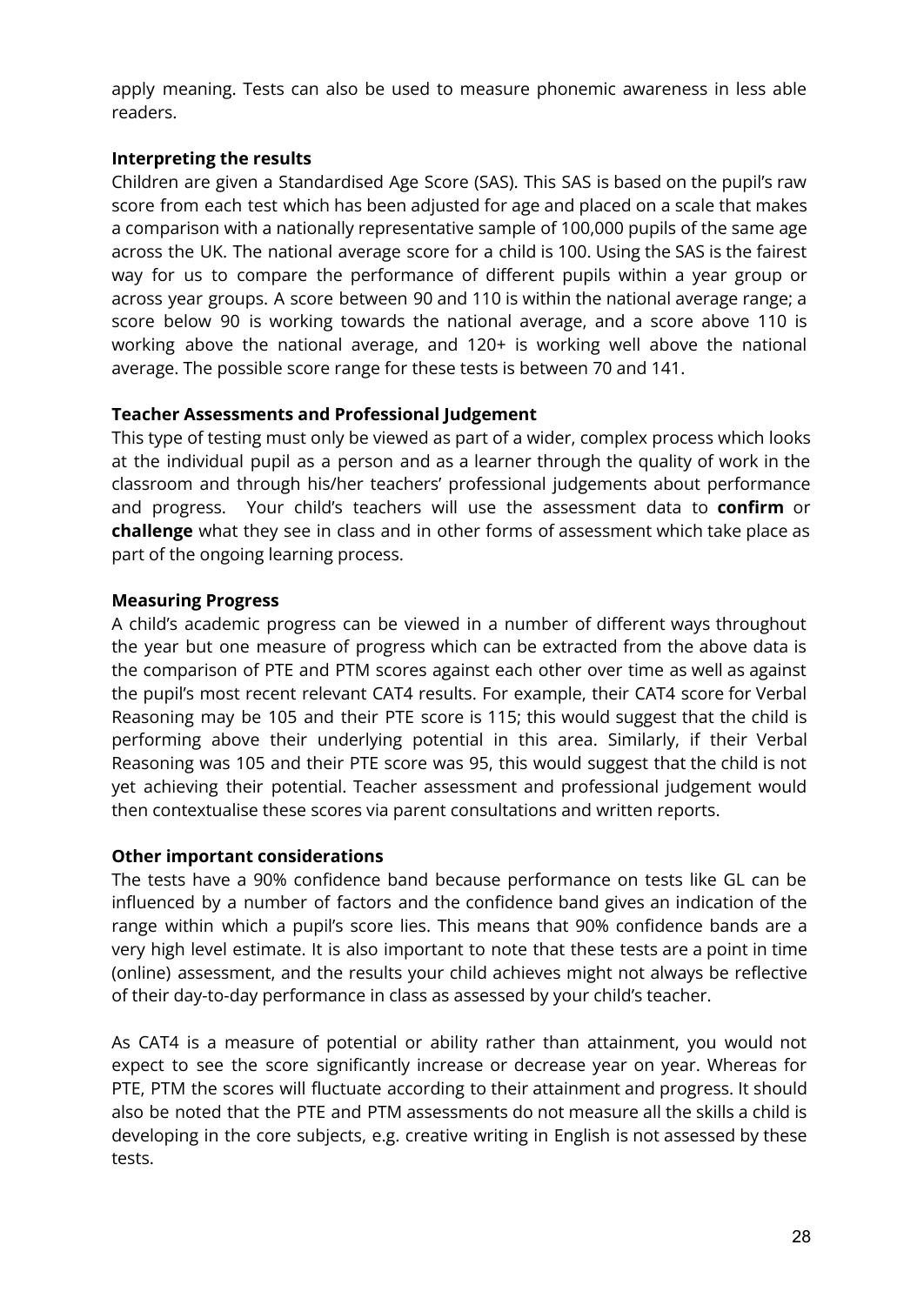As the children progress up the school they will become more confident taking these tests, therefore Year 5 and 6 results, for example, are considered more accurate than those of younger years.

#### **Reports**

Assessment data will be made available on the Parent Portal in the final week of the summer term along with written reports. The written reports will put the assessment data into context for each child.

# **Other Academic Considerations**

#### <span id="page-29-0"></span>**Revision**

When school assessments are looming, the Heads of Phase will give guidance about the preparation required.

In Years 7 and 8 special extra revision sessions are organised and supervised within the school day. Revision planning sheets are completed in consultation with the pupils' tutors to support the development of independent learning.

The school's policy on Year 4 and Year 5 assessments is that we do not expect revision to take place. The assessment results do not directly influence setting for the next academic year, which is based on teachers' professional judgments and their knowledge of the children over the course of the year.

For more detailed guidance on revision, please click [here](https://www.holmwood.house/pupil-resources/).  $\sqrt{ }$ 

#### <span id="page-29-1"></span>**Use of computers and the internet**

We are working in an era where the use of technology. ICT and the internet is increasingly the go-to option. At Holmwood we are proud to be leading the way with technology, and encourage the pupils to use these in their learning. As such we operate strict usage policies to ensure that our pupils stay safe whilst using the technology and details of those policies can be found [here](https://www.holmwood.house/about-us/policies-inspection-reports/). We have four trained e-safety staff on site.

Pupils in Years 4 to 8 all have a Chromebook with them as part of their equipment which is purchased and managed through the school. It is the pupils' responsibility to ensure that their Chromebook is charged adequately before the start of the school day as they will not be lent a replacement..

Pupils in other year groups are able to use the school owned Chromebooks held by subjects and are given opportunities to do so as and when lessons require it.  $\mathcal{I}$ 

# <span id="page-29-2"></span>**PSHCE**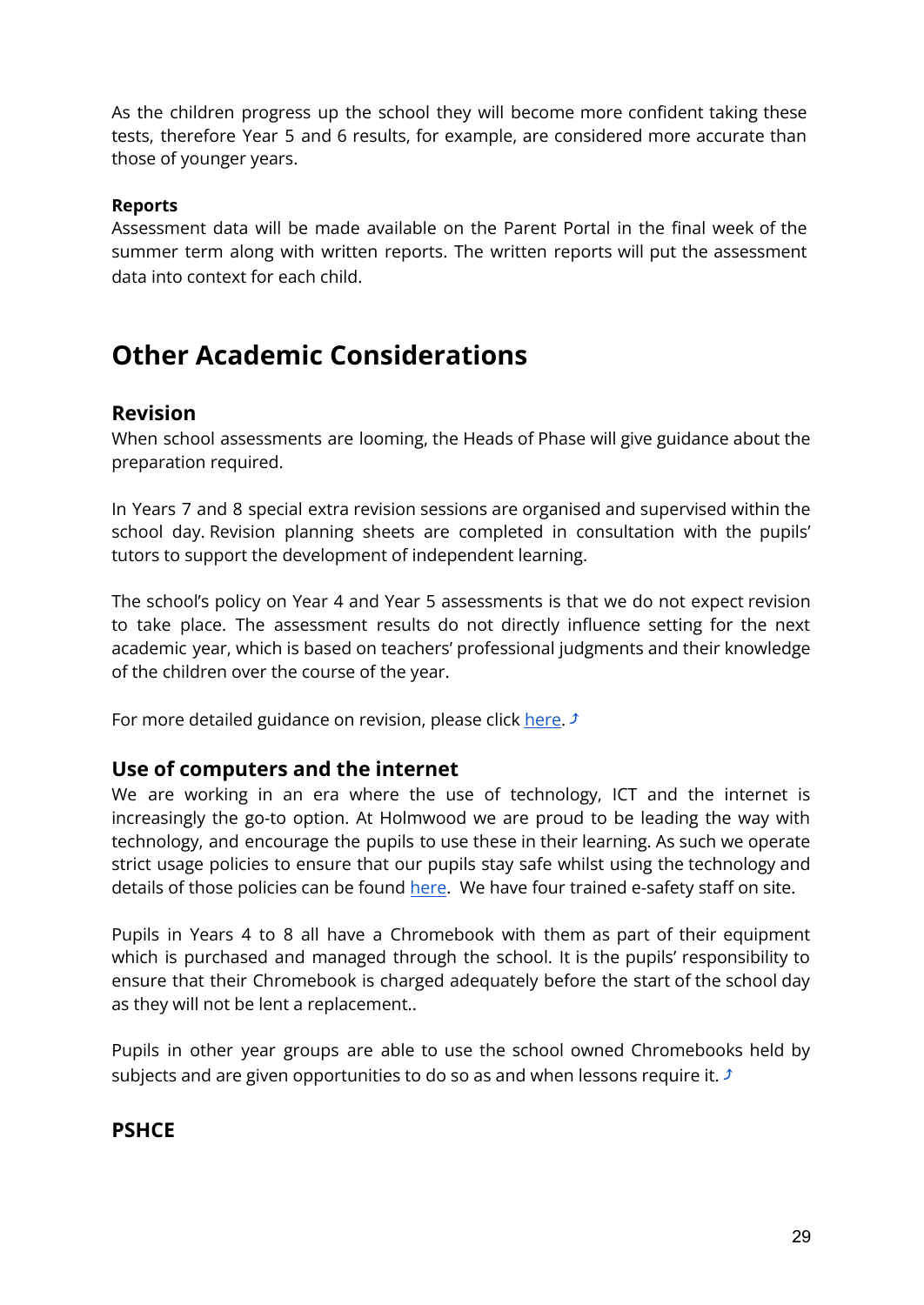Children who are emotionally and mentally healthy do better in their school life and as such we have a strong provision for PSHCE throughout the school. The Government mandates certain topics as part of this and further details about the school's RSE programme can be found on the website.

#### **Reception**

Pupils begin to consider PSHCE under the umbrella of looking at the 'World around them'.

#### **Year 1**

With Year 1 pupils we aim to encourage awareness, respect and responsibility for themselves and others by considering 'Our own and others' feelings and emotions' and 'How our behaviour affects those around us.'

#### **Year 2**

The children will be encouraged to show respect and responsibility for themselves and others through self-awareness. They will study citizenship and health education. Topics they will cover include caring, sharing, families, friendship, good manners, consideration for others and behaviour (knowing right from wrong, bullying, etc). Many links are made with other curriculum subjects, for instance Science and RS as well as the 5Rs skills.

#### **Year 3**

Through the topic of 'Choices', the children explore decision-making, discuss likes and dislikes, choices and consequences. Children express and share ideas about developing the school grounds. Through a focus on 'Changes', pupils examine issues related to the transition to Year 4.

#### **Years 4-8**

The PSHCE curriculum is flexible and may be adapted to incorporate and deal with emerging issues both within the school and the wider community. Much of the curriculum is paper free and designed to encourage children to feel confident speaking, expressing and justifying opinions and being open to the views of others. A copy of the PSHCE syllabus for each year group can be found in the relevant Curriculum Guide.

A copy of the curriculum map for each year group can be found on the Parent Secure Area of the school website.  $\sqrt{ }$ 

#### **RE/RSE**

From September 2020 it has been a statutory requirement that all schools teach Relationship Education (Years 1-6 ) and Relationships and Sex Education (Years 7-8 ). RE/RSE is delivered through the PSHCE curriculum. Unlike Relationships Education, Sex Education is not compulsory for pupils receiving primary education, although some schools may choose to teach it. Following consultation the School has decided that it will teach puberty education which may allude to "how babies are made" in Year 6 but will not explicitly teach sex education until Year 7.

# <span id="page-30-0"></span>**Homework/Prep**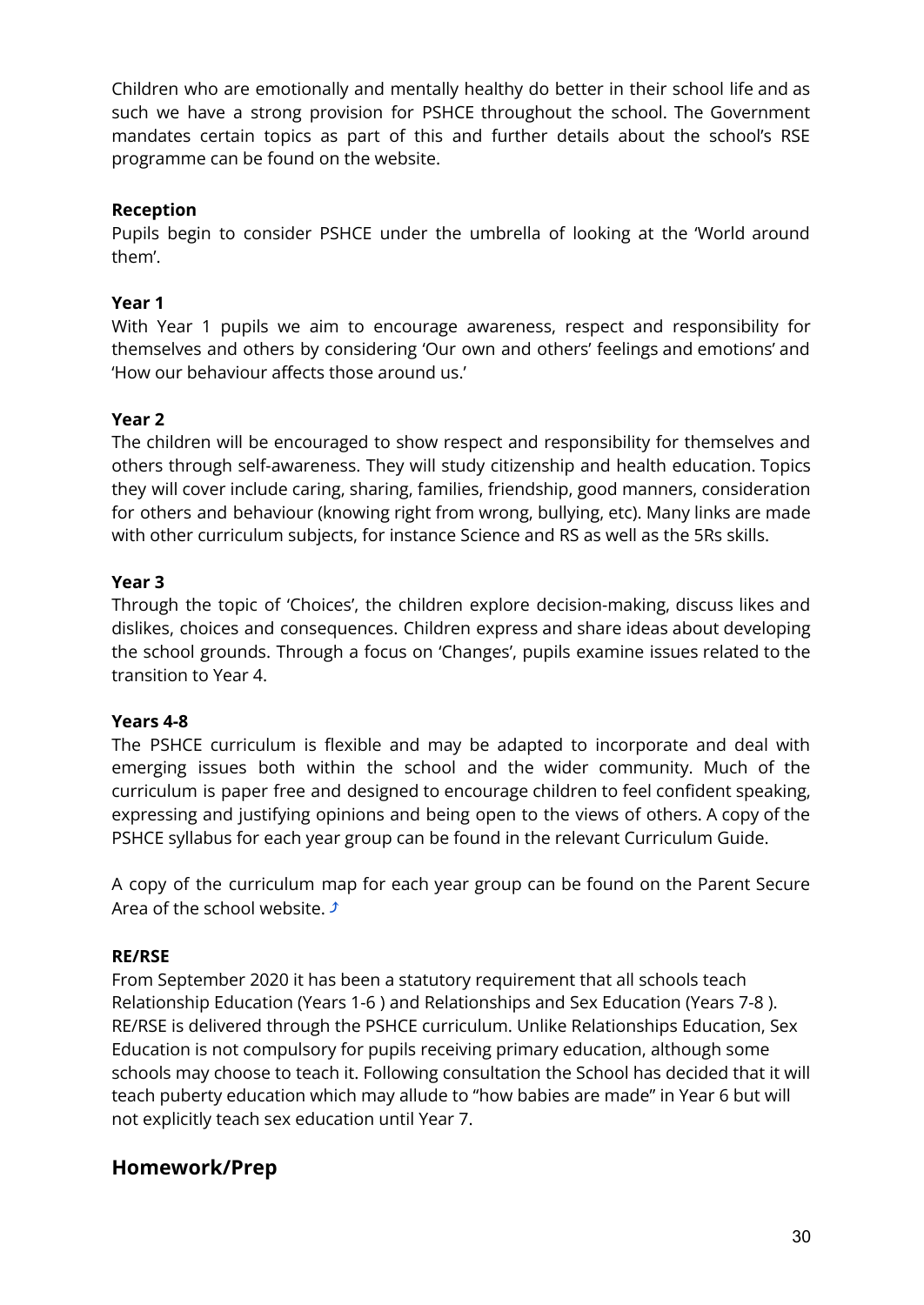Most days, pupils in years R to 3 will bring home a reading book to share with parents. The book should then be returned to school the next day in the blue book bag. To begin with in Year R this will be a picture book to 'read' with your child. In Year R children will start to bring letter (sound) cards home, whilst children in Year 1 and some in Years 2 & 3 will have a 'key-ring' of high frequency words to practise reading by sight each night. Please return these in the book bags as well. Please record any reading in your child's reading diary.

In Year R your child will bring home a Maths game or story sack each week for you to enjoy together. In Years 1, 2 & 3, most children will have a number of spellings each week that reinforce the phonic pattern being learned or to practise high frequency 'tricky' words. Towards the end of Year 2 and in Year 3, your child will also have some 'Quick Maths' homework.

Pupils in Years 4 to 6 may opt in to the after school programme, but days and timings of pick ups must be notified prior to the start of each term.

Prep is a supervised homework session that can be completed in school. Pupils start having Prep in Year 4 and 5 where they have English and Maths prep set.

In Year 6 this increases to English, Maths, Science, and French.

In Year 7 and 8 they have prep for all subjects; English, Maths, Science, Global Studies and languages. A sense of independence is encouraged by pupils during prep.

This is being reviewed in the first part of the Autumn term 2021-22 and further details will be shared.

They are free to get and return equipment such as white boards, glue sticks, paper, etc without disrupting prep or wasting their time waiting to ask a member of staff. All sup[ervised in school preps take place in the Library or in the ICT rooms depending on the work set; occasionally it takes place in classrooms. Teachers can also request that pupils complete their preps on Chromebooks. Should the prep entail discussion or collaboration the Maths rooms may be used, in addition to the small computer room. In addition to these sessions, pupils are expected to read at home, with and without supervision and learn times tables and spellings. Their reading should be recorded in their prep diaries which go home on a daily basis.  $\mathcal{I}$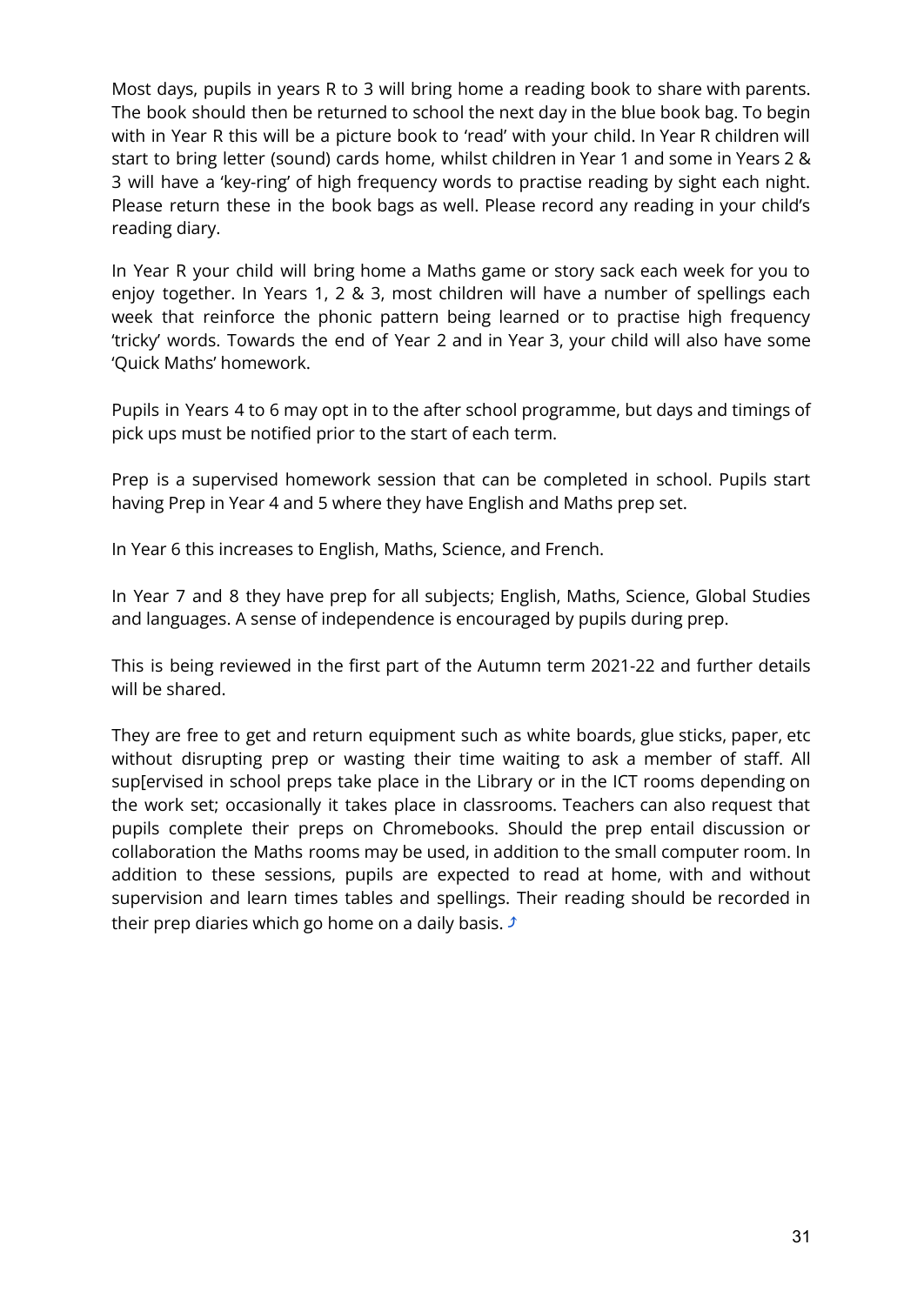# **Sport**

# **Games**

All pupils are involved in games. From Year 3, a few fixtures are played to begin to develop the pupils' understanding of team and competition. By Year 4, fixtures become more regular and by Year 5, all pupils have games sessions at some point in the week and fixtures on Wednesdays. After each games session, pupils either shower and change into full uniform or remain in sports kit if they have a further sporting activity after a quick break. A member of staff supervises the children in the changing rooms. **Parents are not allowed to enter the changing rooms at any time.** [⤴](#page-1-0)

# <span id="page-32-0"></span>**Sports Schedule**

The sports for each Year group vary from term to term and are as follows:

|                    | <b>Boys</b>                                                     | Girls                                     |
|--------------------|-----------------------------------------------------------------|-------------------------------------------|
| <b>Autumn Term</b> | Years 3 & 4: Soccer<br>Years 5-8: Rugby                         | Years 3 & 4: Netball<br>Years 5-8: Hockey |
| <b>Spring Term</b> | Years 3 & 4: Rugby<br>Years 5 & 6: Soccer<br>Years 7 & 8: Rugby | Years 3 & 4: Hockey<br>Years 5-8: Netball |
| <b>Summer Term</b> | Years 3-8: Cricket                                              | Years 3-8: Cricket                        |

Swimming is part of the academic timetable for those pupils in Years R to 6. For pupils in Years 7 & 8 the opportunity to swim exists as an activity as part of the evening activities programme from 4.15pm. From term to term this changes according to need. [⤴](#page-1-0)

# <span id="page-32-1"></span>**Matches**

Most matches occur on Mondays and Thursdays for pupils in Year 4 and Wednesdays for pupils in Years 5-8,but do occasionally occur on other days as well to fit in with other schools' match days. Year 3 pupils have occasional U8 fixtures throughout the year. Parents are encouraged to attend to support their children in these events. These matches are held in a friendly atmosphere, encouraging the development of sportsmanship.

If a pupil is involved in a match, he/she will be involved in the following teams:

| $\vert$ Year 3 $\vert$ U8 |                                     | $\vert$ Year 6 $\vert$ U11  |                                      |
|---------------------------|-------------------------------------|-----------------------------|--------------------------------------|
| Year 4                    | U9                                  |                             | $\sqrt{$ Year 7 $\sqrt{}$ U12 or U13 |
|                           | $\sqrt{$ Year 5 $\sqrt{$ U10 or U11 | $\sqrt{\frac{2}{1}}$ Year 8 | U13                                  |

The fixtures for each term can be found on the school website ([calendar](https://www.holmwood.house/parents/calendar/) page).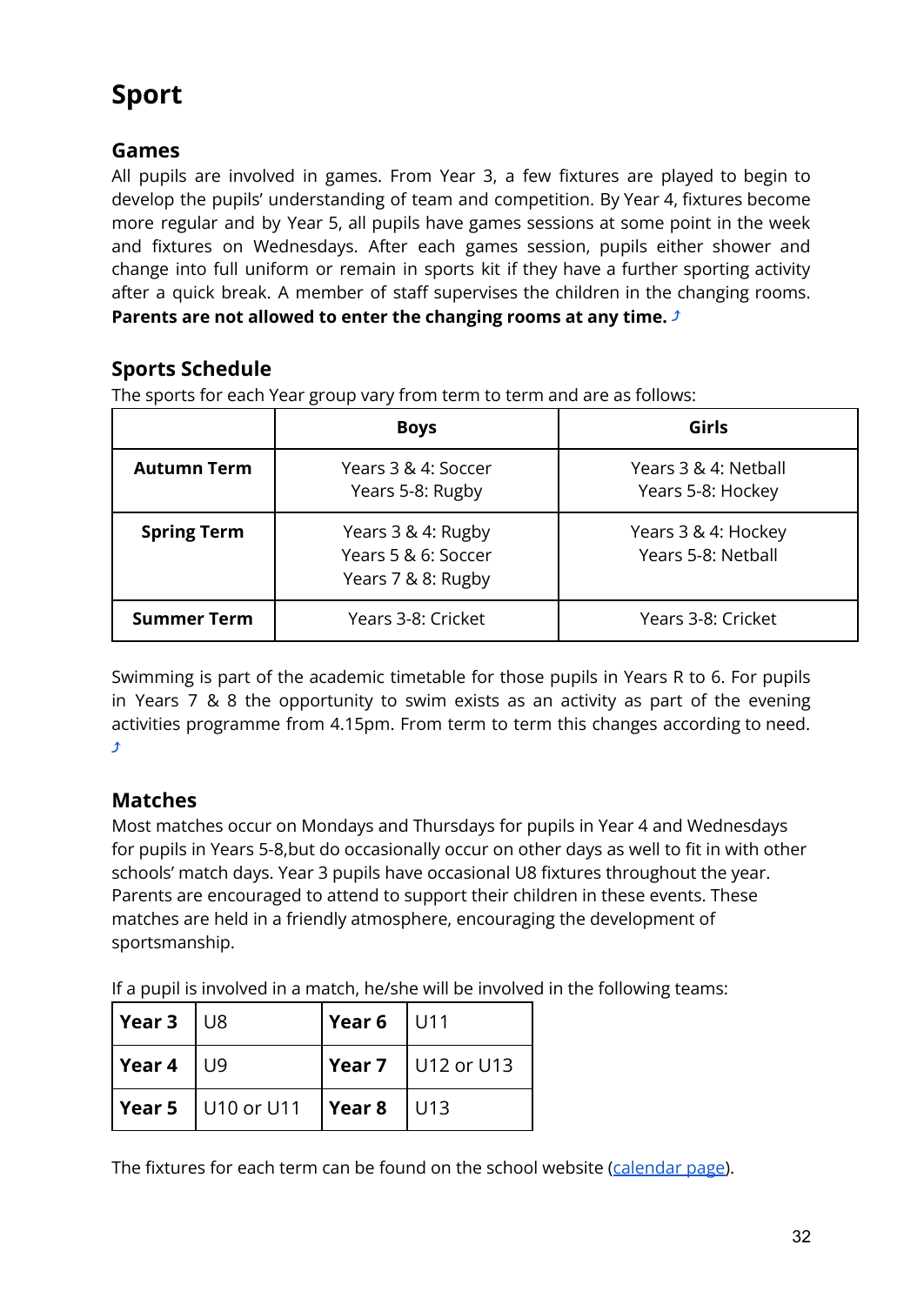Details of the teams and fixtures can be found on the notice boards outside the dining room, the PE foyer and in the Talbot Room.

These details include start times, finishing times and, in the case of away matches, the postcode of the host school. It is the parents' responsibility to check, using one of these points of information, whether or not their child is involved in a match week on week and therefore at what time their child needs collecting from school.

Where a match may be cancelled we endeavour to inform parents via text or via the website as soon as possible, however, there are occasions when a match be cancelled as late as on the morning of the match itself, especially where bad overnight weather plays a part or where the match is away at another school who needs to cancel a fixture at the last minute. If you are in any doubt regarding the location of any away match or cancellation due to poor weather, etc, please check the website for the latest information or, if that is not possible, speak to the secretary in the front office.  $\triangle$ 

# <span id="page-33-0"></span>**Match Teas**

Parents are welcome to watch all school matches (home or away), support their children and attend match teas held in the Talbot Room (winter) or on the sunken lawn (summer).

A "Match Tea" is offered after home matches for both parents and pupils. A major purpose of match days is to teach children how to host visiting pupils so all children must stay until the visiting teams have departed.  $\triangle$ 

# <span id="page-33-1"></span>**Match Tea Etiquette**

Match teas are essentially for parents who have watched their child/children play in a match. Younger siblings are welcome to join their parents, but we ask that they display good manners, use the table and seating (benches) provided for children's refreshments and are closely supervised. As there are flasks of boiling water as well as hot cups of tea and coffee, good behaviour is essential.  $\sqrt{ }$ 

# <span id="page-33-2"></span>**Off Games**

No child's name will be placed on the 'Off Games' list unless put there by the Health & Wellbeing Assistants and, for Pre-Prep pupils, after a letter or telephone call has been received directly from parents; verbal messages through the child are not enough!

When requesting that a child should be off games, parents are asked to be specific about the number of days concerned, to state which activities are excluded and to put the date on any notes they send.  $\sqrt{ }$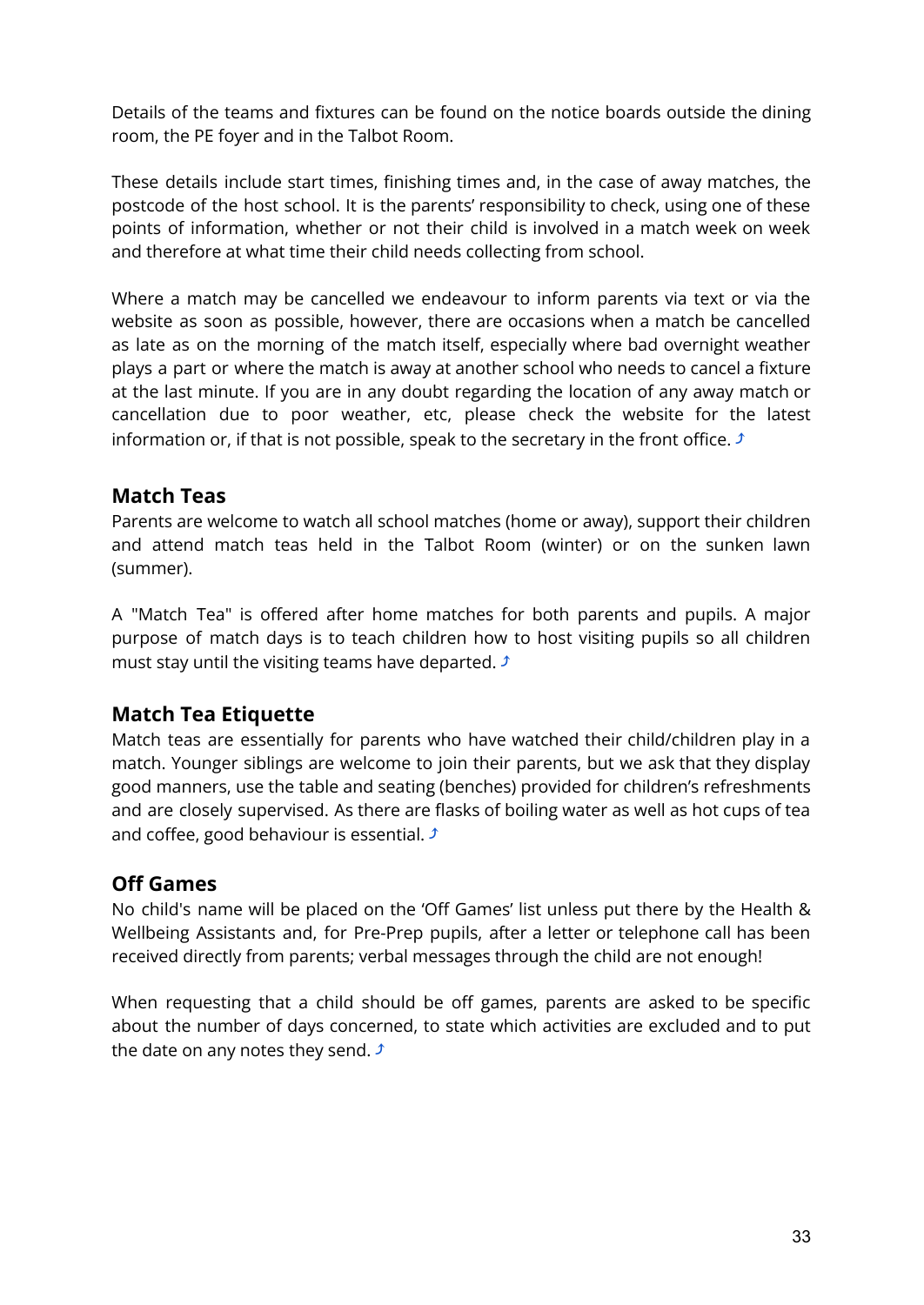# **Music**

## <span id="page-34-0"></span>**Music Lessons**

All pupils have a weekly class music lesson with a music specialist. In addition to this the following opportunities also exist:

Christmas and Summer Concerts: All pupils in Reception through to Year 6 (optional in Years 7 & 8) perform in these special musical events.

Pupils in Years R-2 have a weekly class music lesson involving movement and singing, building the elementary blocks of pitch and rhythm. Individual music lessons on some instruments are also available to pupils in these year groups.

Strings: All pupils in Year 3 participate in our strings programme involving a weekly group lesson. Pupils borrow a school violin to use in music lessons and to take home to practise.

Many pupils have individual music lessons which are at an additional cost. These may begin as soon as a child is physically mature enough to handle a suitable instrument (usually about the age of 7 or 8 but sometimes earlier) and with the agreement of the child's class teacher as the music lessons rotate throughout the school day and will involve the child missing 30 minutes of lesson time.

If parents wish to request individual music lessons, initial contact should be made through the Music School. A trial will be arranged by the Director of Music. Please note that lessons operate on a rota basis throughout the school day. Care is taken to try to avoid the same lessons being missed each week. It is normally not recommended that a Pre-Prep child have more than one music lesson a week although exceptions may be granted.  $\sqrt{ }$ 

# **The Post 4.00pm Programme (Years 4 to 8)**

# <span id="page-34-1"></span>**Activities**

We provide opportunities for our pupils to receive further instruction on activities which particularly interest them through our varied activities programme. This programme provides not only the opportunities for our pupils to expand their interests, experiences and expertise, but also a stimulating environment in which children can discover new interests. The programme is reviewed on a termly basis in order to ensure that we continue to introduce new activities whenever possible, and that children make full use of our facilities.

The activities on offer change from term to term and the timetable of activities for the term can be found in the Parent Secure Area of the school website.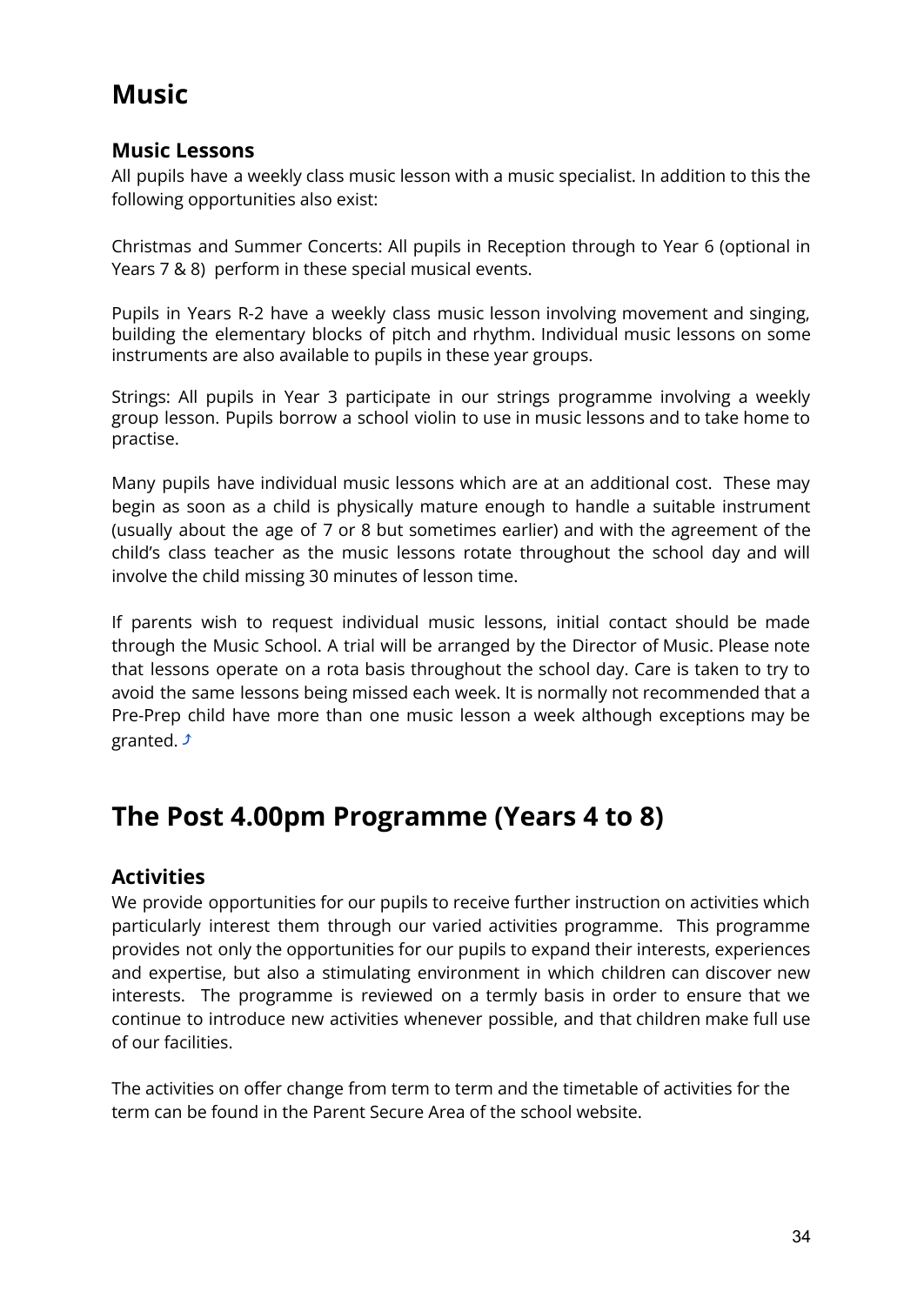Here are some of the activities that have been on offer:

| Arts & Crafts<br>Airfix Model Making<br>Archery<br>Badminton<br>Art<br>Cricket - Boys &<br>Girls<br>Cookery<br>Chess<br>Dance<br>Rounders<br>Football "5-a-side"<br>Tennis<br>Squash<br>Jewellery Making | <b>Athletics</b><br><b>Current Affairs</b><br><b>Table Tennis</b><br><b>Puppet Making</b><br>$\bullet$<br>Lifesaving<br>$\bullet$<br><b>Water Basketball</b><br>T-shirt Designing<br>$\bullet$<br>Baseball<br>$\bullet$<br>Gardening<br>Karate<br>Softball<br><b>Diabolos</b><br><b>Computer Games</b><br>$\bullet$<br><b>Water Dodgeball</b><br>$\bullet$ | Fencing<br>Knitting<br>Radio controlled<br>model racing<br>Drama<br>DT<br>Dodgeball<br>Geography Society<br>Debating<br>Soap making<br>Yoga<br><b>Pilates</b><br>Swimming<br>Upcycling<br>Cheerleading |
|----------------------------------------------------------------------------------------------------------------------------------------------------------------------------------------------------------|------------------------------------------------------------------------------------------------------------------------------------------------------------------------------------------------------------------------------------------------------------------------------------------------------------------------------------------------------------|--------------------------------------------------------------------------------------------------------------------------------------------------------------------------------------------------------|
|----------------------------------------------------------------------------------------------------------------------------------------------------------------------------------------------------------|------------------------------------------------------------------------------------------------------------------------------------------------------------------------------------------------------------------------------------------------------------------------------------------------------------------------------------------------------------|--------------------------------------------------------------------------------------------------------------------------------------------------------------------------------------------------------|

An activity schedule is released prior to the start of term, and all post 4pm activity sessions must be booked in advance via the magicbooking system. These are booked in advance for the term and are unable to be changed once booked. $\mathcal{I}$ 

# <span id="page-35-0"></span>**Independent Study**

Independent Study (previously called Prep, essentially, supervised homework) is organised between 4.20-6.05pm, Monday, Tuesday, Thursday and Friday for Years 4 to 8. The scheduling of the IS sessions for each year group takes into account any lessons and other factors that may have a bearing on the post-4.00pm Programme, e.g. production rehearsals in the spring term. Work is set in all core academic subjects. The aim is for all work to be completed by the pupils within school hours, but older pupils may need to complete some at home in addition to this.

# <span id="page-35-1"></span>**Additional Activities**

For those pupils in Years 4 to 8 there are a few additional activities in the post-4.00pm programme which are offered by external members of staff and for which parents pay the coaches directly. Currently this includes Ballet, Musical Theatre, LAMDA and the Squash Squads.  $\sqrt{ }$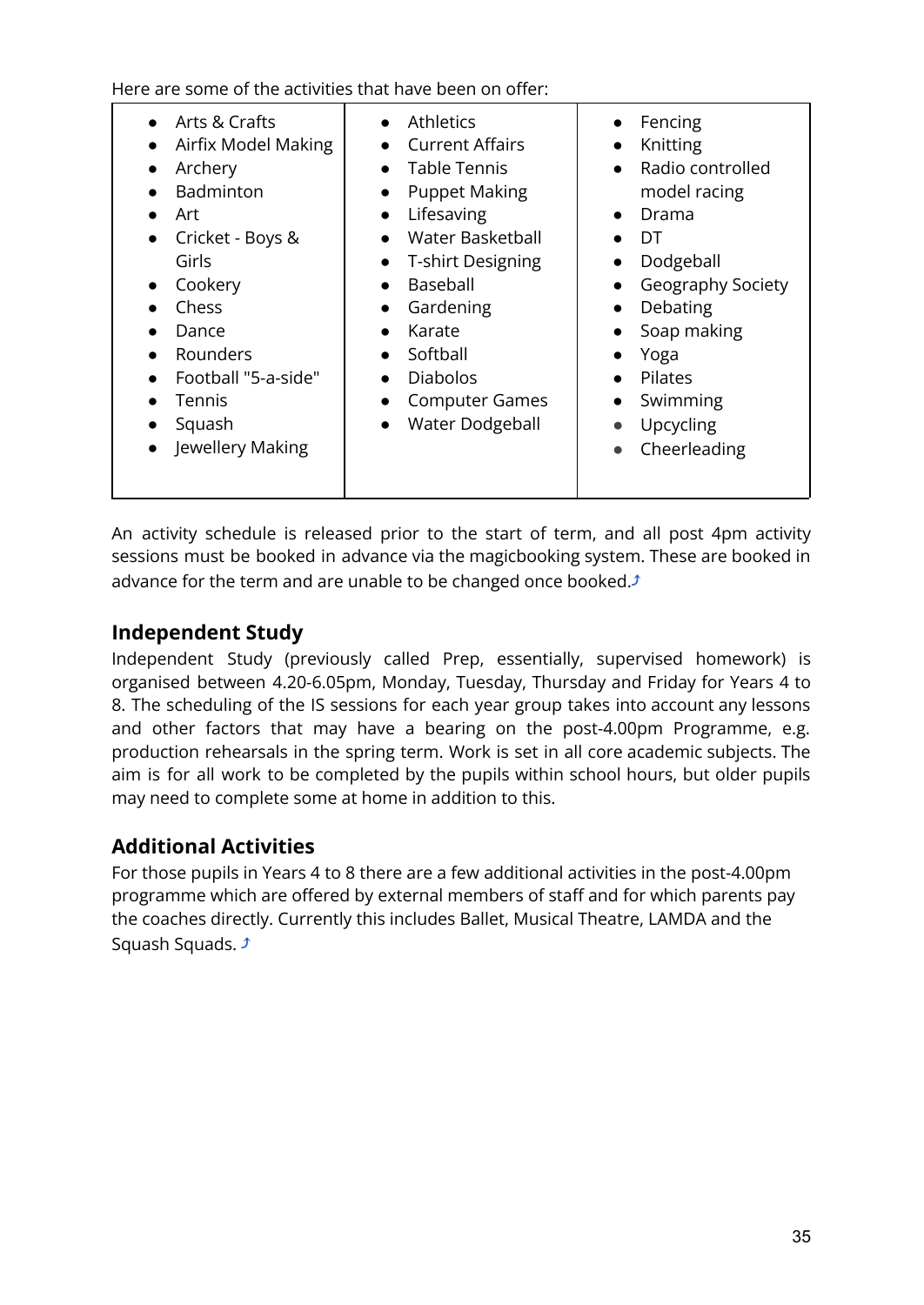# **Rewards and Sanctions**

# <span id="page-36-0"></span>**Rewards**

Good behaviour, effort and achievement are recognised in the following ways:

- Verbal praise is given by all members of staff, not just class/subject teachers, for achievement and effort in both academic work and behaviour.
- Verbal praise can initially be reinforced by drawing their achievement or behaviour to the attention of other members of staff and, in exceptional cases, to members of the SLT.
- Show Ups are a more formal reward for academic achievement or good behaviour. They are recorded by the class teacher in Years R to 3 or marked in the pupil's prep diary in Years 4 to 8. They are collected over the year and are included in the Element Competition. Effort in any area of a pupil's school life can be rewarded with show ups. Each pupil's show ups collected over the academic year are converted into Element stars. These, together with the behaviour and attitude of each pupil, are taken into account when deciding upon the bronze, silver and gold prizes awarded at the Prize Giving event for pupils in years R to 3 or on Speech Day for pupils in Years 4 to 8.
- Golden Awards and 5Rs are made weekly to individuals in each class in Years R to 3 based on the Golden Rules and our learning philosophy. Under these criteria, the awards are made for the whole term, the child receiving an annotated leaf (years 1 to 3) or Proud Cloud (Reception) which is placed on the Golden Tree for all to see. In addition the child receives a Golden Award badge to wear for the week. The presentations are made weekly in the Pre- Prep assembly. Golden Awards are recorded in the Golden Award book as well as appearing in the weekly newsletter.
- Many additional awards are given out at Speech Day for prep diaries, Laetatums, subject prizes (for pupils in Year 8) and specific awards for music, the arts and sport.

As part of the reward for gaining positions of responsibility, badges are awarded in a number of areas, such as pupil Heads of Element, Deputy Heads of Element, Charity Representatives (for pupils in Year 8), and School Council Representatives and Boarding Representatives (for pupils in Years 4 to 8).

Recognition of achievement and effort in sport, music and drama is made throughout the year in the form of 'Colours' which are worn as badges and in the case of sports colours a 'flash' is sewn onto the pupil's games kit.

Additionally, pupils who demonstrate exemplary conduct, outstanding effort and progress, academic achievement and service to the school are recognised.  $\triangle$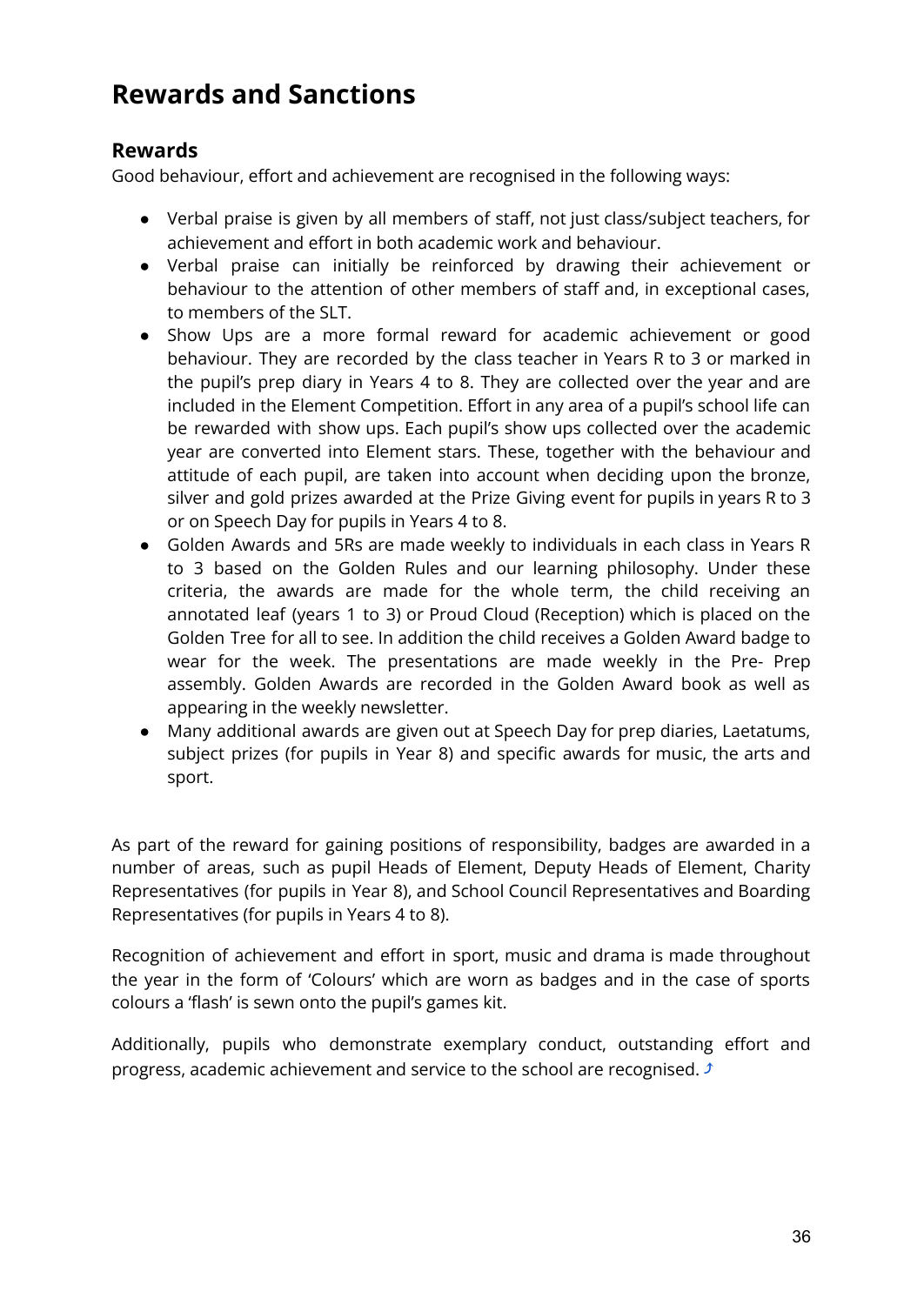# <span id="page-37-0"></span>**Sanctions**

The main thrust of the current sanctions policy is to remind, reiterate and reinforce the behaviour of the pupils according to the code of standards which are introduced from Reception (EYFS, exemplified by the Golden Rules ).

The sanction system is based on 6 levels ranging from verbal reprimands at the lowest level to the most severe sanction of exclusion at level 6. Most children respond positively to levels 1 and 2 and it is rare for the higher levels to be invoked, but should this be necessary matters are referred to the Deputy Head.

#### **Level 1**

Verbal reprimand: at the time of the offence, a verbal reprimand is given to the pupil(s) expressing disapproval/disappointment and a reminder is given of the correct, acceptable behaviour.

Examples of behaviour which would come into this category of sanction with the average pupil would include talking in class, lack of courtesy towards peers and staff, running in the Garden Block, talking in prep, uniform discrepancies, etc.

This makes up the majority of sanctions needed, but where unacceptable behaviour becomes frequent the following sanctions may be used as appropriate.

#### **Level 2**

#### **For pupils in Years R to 3:**

**Loss of free time:** on the playground, a further occurrence after a verbal reprimand, may result in 'time out' for a short time. Where a pupil fails to respond, they may lose free time (playtime) and remain indoors under supervision.

The use of **'name on the board'** strategy for low level disruption has proved an effective deterrent. If their name appears on the board, a pupil is sent to the Head of Phase and may lose free time, write an apology, etc. Some class teachers may use a traffic light system as a visual monitor of behaviour, which is equally effective.

#### **For pupils in Years 4 to 8:**

**Written warning:** used to reinforce a verbal warning for repeated offences or used immediately, depending on the offence. These are recorded in the pupil's prep diary and on the iSAMS management information system.

**Loss of Free Time:** as an alternative or in addition to the written warning at this level, a member of staff may remove a pupil's free time with immediate effect. An example of where this would be appropriate would be if a pupil wastes lesson time despite being prompted to focus on the task in hand. This is a teacher-led sanction and is quite distinct to the 'removal' sanction found at Level 5.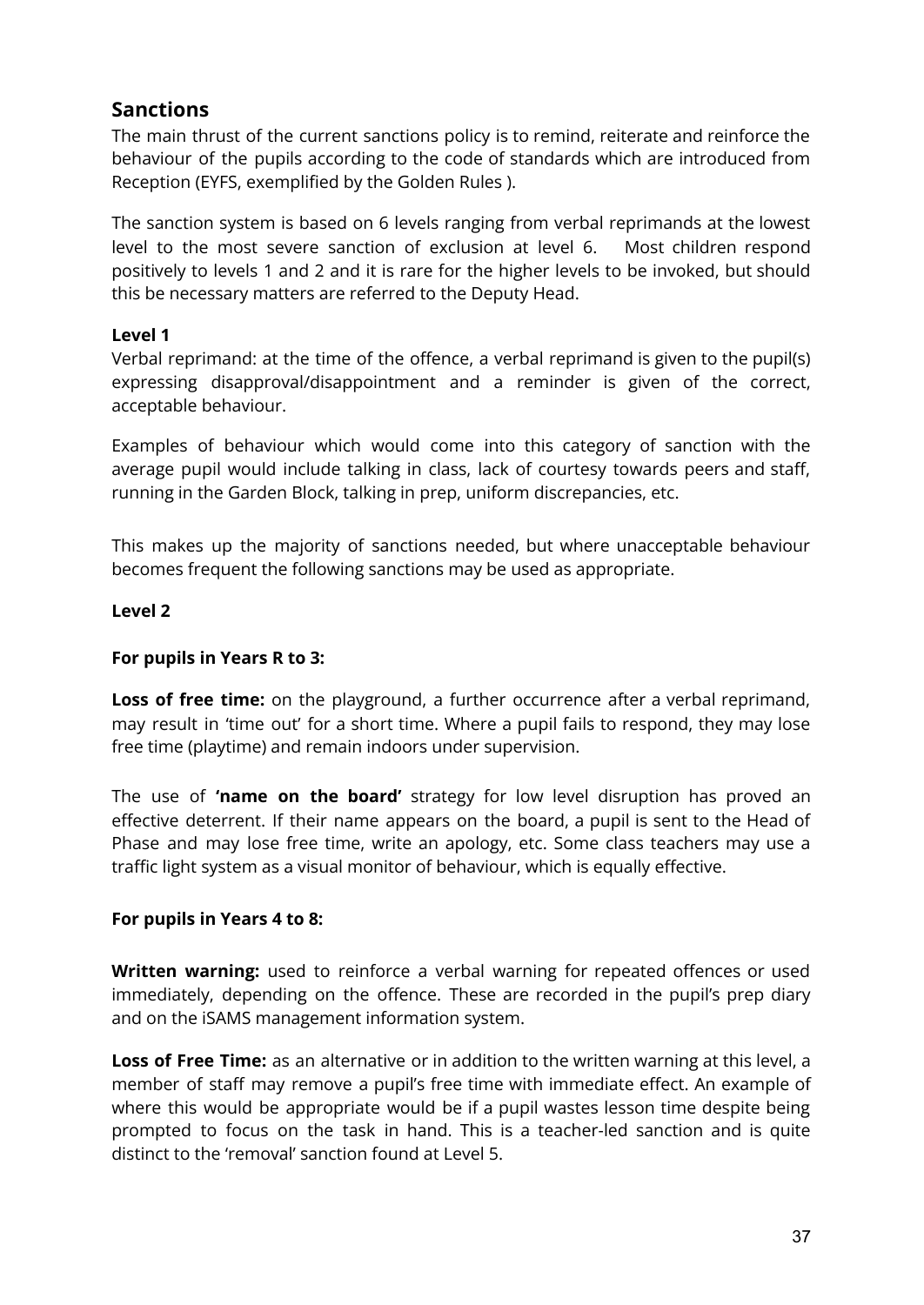#### **Level 3**

#### **For pupils in Years R to 3:**

Recording and Reporting: if, after the sanctions at Level 2, a pupil continues to display inappropriate behaviour, incidents will be recorded by the Head of Phase and logged on iSAMS as a Pre Prep Intervention/File Note. Any concerns that staff may have or, that a parent or child report, regarding any child's behaviour will be discussed in staff meetings so that all staff can help monitor the situation. Behaviour strategies will be discussed and may be raised with parents if felt appropriate.

#### **For pupils in Years 4 to 8:**

Showdown: recorded in the pupil's prep diary, in the specific section, giving details and initialled by the member of staff and on iSAMS. The pupil is required to hand in the Show Down to their tutor (or in their absence, the Head of Phase) at the earliest opportunity. Given immediately for offences such as a pupil being offensive to a peer, repeated transgressions already given levels 1 & 2 treatment, or for continuous lack of effort with academic work including prep. The significant difference between Level 2 and Level 3 is that it is recorded on the tutor report as well as in the child's profile on iSAMS.

#### **Level 4**

#### **The Referral**

**For pupils in Years R to 3**: repeated poor behaviour will be discussed with parents. If necessary, a 'behaviour programme' will be implemented in discussion with parents, pupil, class teacher and Head of Phase. The Deputy Head will be kept informed and all meetings minuted. The information will be noted on iSAMS.

In exceptional circumstances, where repeated actions as outlined above do not appear to be moderating behaviour, or where the behaviour is seriously poor (i.e. bullying or swearing), the pupil may be sent to the Deputy Head or the Headteacher. The parents will be informed of the action taken.

**For pupils in Years 4 to 8:** issued for more serious offences, such as disobedience, rudeness to a member of staff, some forms of bullying, stealing, vandalism, some forms of aggressive or violent behaviour, etc. The referral may be dealt with by the Head Of Phase/ Deputy Head, depending on the nature of the offence. However, in all cases all the relevant staff must be informed, as well as the parents. The punishment can take a variety of forms, from detentions/loss of free time/removed from matches or games, etc. On occasion, matters may be referred to the Headteacher who may implement suspension from school.

#### **Head of Phase (HOP) Detention**

A referral is also implemented when a pupil has gained 5 Show Downs. Under these conditions the pupil receives a HOP detention following a discussion of the offences with the HOP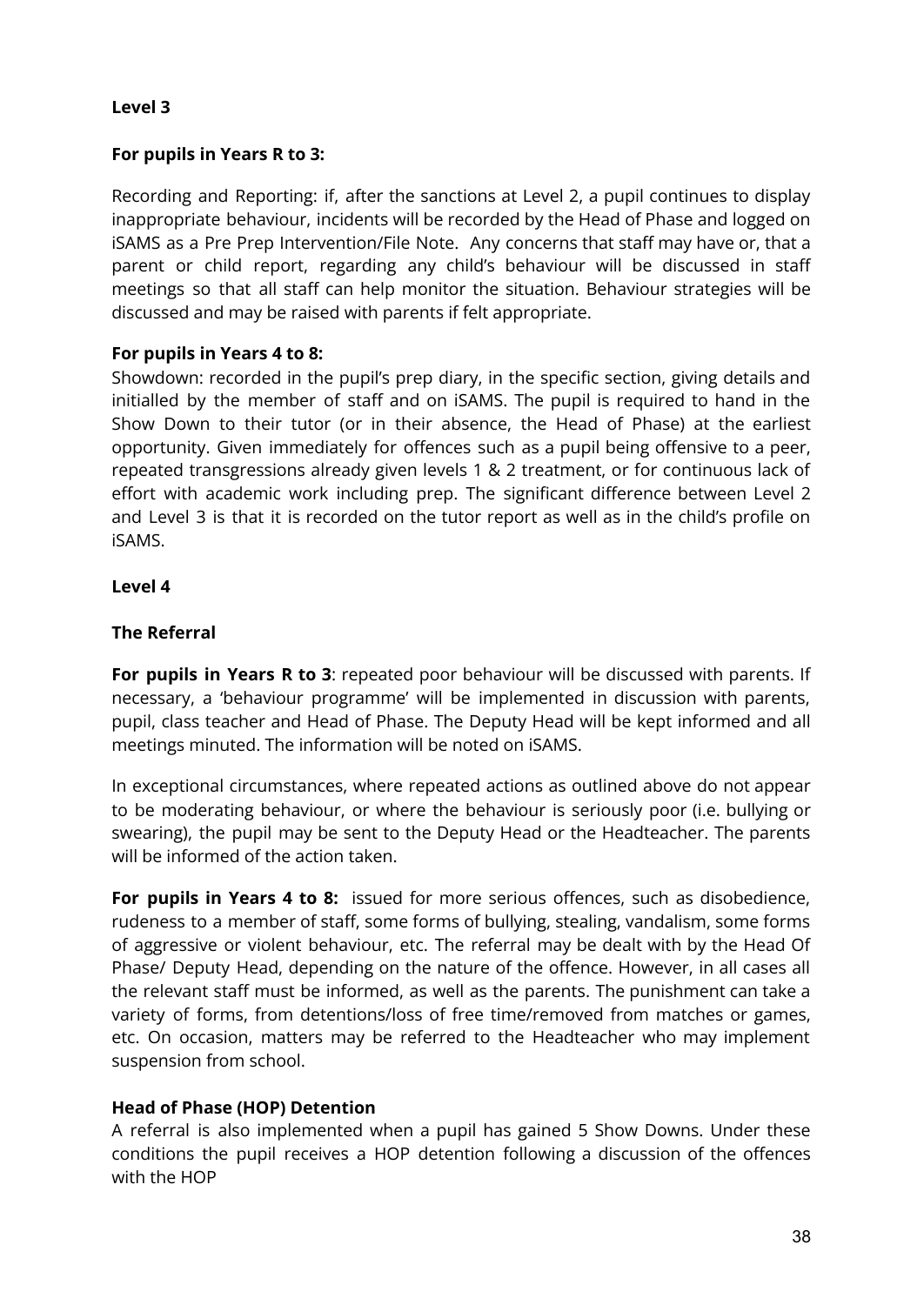#### **The Conduct Card** (not to be confused with the Help Card)

As a result of a referral or repeated incidents where a pupil's behaviour, attitude, or progress causes concern and a supportive mechanism for monitoring this is required, a Conduct Card may be issued by the HOP in consultation with the tutor and Deputy Head. Parents will generally be informed. It should be monitored on a daily basis by the child's HOP and the outcome fed back to relevant staff as agreed at the point of issue.

#### **Level 5**

This level should only be used in the most serious cases and is intended as a mechanism for dealing with major behavioural cases which are not otherwise responding to the above sanctions.

**Removal** from lessons, activities, etc.: this is a fast track method of implementing a severe sanction immediately and is aimed primarily at pupils who display serious disruptive or offensive behaviour. The duration of loss of free time, ie 'removal', will vary to some degree according to the offence, and will be determined by the Deputy Head. However, a pupil should beware of being 'removed' as the next infringement could initiate the following item or even a Level 6 sanction. Parents will be informed of the sanction and both parents and pupil will be made aware of the seriousness of the next stage.

**The Report Card** is issued by the Deputy Head, following repeated poor behaviour/effort/ attitude where the pupil has been on a Conduct Card for two weeks with no improvement or a 'removal'. Other members of the SLT and the pupil's parents are subsequently informed. It is seen by the Deputy Head, HOP and tutor at least once daily, possibly more frequently, depending on the severity of the situation. There is close communication with the parents over any transgression while the pupil is on report. A prolonged period of corrected behaviour is required before a pupil can be released from being on report.

**Risk Assessment** (Behavioural): in cases where a child's behaviour is causing a high degree of concern and has reached Level 5, a Pastoral Risk Assessment Form will be completed. Expectations and support mechanisms will be identified in consultation with the pupil, parents, class teacher, Head of Phase, Deputy Head and Headteacher.

**Headteacher's Detention -** In the extremely unlikely event of a pupil gaining 10 showdowns in a term, a referral is made to the Headteacher, who implements a 'Headteacher's Detention'.

#### **Level 6**

**Suspension or Permanent Exclusion:** the temporary or permanent exclusion of a pupil can only be instigated by the Headteacher (or his Deputy in their absence) following a single or repeated offence of extreme seriousness. It is a serious measure which is introduced to send a very clear message and the last resort when all other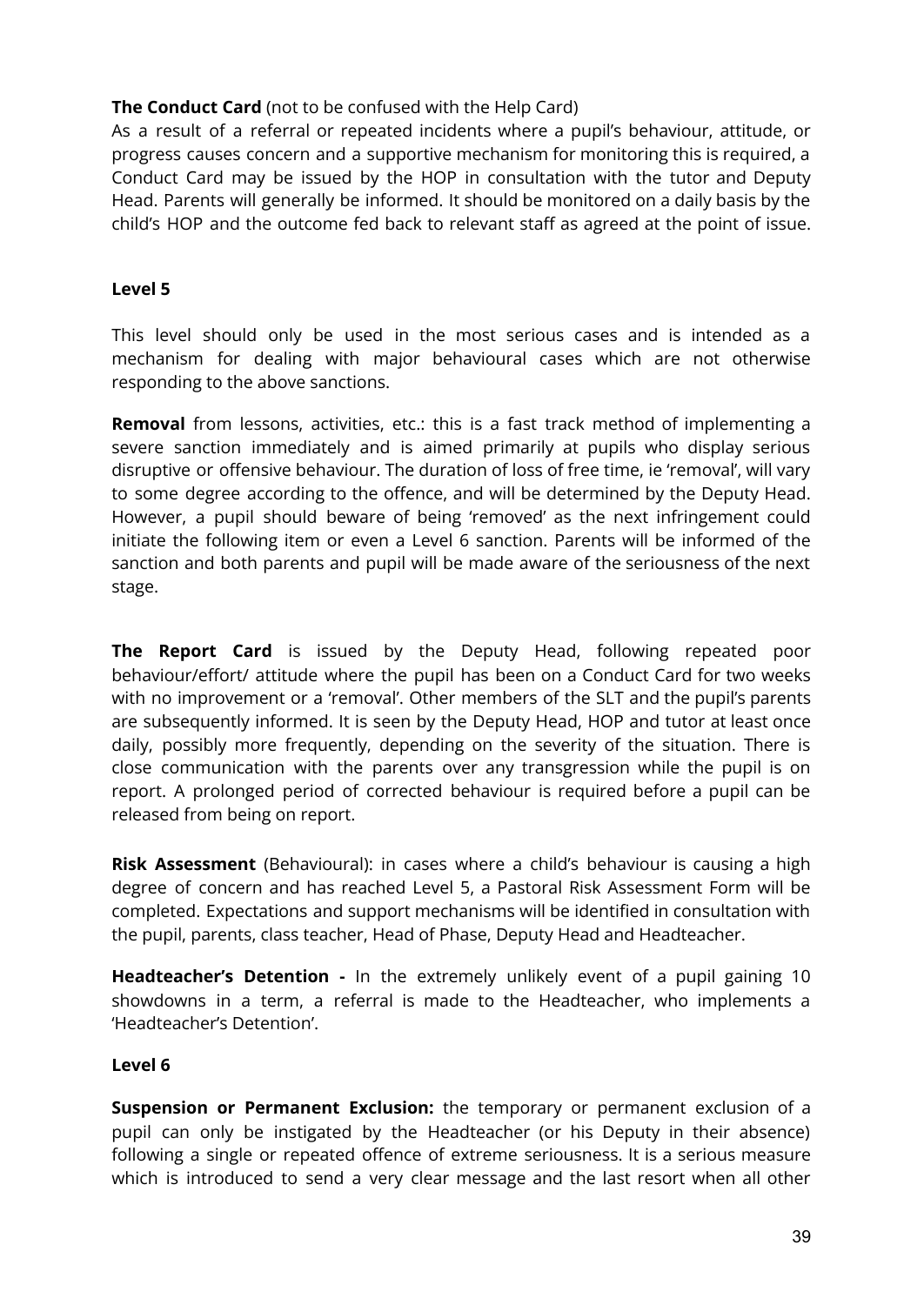avenues have been explored or the behaviour is so serious as to merit all other levels being missed out.  $\sqrt{ }$ 

# **Extras**

# **Outdoor Learning**

Outdoor Learning is a series of regular visits to a wooded outdoor area where the children will have the opportunity to develop personal and other skills. This aims to support their learning alongside the development of their independence and self-confidence.

## **Why have Outdoor Learning?**

Outdoor Learning uses a combination of different approaches to learning:

- Increasingly, the children themselves will take the lead with the activities and learning they wish to explore.
- It encourages the children to be aware of hazards and risks, and to take responsibility for themselves and others.
- It gives the children time to explore, through play, and to develop practical skills to build and strengthen their bodies and minds.
- It develops an informed awareness of the natural environment and our impact on it.

# **Health & Safety**

Each session will be planned and led by the class teacher and is risk assessed before each visit. Sessions will not take place in stormy or very windy conditions. The adult/child ratio will be appropriate.

Guidance regarding the children's responsibility for their own safety and for that of others will be addressed and reinforced at each session.

The use of a natural insect repellent cream will be used, as the season dictates. Parents will receive correspondence separately regarding this.

# **Clothing**

In the autumn term, we will be using your child's maroon tracksuit top and bottoms for Outdoor Learning sessions. We will provide waterproof jackets and trousers for wet days. Your child will also wear his/her coat and boots as needed. As the weather gets colder, your child may require extra layers, along with a hat, scarf and gloves. We would greatly appreciate it if you could ensure that your child has these items on the appropriate day. Your child will not enjoy Outdoor Learning if they are cold! When the weather warms up, we ask that children have a long sleeved t-shirt and lightweight long trousers to wear during their sessions.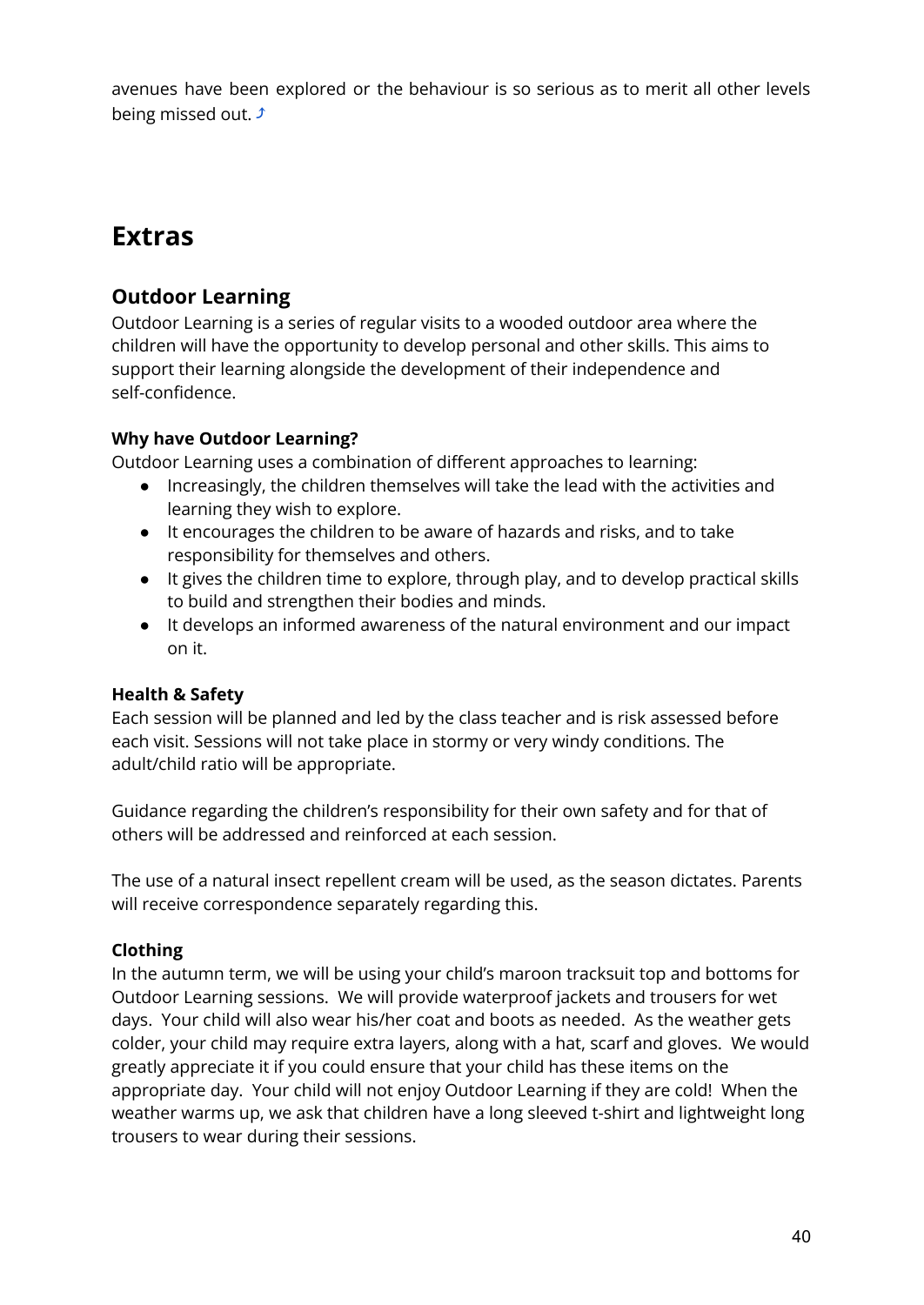#### **What happens during a session?**

The walk to the Outdoor Learning area is part of the session. If we are crossing the driveway we always practise how to cross the drive safely. We may talk about any changes that the group notices since our last visit. We may do some Maths - measuring the circumference of a tree by holding hands around it and then comparing it with another tree. We may pretend to be a creature and move as the creature would. This is a real opportunity to extend vocabulary.

We will establish a base, usually around the fire circle, remembering agreements made about how to move around safely in this area. On wet days we may build a shelter, where we will have a story.

We will reiterate our behavioural and environmental boundaries, using games for reinforcement.

We will talk about possible activities (these may be specifically chosen to support and develop skills and/or learning, based on observation and assessment from previous sessions).

We will gather at our base towards the end of the session and review and reflect before we leave The Spinney. We may read a story.

We will ensure that we have left minimal evidence of our visit to The Spinney.  $\triangle$ 

## <span id="page-41-0"></span>**Boarding (Overnight Stays)**

Overnight Stays are a quintessential part of Holmwood and now take place one night a week for Years 7 & 8 and a different night a week for Years 5 & 6.

In addition to this there are a number of 'themed' evenings throughout the year for pupils in Years 4-8. A communication is sent out to parents prior to the evening taking place along with an opportunity to sign children up for the event. The overnight staff will explain the procedure and will help with any queries.  $\sqrt{s}$ 

#### <span id="page-41-1"></span>**Parent Representatives**

Each yeargroup has a Parent Representative from within its body who has kindly undertaken to assist in the liaison between parents and the school. This tenure is usually 3 years. They meet once a term with the Headteacher and provide a very useful channel for ideas; often they can help other parents by supplying information, explaining systems, etc. Each term, after the meeting, the minutes are posted on the parent secure area of the website.  $\triangle$ 

# <span id="page-41-2"></span>**Friends of Holmwood House (FOHH)**

The Friends of Holmwood House exists to organise social events for parents and staff and to provide a means for friends of the school to assist in the funding of projects, which might otherwise not be possible. ALL parents automatically become members of the Friends of Holmwood House when their child joins the school. The small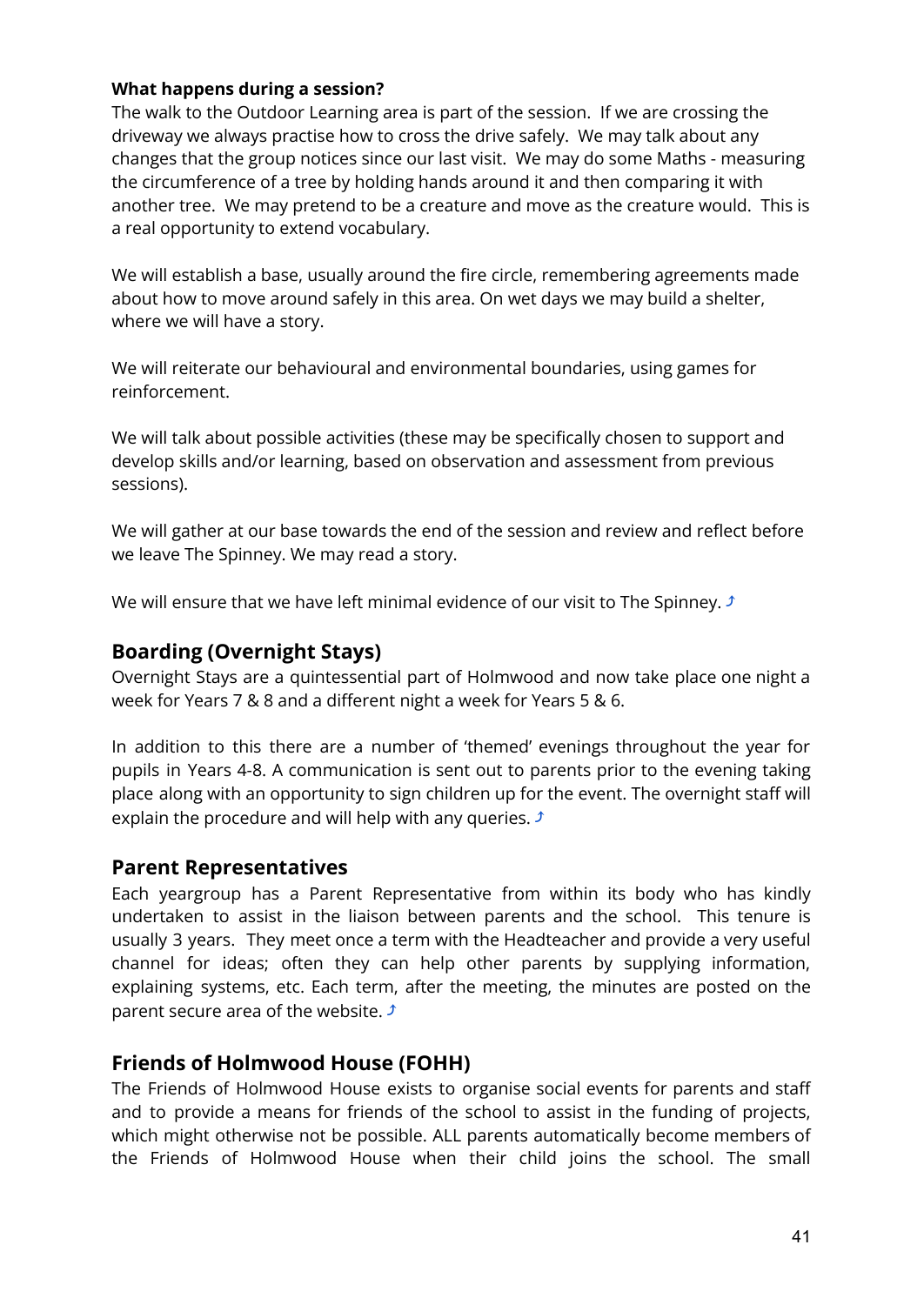organisational committee generally meets informally twice a term and anyone who wishes to help run an event or submit an idea for an event should contact the Chairperson. Contact details are on the website.

The Friends of Holmwood House are always appreciative of help and compile a list of people who might be willing to help at events.  $\sqrt{s}$ 

# <span id="page-42-0"></span>**Driving and Parking in School**

The school drive is potentially a dangerous place and, amazingly, it is often parents who are to blame. Please drive very, very slowly through the school, being aware that small children move very quickly and do not have road safety at the front of their minds. Additionally, parents who drive into school talking into mobile phones are not thinking of their children's best interests. There is parking on the drive and in the car park near the rear of the school. The car park outside the Squash Club is for club members only and must not be used for school parking. There is a separate car park for staff at the entrance to the school drive and this must not be used by parents.

When a parent is collecting a child, they must come into the appropriate area to pick up their child.  $\hat{J}$ 

# <span id="page-42-1"></span>**Adventure Playgrounds**

There are two adventure playgrounds within the school, one for the Pre-Prep pupils and one for the Prep School pupils. The Reception Year's playground has equipment for the younger children and is available for any child in Reception or younger. No child over the age of 6 is allowed to play on these facilities.  $\sqrt{ }$ 

# <span id="page-42-2"></span>**Library**

Each child in the Pre-Prep visits the school library on a weekly basis and takes out a library book in addition to any book provided by his/her class teacher. In the Prep school children can visit the library in their free time and take out up to 3 library books at one time. These books may be kept out for 2 weeks at a time and taken home if desired. Books that are lost and not found after a reasonable length of time will be charged to the pupil. All books must be returned by the end of each term to enable a stock take to be completed.  $\sqrt{ }$ 

# <span id="page-42-3"></span>**Text Books & Library Books**

Any text books or library books which may be issued are done so 'on loan' to pupils and remain the property of the school. A badly damaged or lost book may be charged to the pupil responsible. At the end of each term, pupils are asked to return their library books so that stock taking can take place. Pupils and parents are made aware of the return date via messages in the school newsletter and reminders via the child's tutor. After a number of reminders the cost of a replacement book is added to the child's account.  $\hat{J}$